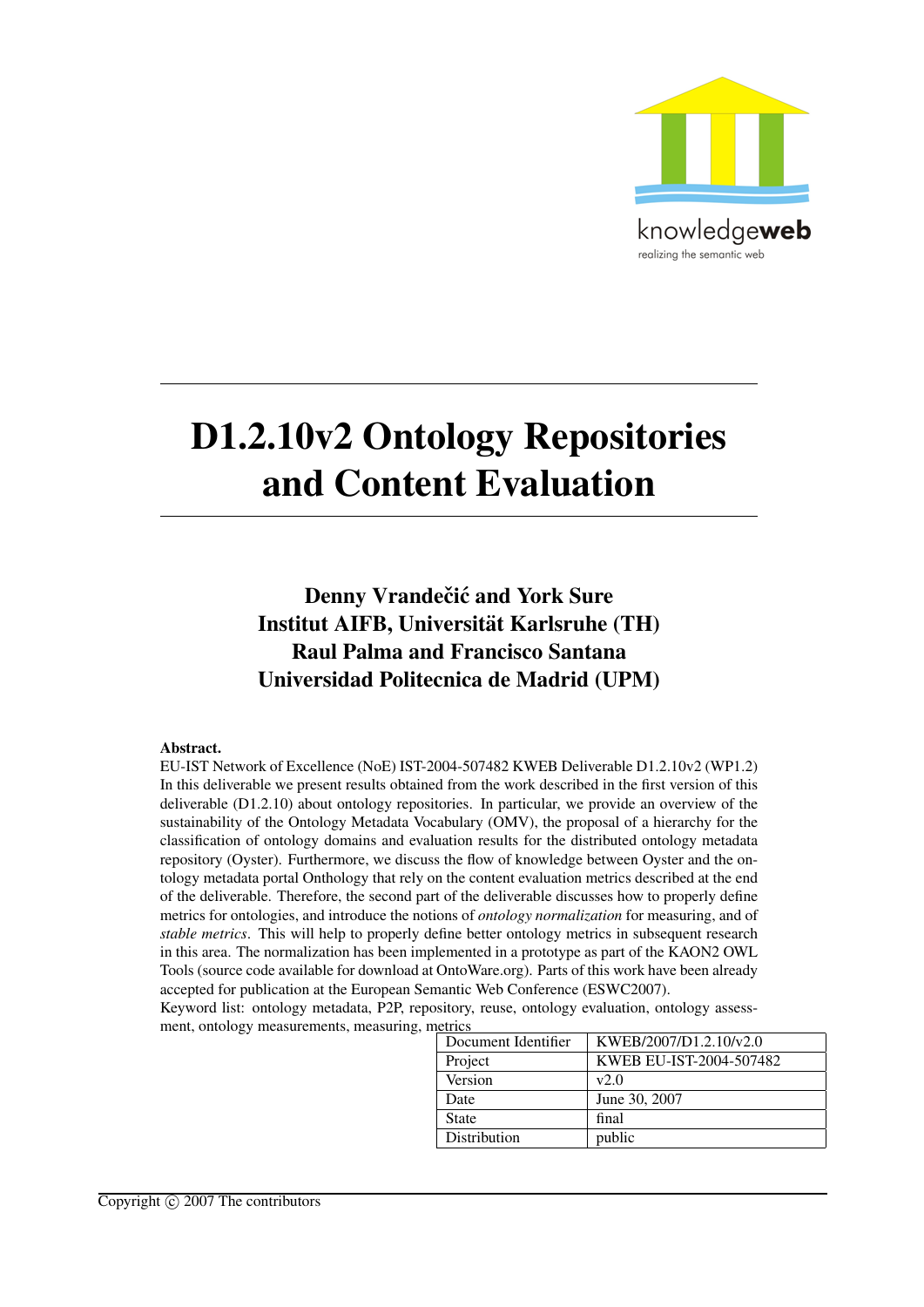### Knowledge Web Consortium

This document is part of a research project funded by the IST Programme of the Commission of the European Communities as project number IST-2004-507482.

#### University of Innsbruck (UIBK) - Coordinator

Institute of Computer Science Technikerstrasse 13 A-6020 Innsbruck Austria Fax: +43(0)5125079872, Phone: +43(0)5125076485/88 Contact person: Dieter Fensel E-mail address: dieter.fensel@uibk.ac.at

#### France Telecom (FT)

4 Rue du Clos Courtel 35512 Cesson Sévigné France. PO Box 91226 Fax: +33 2 99124098, Phone: +33 2 99124223 Contact person : Alain Leger E-mail address: alain.leger@rd.francetelecom.com

#### Free University of Bozen-Bolzano (FUB)

Piazza Domenicani 3 39100 Bolzano Italy Fax: +39 0471 315649, Phone: +39 0471 315642 Contact person: Enrico Franconi E-mail address: franconi@inf.unibz.it

#### Centre for Research and Technology Hellas / Informatics and Telematics Institute (ITI-CERTH)

1st km Thermi - Panorama road 57001 Thermi-Thessaloniki Greece. Po Box 361 Fax: +30-2310-464164, Phone: +30-2310-464160 Contact person: Michael G. Strintzis E-mail address: strintzi@iti.gr

#### National University of Ireland Galway (NUIG)

National University of Ireland Science and Technology Building University Road Galway Ireland Fax: +353 91 526388, Phone: +353 87 6826940 Contact person: Christoph Bussler E-mail address: chris.bussler@deri.ie

#### Ècole Polythechnique Fédérale de Lausanne (EPFL)

Computer Science Department Swiss Federal Institute of Technology IN (Ecublens), CH-1015 Lausanne Switzerland Fax: +41 21 6935225, Phone: +41 21 6932738 Contact person: Boi Faltings E-mail address: boi.faltings@epfl.ch

#### Freie Universitat Berlin (FU Berlin) ¨

Takustrasse 9 14195 Berlin Germany Fax: +49 30 83875220, Phone: +49 30 83875223 Contact person: Robert Tolksdorf E-mail address: tolk@inf.fu-berlin.de

#### Institut National de Recherche en

#### Informatique et en Automatique (INRIA)

ZIRST - 655 avenue de l'Europe - Montbonnot Saint Martin 38334 Saint-Ismier France Fax: +33 4 7661 5207, Phone: +33 4 7661 5366 Contact person: Jérôme Euzenat E-mail address: Jerome.Euzenat@inrialpes.fr

#### Learning Lab Lower Saxony (L3S)

Expo Plaza 1 30539 Hannover Germany Fax: +49-511-7629779, Phone: +49-511-76219711 Contact person: Wolfgang Nejdl E-mail address: nejdl@learninglab.de

#### The Open University (OU)

Knowledge Media Institute The Open University Milton Keynes, MK7 6AA United Kingdom Fax: +44 1908 653169, Phone: +44 1908 653506 Contact person: Enrico Motta E-mail address: e.motta@open.ac.uk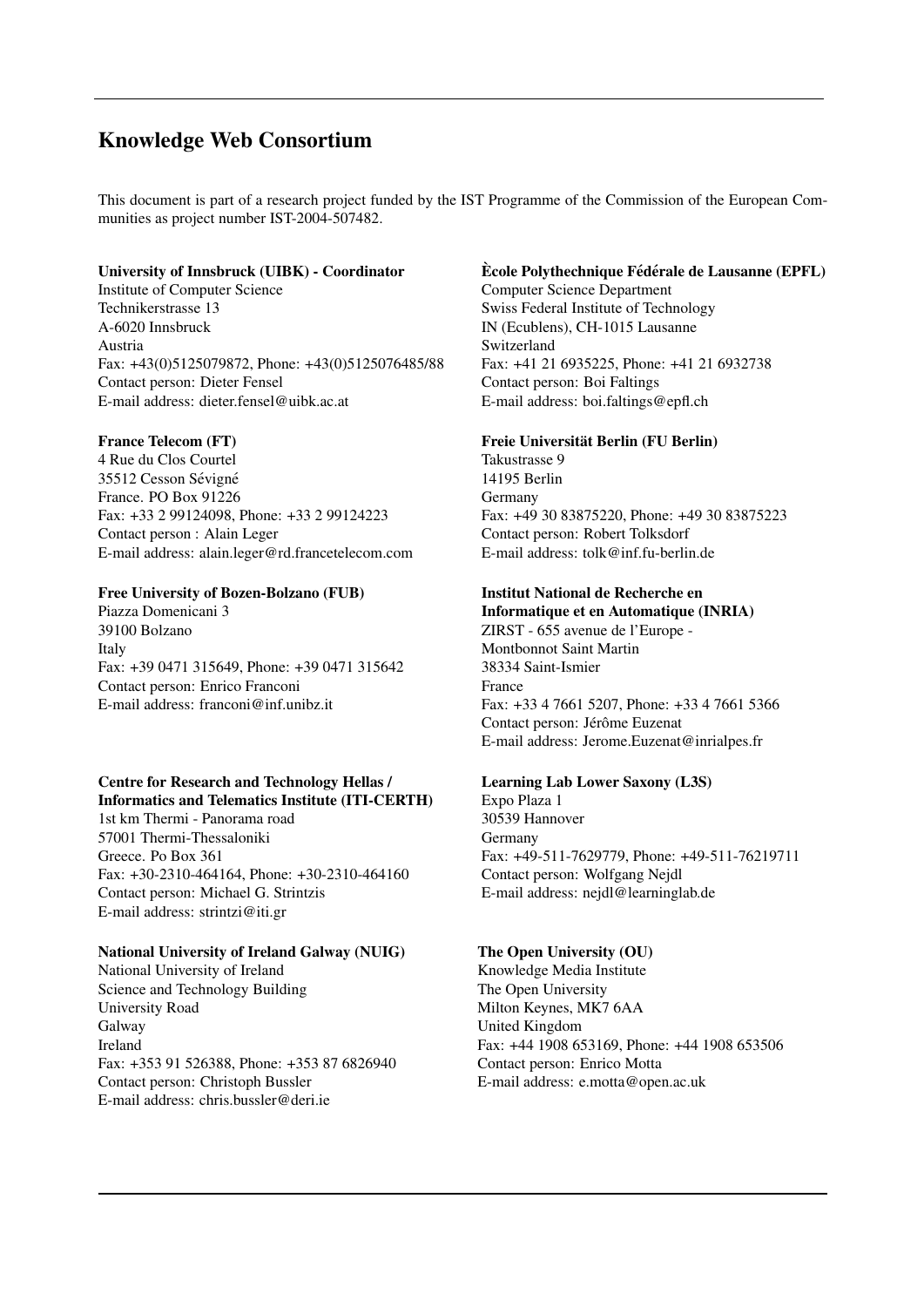#### Universidad Politécnica de Madrid (UPM)

Campus de Montegancedo sn 28660 Boadilla del Monte Spain Fax: +34-913524819, Phone: +34-913367439 Contact person: Asunción Gómez Pérez E-mail address: asun@fi.upm.es

#### University of Liverpool (UniLiv)

Chadwick Building, Peach Street L697ZF Liverpool United Kingdom Fax: +44(151)7943715, Phone: +44(151)7943667 Contact person: Michael Wooldridge E-mail address: M.J.Wooldridge@csc.liv.ac.uk

#### University of Sheffield (USFD)

Regent Court, 211 Portobello street S14DP Sheffield United Kingdom Fax: +44 114 2221810, Phone: +44 114 2221891 Contact person: Hamish Cunningham E-mail address: hamish@dcs.shef.ac.uk

#### Vrije Universiteit Amsterdam (VUA)

De Boelelaan 1081a 1081HV. Amsterdam The Netherlands Fax: +31842214294, Phone: +31204447731 Contact person: Frank van Harmelen E-mail address: Frank.van.Harmelen@cs.vu.nl

#### University of Karlsruhe (UKARL)

Institut fur Angewandte Informatik und Formale ¨ Beschreibungsverfahren - AIFB Universität Karlsruhe D-76128 Karlsruhe Germany Fax: +49 721 6086580, Phone: +49 721 6083923 Contact person: Rudi Studer E-mail address: studer@aifb.uni-karlsruhe.de

#### University of Manchester (UoM)

Room 2.32. Kilburn Building, Department of Computer Science, University of Manchester, Oxford Road Manchester, M13 9PL United Kingdom Fax: +44 161 2756204, Phone: +44 161 2756248 Contact person: Carole Goble E-mail address: carole@cs.man.ac.uk

#### University of Trento (UniTn)

Via Sommarive 14 38050 Trento Italy Fax: +39 0461 882093, Phone: +39 0461 881533 Contact person: Fausto Giunchiglia E-mail address: fausto@dit.unitn.it

#### Vrije Universiteit Brussel (VUB)

Pleinlaan 2, Building G10 1050 Brussels Belgium Fax: +32 2 6293308, Phone: +32 2 6293308 Contact person: Robert Meersman E-mail address: robert.meersman@vub.ac.be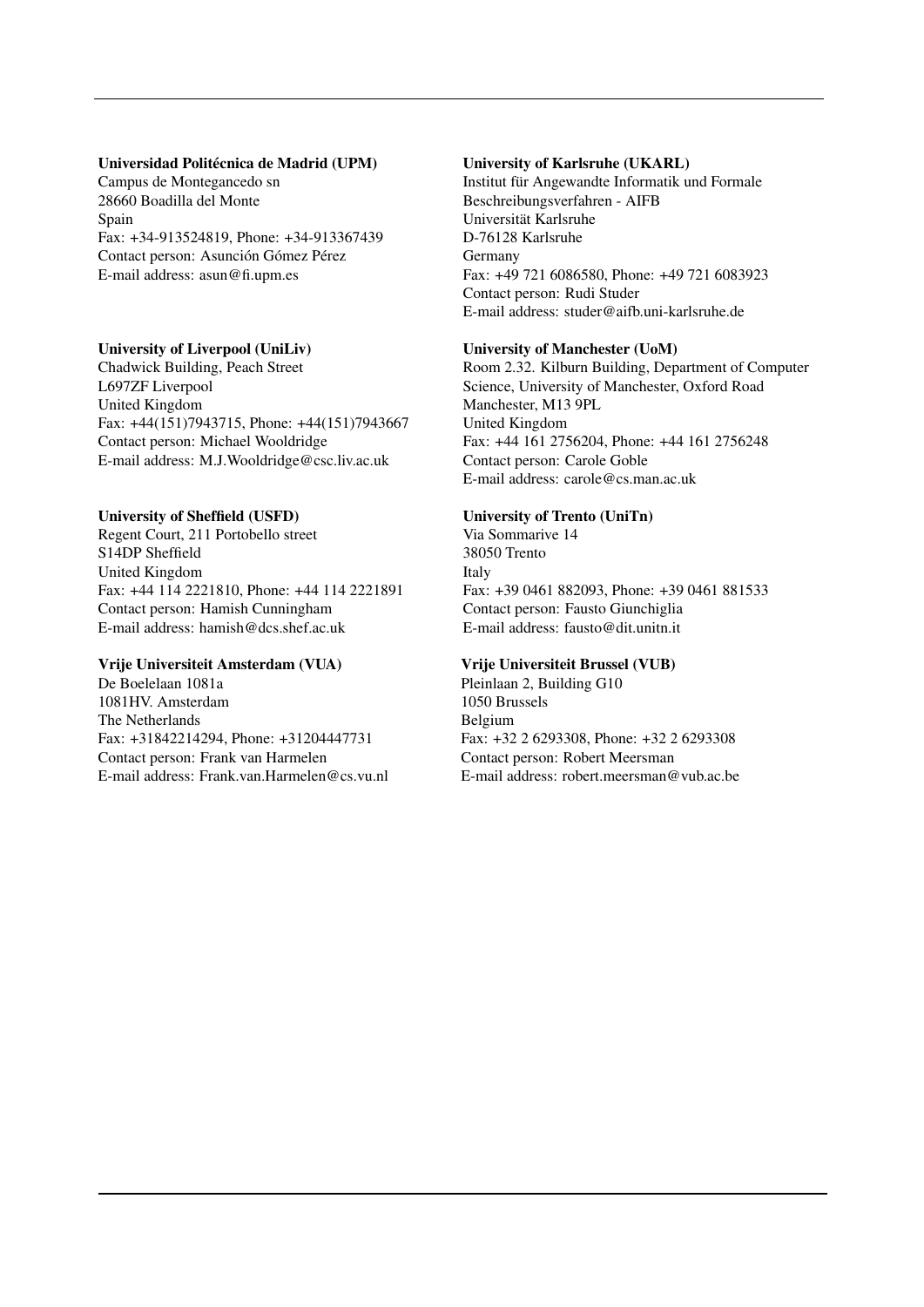# **Changes**

| Version | Date     | Author     | Changes                                   |
|---------|----------|------------|-------------------------------------------|
| 2.0     | 04.06.07 | Raul Palma | Creation                                  |
| 2.1     | 25.06.07 | York Sure  | Content evaluation input                  |
| 2.2     | 10.07.07 | Raul Palma | Content update (merge content evaluation) |
|         |          |            | input and ontology repository input)      |
| 2.3     | 04.08.07 | Raul Palma | Content update                            |
| 2.4     | 08.08.07 | Raul Palma | Content update                            |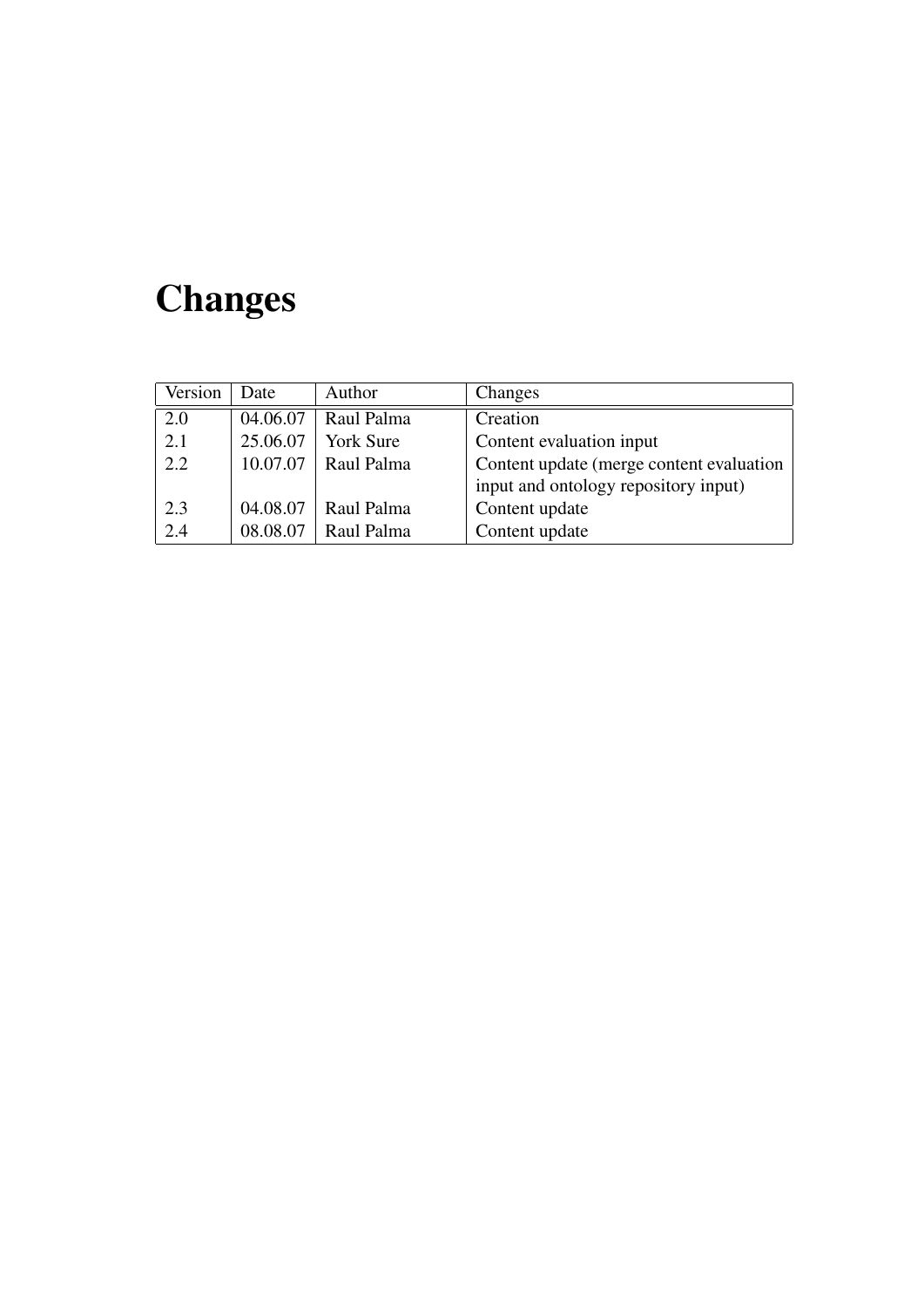# Executive Summary

Ontologies have seen quite an enormous development and application in many domains within the last years, especially in the context of the next web generation, the Semantic Web. Besides the work of countless researchers across the world, industry starts developing ontologies to support their daily operative business. Currently, most ontologies exist in pure form without any additional information, e.g. missing domain specific or application related information, such as provided by Dublin Core for text documents, denoting the difficulty for academia and industry to identify, find and apply – basically meaning to reuse – ontologies effectively and efficiently. Our contribution consists of a proposal for a metadata standard, so called Ontology Metadata Vocabulary (OMV ) and two complementary reference implementations which show the benefit of such a standard in decentralized and centralized scenarios, i.e. the Oyster P2P system and the up-and-running metadata portal Onthology ("anthology of ontologies"), which implements the proposed OMV to support users in accessing and reusing of ontologies. Both applications were presented in the previous version of this deliverable (D1.2.10) and therefore we present here some key results derived from their evaluation. The sustainability of this work is driven by reusing and exploiting the resulting applications and ontologies in other EU projects (e.g. NeOn Project<sup>1</sup>). Furthermore, we describe how knowledge is exchanged between these two applications in order to provide a comprehensive infrastructure to support the sharing and reuse of ontologies. The flow of knowledge relies on the definition of quality measures for ontologies introduced on this deliverable.

You can only control what you can measure. Measuring ontologies is necessary to evaluate ontologies both during engineering and application. Metrics allow the fast and simple assessment of an ontology and also to track their subsequent evolution. In the last few years, a growing number of ontology metrics and measures have been suggested and defined. But many of them suffer from a recurring set of problems, most importantly they do not take the semantics of the ontology language properly into account. The work presented here is an initial approach to facilitate the creation of ontology metrics with the clear goal to go beyond structural metrics to proper semantic-aware ontology metrics. We have developed guidelines and a set of methodological tools based on the notions of "normalization" and "stable metrics" for creating ontology metrics. These guidelines allow the metric author to decide which properties metrics need to fulfil and to appropriately design the desired metric. A discussion of an exemplary metric (taken from the literature)

<sup>1</sup>http://www.neon-project.org/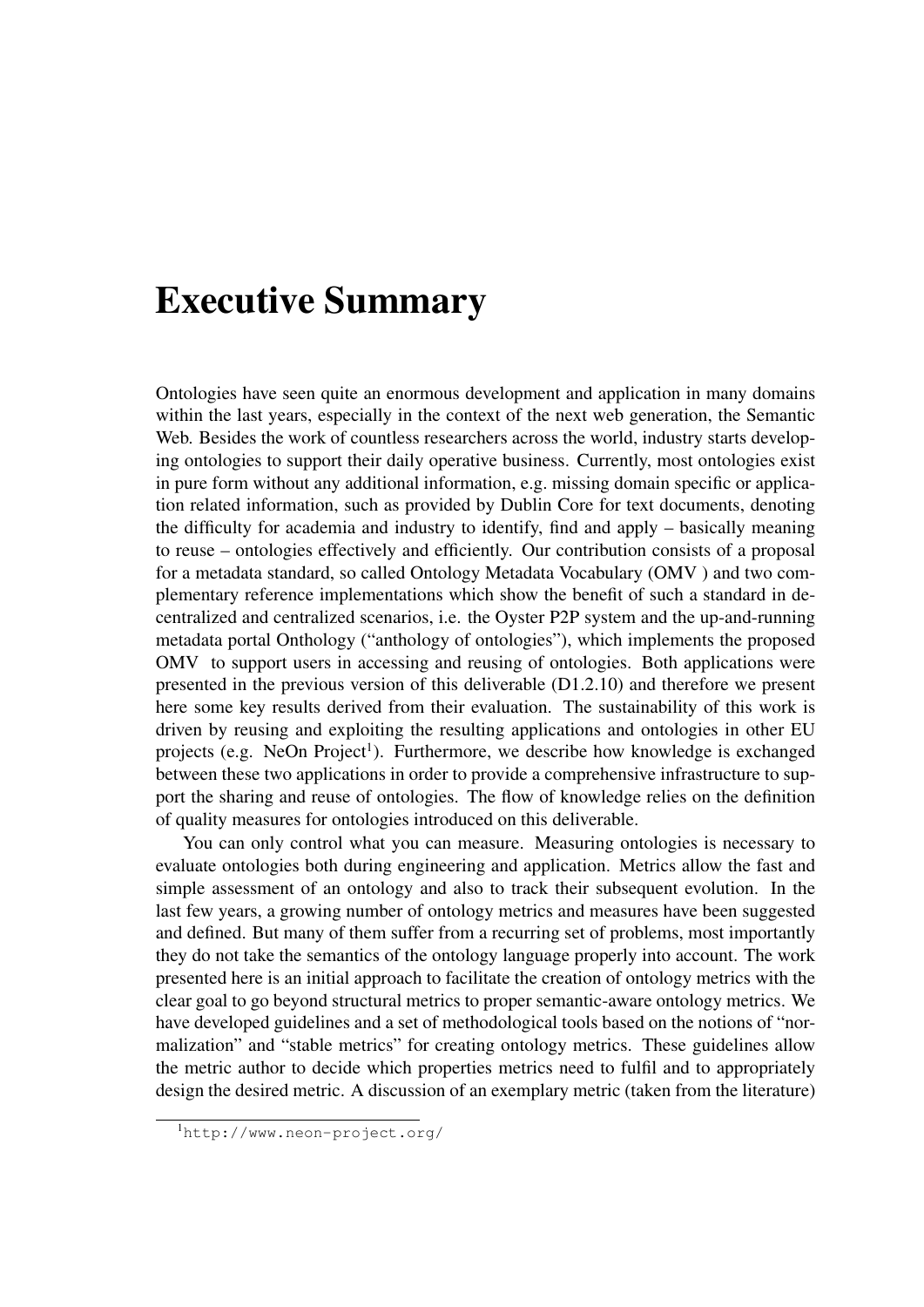illustrates and motivates the issues and suggested solutions. The normalization has been prototypically implemented as part of the KAON2 OWL Tools (source code is available at OntoWare.org). Parts of this work have been already accepted for publication at the European Semantic Web Conference (ESWC2007).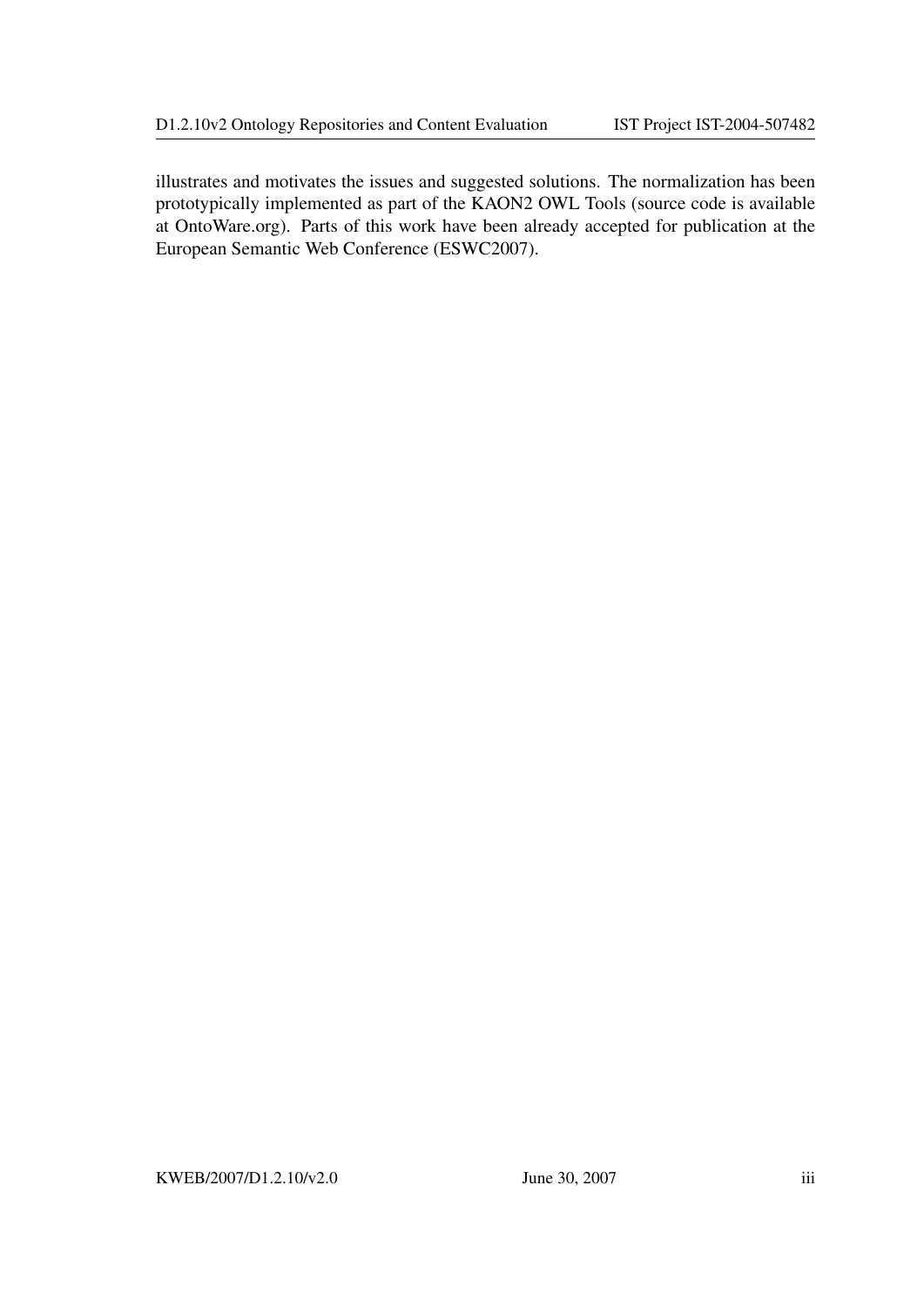# **Contents**

| 1                |                            | <b>Introduction</b>                                             | 1              |  |  |  |
|------------------|----------------------------|-----------------------------------------------------------------|----------------|--|--|--|
| $\mathbf{2}$     |                            | <b>Ontology repositories</b>                                    |                |  |  |  |
|                  | 2.1                        |                                                                 | $\overline{4}$ |  |  |  |
|                  |                            | 2.1.1                                                           | $\overline{4}$ |  |  |  |
|                  | 2.2                        |                                                                 | 5              |  |  |  |
|                  |                            | 2.2.1                                                           | 6              |  |  |  |
|                  |                            | 2.2.2.                                                          | 6              |  |  |  |
|                  |                            | 2.2.3                                                           | $\overline{7}$ |  |  |  |
|                  | 2.3                        | Integration and Knowledge exchange between Oyster and ONTHOLOGY | 13             |  |  |  |
|                  | 2.4                        |                                                                 | 14             |  |  |  |
|                  |                            | 2.4.1                                                           | 14             |  |  |  |
| 3                | <b>Ontology evaluation</b> |                                                                 |                |  |  |  |
|                  | 3.1                        |                                                                 |                |  |  |  |
|                  | 3.2                        |                                                                 | 18             |  |  |  |
|                  | 3.3                        |                                                                 | 19             |  |  |  |
|                  |                            | 3.3.1                                                           | 20             |  |  |  |
|                  |                            | 3.3.2                                                           | 21             |  |  |  |
|                  |                            | 3.3.3                                                           | 21             |  |  |  |
|                  |                            | 3.3.4                                                           | 23             |  |  |  |
|                  |                            | 3.3.5                                                           | 24             |  |  |  |
|                  | 3.4                        |                                                                 | 25             |  |  |  |
|                  | 3.5                        |                                                                 | 27             |  |  |  |
| $\boldsymbol{4}$ |                            | <b>Conclusion and Future Work</b>                               | 31             |  |  |  |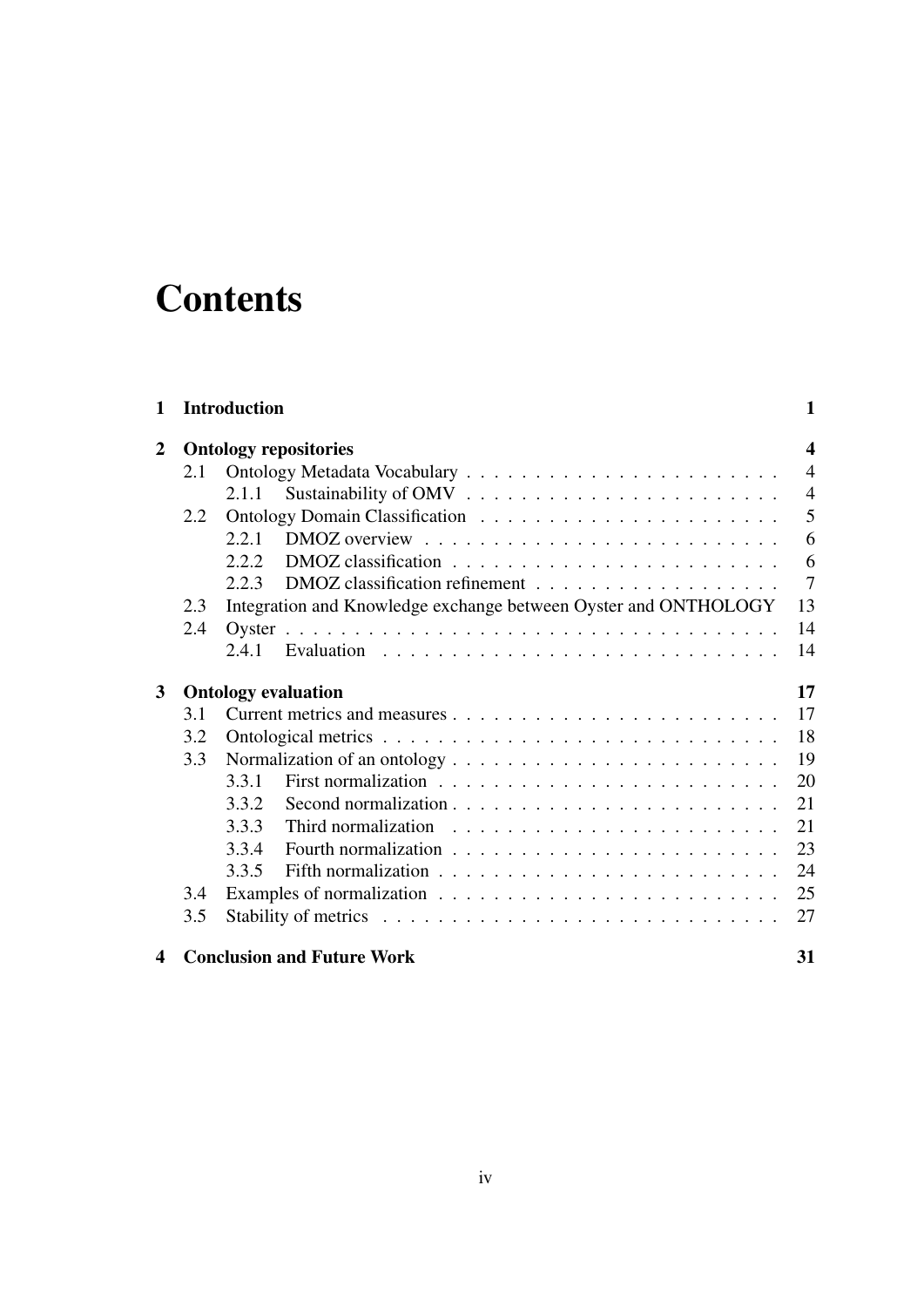# Chapter 1 Introduction

Ontologies are commonly used for a shared means of communication between computers and between humans and computers. To reach this aim, ontologies should be represented, described, exchanged, shared and accessed based on open standards such as the W3C standardized web ontology language OWL. However, most ontologies today exist in a pure form without any additional information about authorship, domain of interest and other meta data about ontologies. Therefore, searching and identifying existing ontologies which are potentially reusable because they e.g. are applied in similar domains, used within similar applications or who have similar properties is a rather hard and tedious task.

We argue that metadata in the sense of machine processable information for the  $Web<sup>1</sup>$ helps to improve accessibility and reuse ontologies. Further, it can provide other useful resource information to support maintenance. Thus, we claim that metadata not only helps when applied (or, attached) to documents, but also to ontologies themselves.

As a consequence, ontologies which are annotated by metadata require an appropriate technology infrastructure as well. This includes tools and metadata repositories which comply to the ontology metadata standard and which provide the required functionalities to support reuse of ontologies. Such tools and repositories typically should support the engineering process, maintenance and distribution of ontologies.

Furthermore, a critical aspect to take into account when reusing ontologies is the quality of the ontology. In general, ontologies with a certain degree of quality become well known and accepted in the community and are commonly reused. Therefore, it will largely benefit the reuse of ontologies if we have a measure over the quality of the ontologies.

Did you ever dare to raise the issue of ontology quality assurance? How did you control the process of improvement? As in many other related fields, you can only control what you can measure [DeM82]. Measuring ontologies is necessary to evaluate ontologies

<sup>1</sup>http://www.w3.org/Metadata/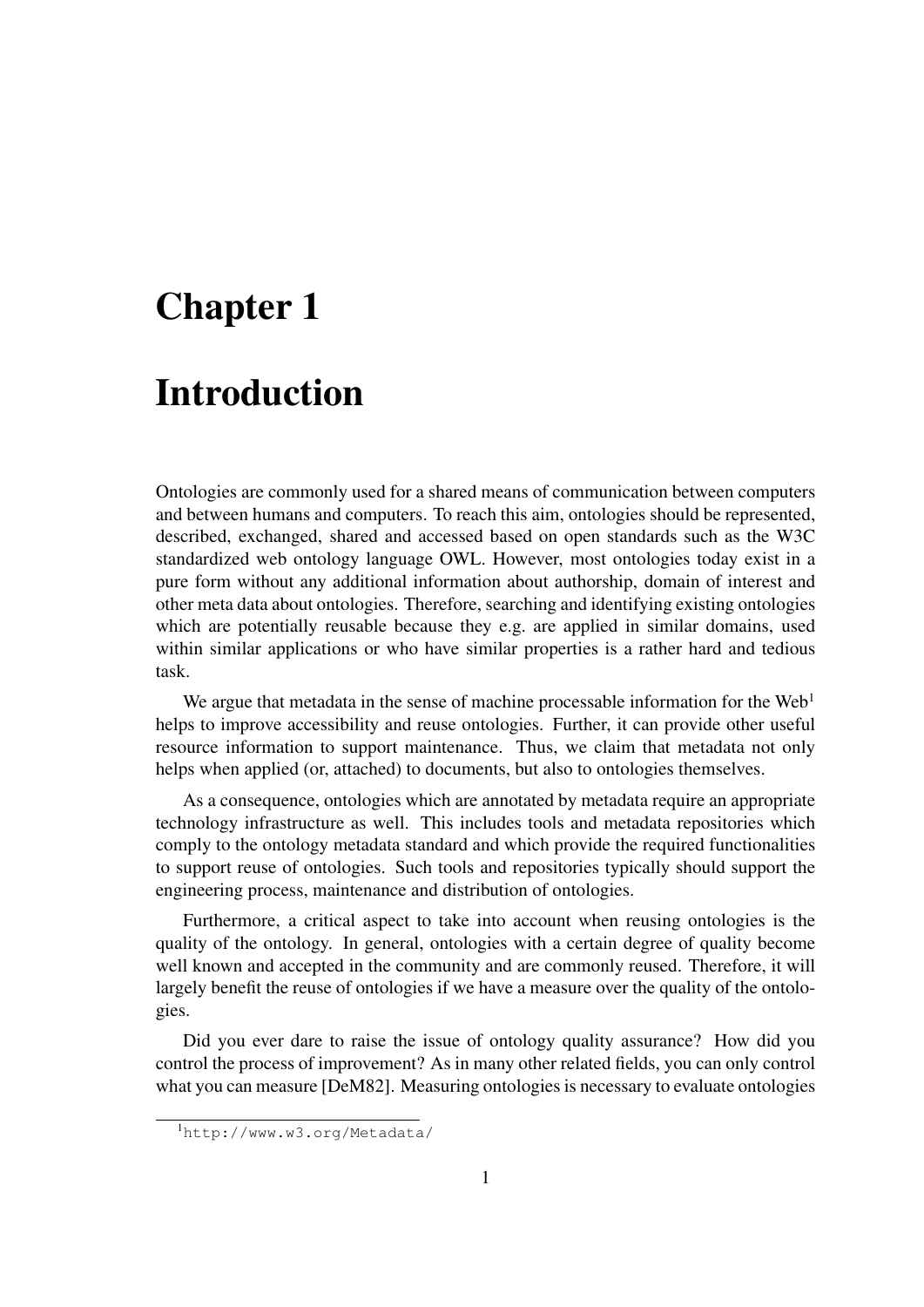both during engineering and application and is a necessary precondition to perform quality assurance and control the process of improvement. Metrics allow the fast and simple assessment of an ontology and also to track their subsequent evolution. In the last years, many ontology metrics and measures have been suggested and some initial work has been done to study the nature of metrics and measures for ontologies in general. We are extending this work.

There is a recurring set of problems with existing ontology metrics and measures, whereby we focus on the W3C standardized ontology language OWL [SWM04]. We argue that most metrics are based on *structural notions* without taking into account the *semantics* which leads to incomparable measurement results. First, most ontology metrics are defined over the RDF graph that represents an OWL DL ontology and thus are basically graph metrics which take only structural notions into account. Second, a very small number of metrics take the semantics of OWL DL into account (subsumption etc.). Third, few metrics take the open world assumption into account. We believe that foundational work addressing these issues will substantially facilitate the definition of proper ontology metrics in the future.

In this work we will describe these issues in more detail, and suggest methods to avoid them. These issues are not always problematic: we will also explore under which circumstances they are problematic, and when they can be considered irrelevant. We will outline the foundations for a novel set of metrics and measures, and discuss the advantages and problems of the given solutions. Our approach is based on two notions, first "normalization" of an ontology, and second "stable metric".

Normalization consists of the five steps (i) name anonymous classes, (ii) name anonymous individuals, (iii) materialize the subsumption hierarchy and unify names, (iv) propagate instances to deepest possible class or property within the hierarchy, and (v) normalize property instances. We argue that such a normalization is useful as a kind of pre-processing in order to apply known structural metrics *in a semantics-aware way*. For instance, a known structural metric is the depth of of the class-hierarchy. However, the current measures of ontology depth depend on a number of structural parameters such as whether subsumption reasoning has been performed and whether the results have been materialized before measurement. Performing the normalization steps before measuring ensures that the value for the maximum depth of an ontology is comparable to the maximum depth of another ontology. The normalization has been implemented as part of the KAON2 OWL Tools<sup>2</sup>.

Stable metrics are metrics that take the open world assumption properly into account, that means that they are stable with regards to possible additions of further axioms to the ontology. Stable metrics allow us to make statements about the behaviour of an ontology in the context of a dynamic and changing world wide web, where ontologies may frequently be merged together in order to answer questions over integrated knowledge. We give an exemplary extension of the depth metric towards a stable metric in order to

<sup>2</sup>Source Code is available at http://owltools.ontoware.org/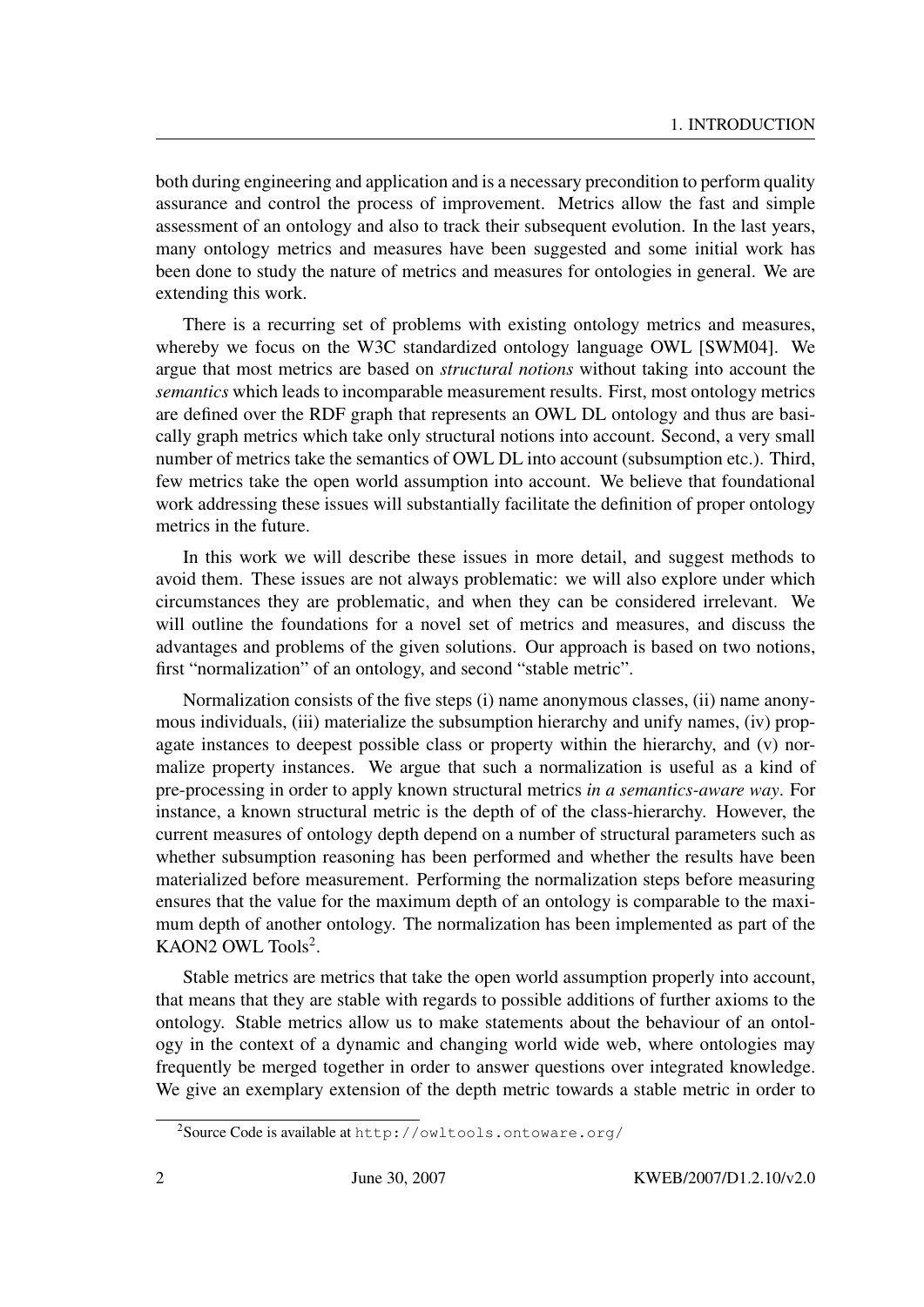demonstrate how a classic metric can be turned into a stable one.

In this work we assume the term *ontology* to include both axioms and facts (as well as annotations and ontology properties, although those are not taken into regard for normalization), i.e. the TBox and the ABox. Here, ontology does not mean only the axioms (as it is assumed in many other works), but also a knowledge base. The set of axioms or the knowledge base could be empty. Thus we follow the definition of ontology in the OWL standard [SWM04].

The deliverable is structured as follows. Chapter 2 presents the results from the work presented in the previous version of this deliverable (D1.2.10). In section 2.1 we discuss the sustainability of the ontology metadata vocabulary proposed as a standard model for describing ontologies. In section 2.2 we propose a topic hierarchy based on DMOZ for classifying the ontology domain. In section 2.3 we discuss how the knowledge is exchanged between the two applications presented in the previous version of this deliverable (D1.2.10) (i.e. Oyster and Onthology) and we highlight the necessity in this process of quality measures for ontologies (described later in this deliverable). Finally, in section 2.4 we present the evaluation results of Oyster in the form of usage statistics and a brief discussion about future plans. In Chapter 3 we introduce the content evaluation work. In section 3.1 we will examine existing metrics and measures, and thus survey related work. section 3.2 contrasts the underlying notions of semantic metrics with structural metrics, and discusses which scenario will require what kind of metric. Section 3.3 introduces the notion of "normalization" of an ontology which forms the heart of our approach. In section 3.4 we illustrate the practical application of normalization on examples. Section 3.5 addresses the issue of stable metrics with regards to the open world assumption. We conclude in Chapter 4, where we also discuss future work.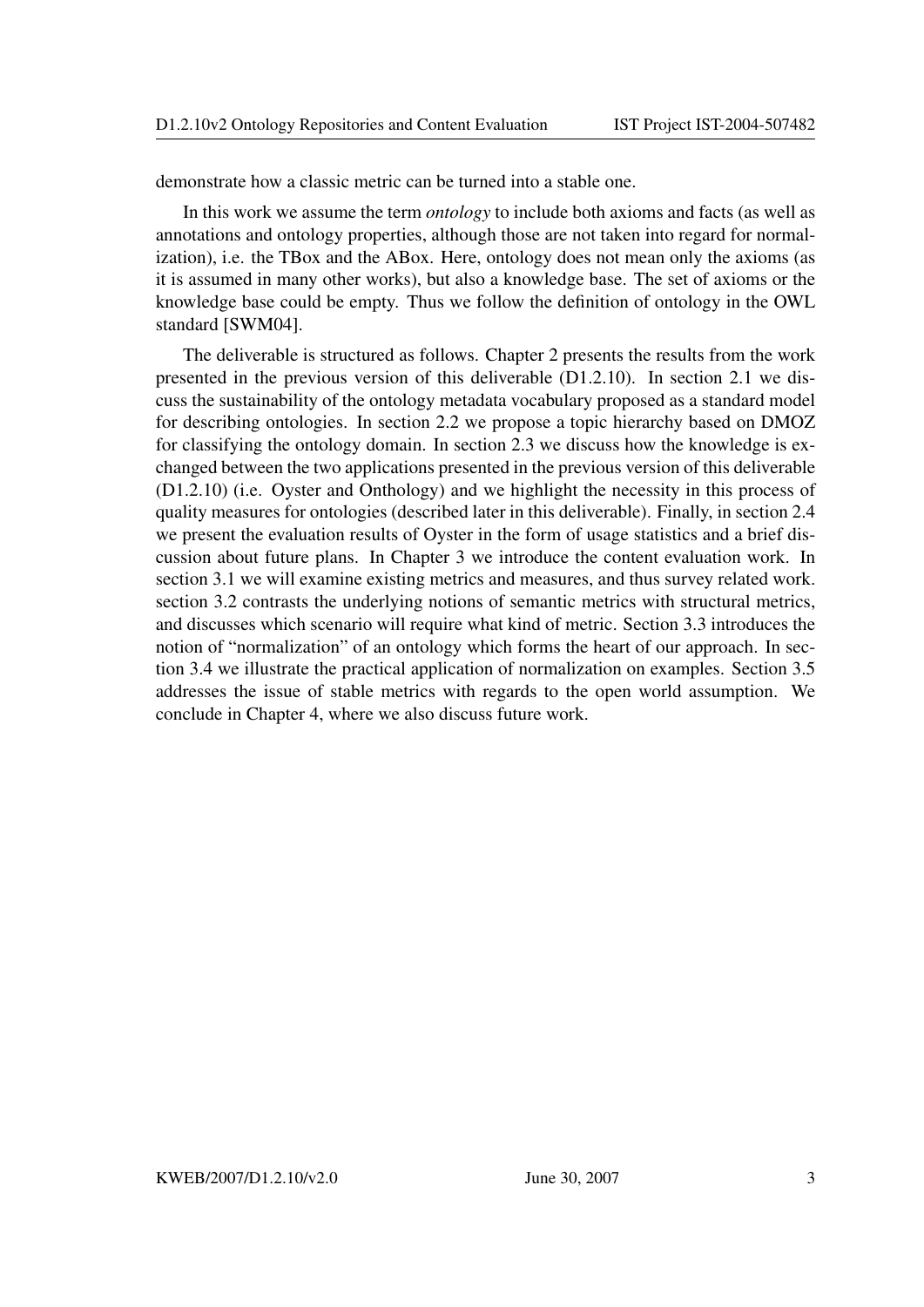# Chapter 2

# Ontology repositories

### 2.1 Ontology Metadata Vocabulary

The ontology metadata vocabulary  $(OMV<sup>1</sup>)$  introduced in [HPP05] is the proposal for standard intended to capture reuse-relevant information about ontologies (i.e. ontology metadata) in a machine-understandable form (see complete description at http: //omv.ontoware.org/)

The benefits of using OMV for describing ontologies were illustrated by the two complementary applications Oyster and ONTHOLOGY introduced in [HPP05]. Both applications rely on OMV to annotate ontologies in order to provide an efficient solution for accessing and reusing ontologies in decentralized and centralized scenarios (for more information see deliverable [HPP05]).

#### 2.1.1 Sustainability of OMV

OMV has not only been successfully implemented by semantic web applications within the Knowledge Web project as it is described in [HPP05], but additionally, OMV also has been reused within the NeOn EU Project<sup>2</sup> as the standard to model the metadata for networked ontologies (see deliverable [HRW<sup>+</sup>06]) hence it has been implemented by several NeOn applications (e.g. KaonWeb<sup>3</sup>, KaonP2P<sup>4</sup>, Oyster2<sup>5</sup>).

As a consequence, OMV had to face new challenges that led to the development of a second version which includes a refinement of the core, the use of naming conventions

<sup>&</sup>lt;sup>1</sup>The ontology is available for download in several ontology formats at  $http://ontowane.org/$ projects/omv/

<sup>2</sup>http://www.neon-project.org/

<sup>3</sup>http://ontoware.org/projects/kaonweb

<sup>4</sup>http://ontoware.org/projects/kaonp2p

<sup>5</sup>http://ontoware.org/projects/oyster2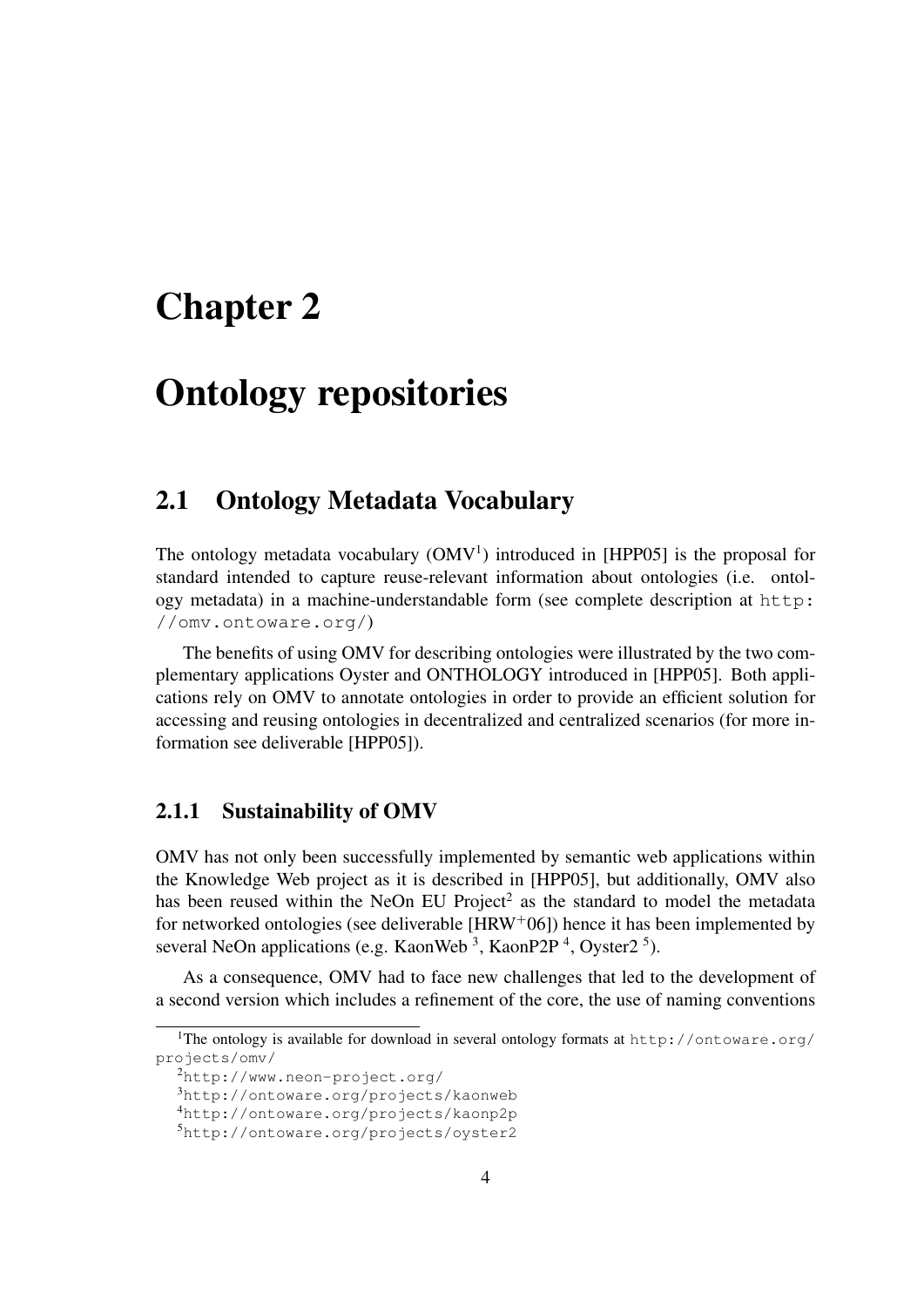and the definition of several extensions (the complete technical report can be downloaded from http://omv.ontoware.org). In a nutshell, the Conceptualisation class was taken out of the core into the new *Conceptualisation extension* in order to simplify the OMV core and to extend the information related to the conceptual model of the ontology, while the Implementation class was renamed to Ontology. Additionally, the following extensions were developed or are under development:

- *Peer extension* which provides the metadata required to describe peers including descriptive information about the peers themselves, their relationship with other peers, as well as information about the resources they provide.
- *Mapping extension* that captures the metadata about ontology mappings (e.g. the mapping method, the mapping creator, the mapped ontologies, etc.).
- *Multilinguality extension* is under development and it will capture the necessary information to describe ontologies with labels in more than one language.

# 2.2 Ontology Domain Classification

One of the goals of OMV is to provide all the necessary applicability information about ontologies, including the nature of the content of the ontology, the domain topic of the ontology and the natural language of the content of the ontology, i.e. English, German, etc. Thus, applicability information enables users to build complex semantic queries for searching ontologies based on the domain, type or language. Moreover, applicability information can be exploited by other interesting tasks. For instance, ontologies could be physically stored based on the type of the ontology in order to have related ontologies together. As an other example, in a distributed environment, the domain of the ontology could be used to enable intelligent query routing, so as queries including the ontology domain will be propagated only to nodes that have ontologies about that the domain (see section 2.4). However in order to rely on the domain of the ontology, we need to use an appropriate topic hierarchy to express the ontology domain. Typically, the domain can be expressed as classification against established topic hierarchies such as the general purpose topic hierarchy DMOZ<sup>6</sup> or the domain specific topic hierarchy ACM for the computer science domain. The idea is to recommend one classification scheme, but allow relating to others as well.

In the rest of this chapter we elaborate on the proposal of a recommended topic hierarchy for ontology domain classification. This hierarchy is based on the DMOZ topic hierarchy, but refined to model better the domain of ontologies.

<sup>6</sup>http://dmoz.org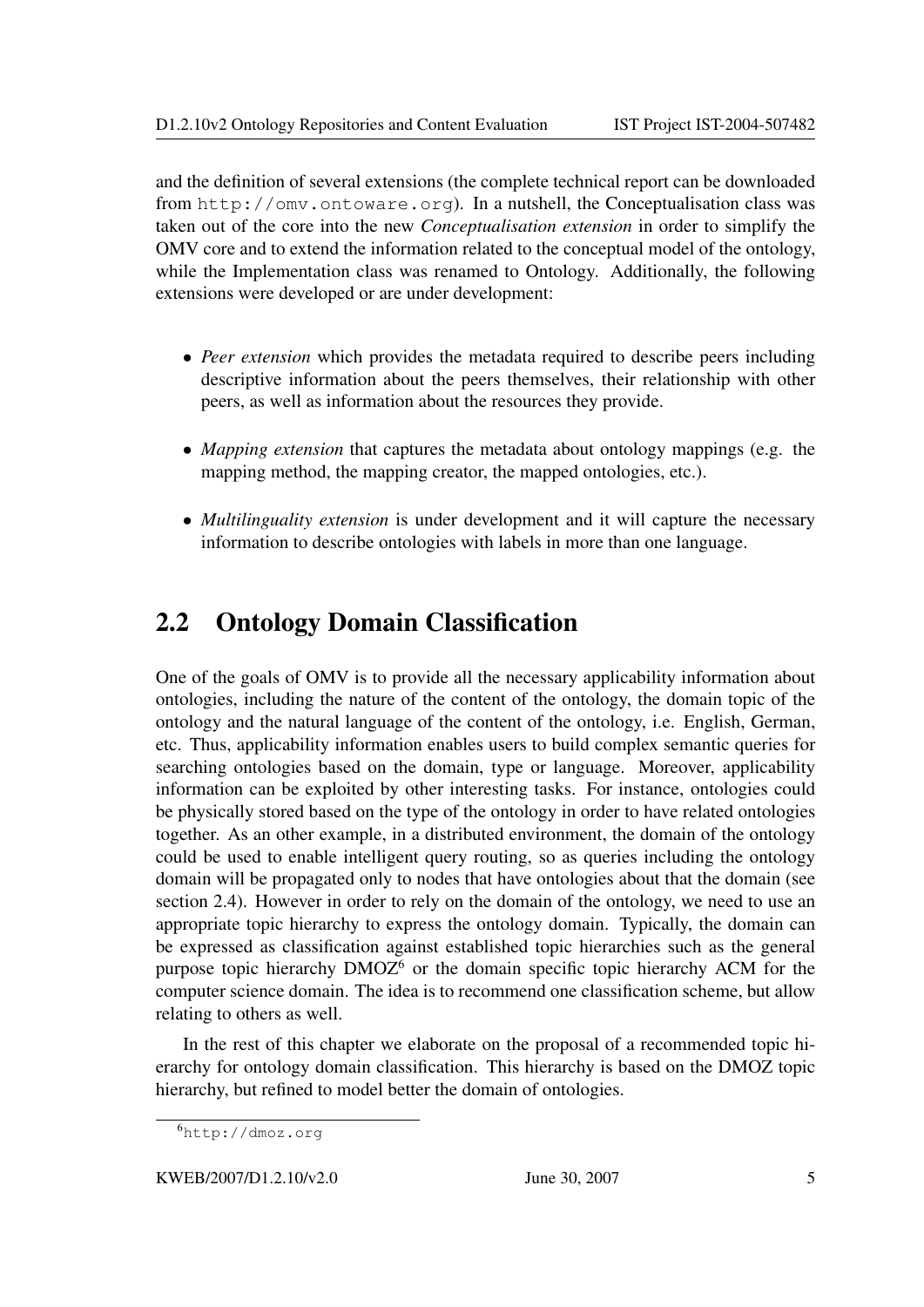Figure 2.1: DMOZ topic hierarchy

### 2.2.1 DMOZ overview

ODP was founded as Gnuhoo by Rich Skrenta and Bob Truel in 1998 and the Gnuhoo directory went live on June 5, 1998. In October of 1998, it was acquired by Netscape Communications Corporation and became the Open Directory Project. Netscape released the ODP data under the Open Directory License. The Open Direct Project is also known as DMOZ, an acronym for Directory Mozilla. This is the name reflects its loose association with Netscape's Mozilla project, an open source browser initiative.

The Open Directory Project is the largest, most comprehensive human-edited directory of the Web. It is constructed and maintained by a vast, global community of volunteer editors. The Open Directory was founded in the spirit of the open source, and is the only major directory that is 100% free to anyone who agrees to comply with their free use license. There is not, nor will there ever be, a cost to submit a site to the directory, and/or to use the directory's data.

The ODP is a Web directory, not a search engine. It helps the web searching engine to get useful information for internet citizen around the net. The ODP is simply a data provider and is developed and managed by a constantly growing community of netcitizens who are experts in their areas of interest. Given this vast community of subject expertise and the global nature of the directory, there is always someone working on the directory: processing submissions, resolving dead links, culling out the bad and keeping only quality information, and discovering new topics to add.

### 2.2.2 DMOZ classification

DMOZ uses a hierarchical ontology scheme for organizing site listings (see figure 2.1). Listings on a similar topic are grouped into categories, which can then include smaller categories. This category was base on the popular category list existent at the web on the beginning of DMOZ and it the same used by other project directory on the Web.

As the DMOZ hierarchy is constructed and maintained by a community of volunteer editors, the list of items is very helpful to organize information (e.g. web sites, web information, etc.).

However, usually in order to find an appropriate category, users may have to navigate deep into DMOZ hierarchy which is divided into 0-9 levels. Similarly, it may happen that a category may exists in many different places on the hierarchy creating some confusion to the users. Furthermore, one of the main problems of DMOZ is the reliability of the categorization. As we pointed earlier, DMOZ structure is human-edited where most of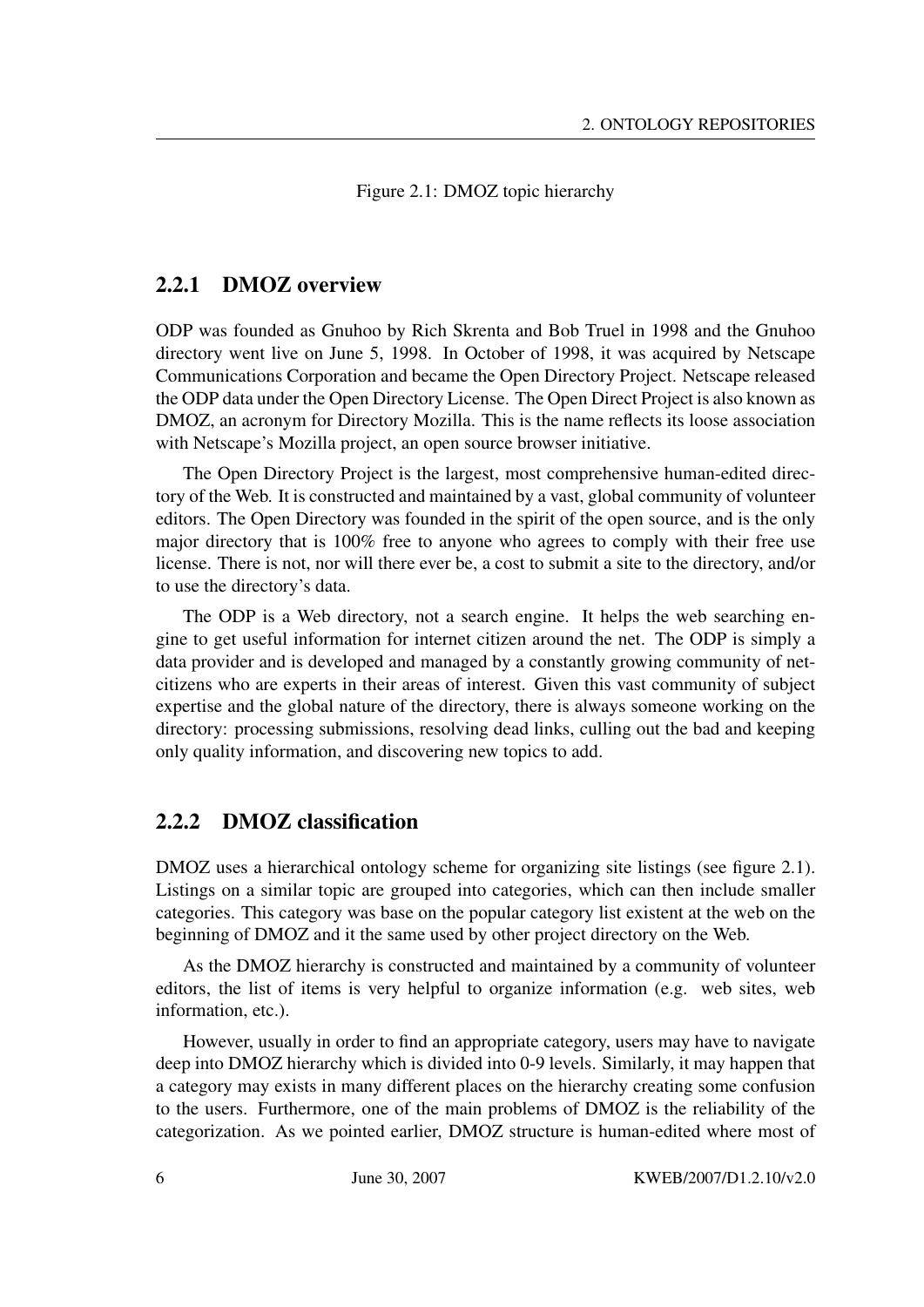Figure 2.2: Oyster search result

the editors are volunteers for each specific area but they might not have knowledge about organization and/or classification. Hence, it may cause several structural problems of the directory.

### 2.2.3 DMOZ classification refinement

The initiative to modify/update the DMOZ classification started as the result of trying to classify ontologies domain using the DMOZ topic hierarchy.

The analysis of DMOZ and the ontology domain showed many ambiguities when assigning a topic. Moreover, some of the ontology domains didn't match appropriately with any item in the hierarchy.

So, our proposed refinement includes changes at the top level (i.e. add and rename some categories at the top level) and also to relocate some subcategories currently under the second, third, forth or fifth level into an upper level to help users to find faster and efficiently an appropriate category for the ontology domain avoiding them to go deep down into the hierarchy browsing the different levels and subcategories.

#### Analysis process

For the evaluation of the DMOZ topic hierarchy to classify ontologies domain we used the Oyster P2P system (see section2.4). In the following we present the steps followed:

- 1. Start Oyster in local peer.
- 2. Search the available peers in the oyster network and retrieve all the available ontologies metadata provided by all of them. In particular, we analyze the ontology metadata available at the well known provider UPM-Main peer (see figure 2.2).
- 3. Select one ontology metadata from the result list.
- 4. The ontology metadata is identified and then the ontology itself is retrieved using the location URL.
- 5. Read and analyze information about the ontology and access (if available) the available web link of the ontology documentation to understand the content (see figure 2.3).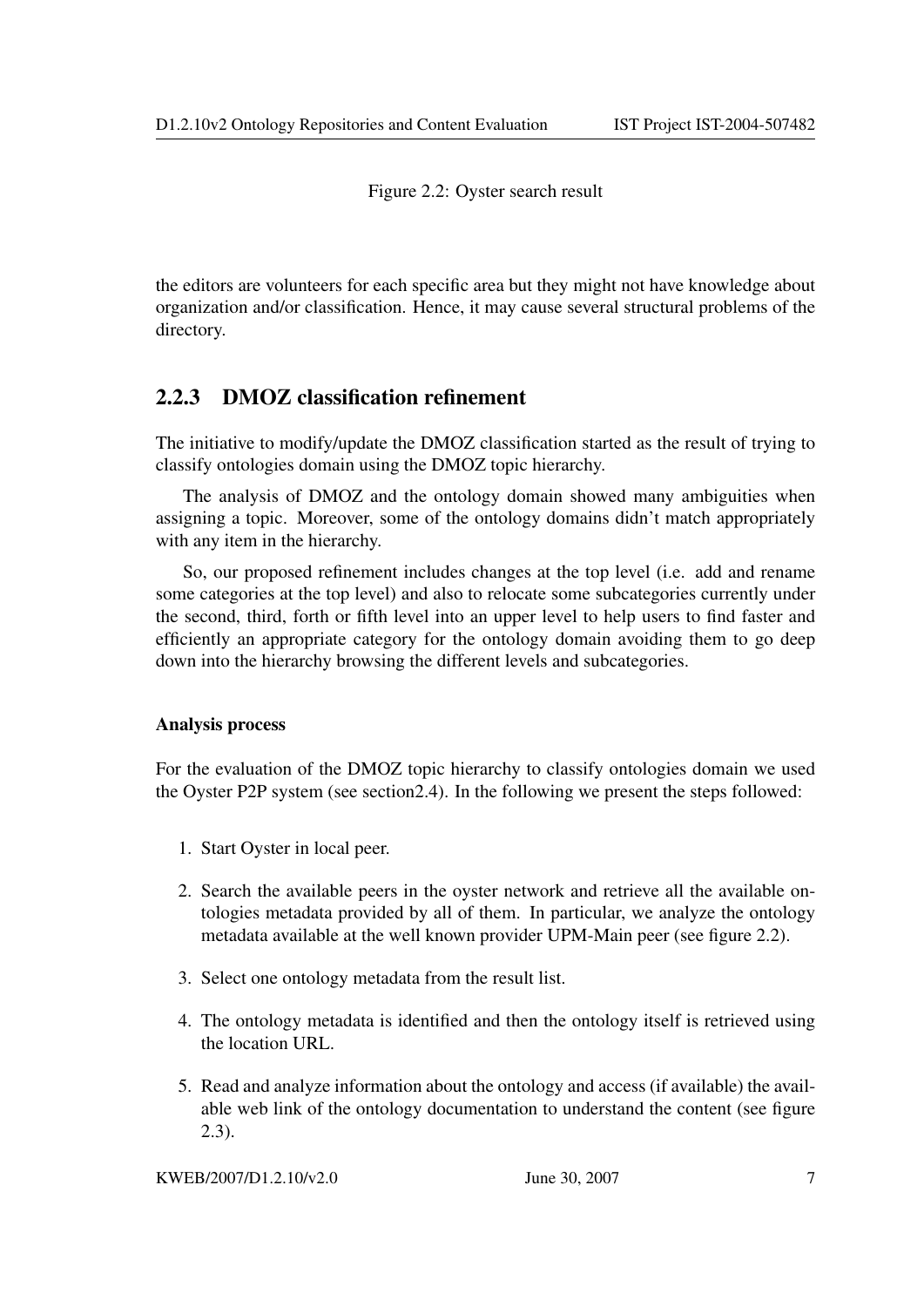Figure 2.3: Ontology documentation sample

Figure 2.4: Proposed Top Level

- 6. Select the appropriate category on the list and drag it into the appropriate row at the result list.
- 7. Save the ontology metadata on the Oyster local peer.
- 8. Repeat steps (2-6) for the rest of the ontology metadata available.
- 9. Export file from local peer with the ontology metadata classified in order to use the information at the UPM-Main Peer.
- 10. If we do not find a reliable category for the ontology metadata we can not classify it.

#### Proposed Hierarchy

Figure (2.4) shows the new appearance of the DMOZ front page after implementing the suggested changes. For the proposed hierarchy we only focus on the first two levels in order to allow a quick search of the target topic. Besides, in our experimental scenario, Oyster only shows the first two levels of the category list.

In the following we present the description of the individual proposed changes to the hierarchy including for each of them the current DMOZ location of the topic, the possible subcategories, the justification of the change and additional references.

#### Biographic & Memories

- *DMOZ location*: This category is already on DMOZ. They are mentioned separately as part of other items
- *Possible Subcategories*:
	- Artists
	- Educators
	- Philosophers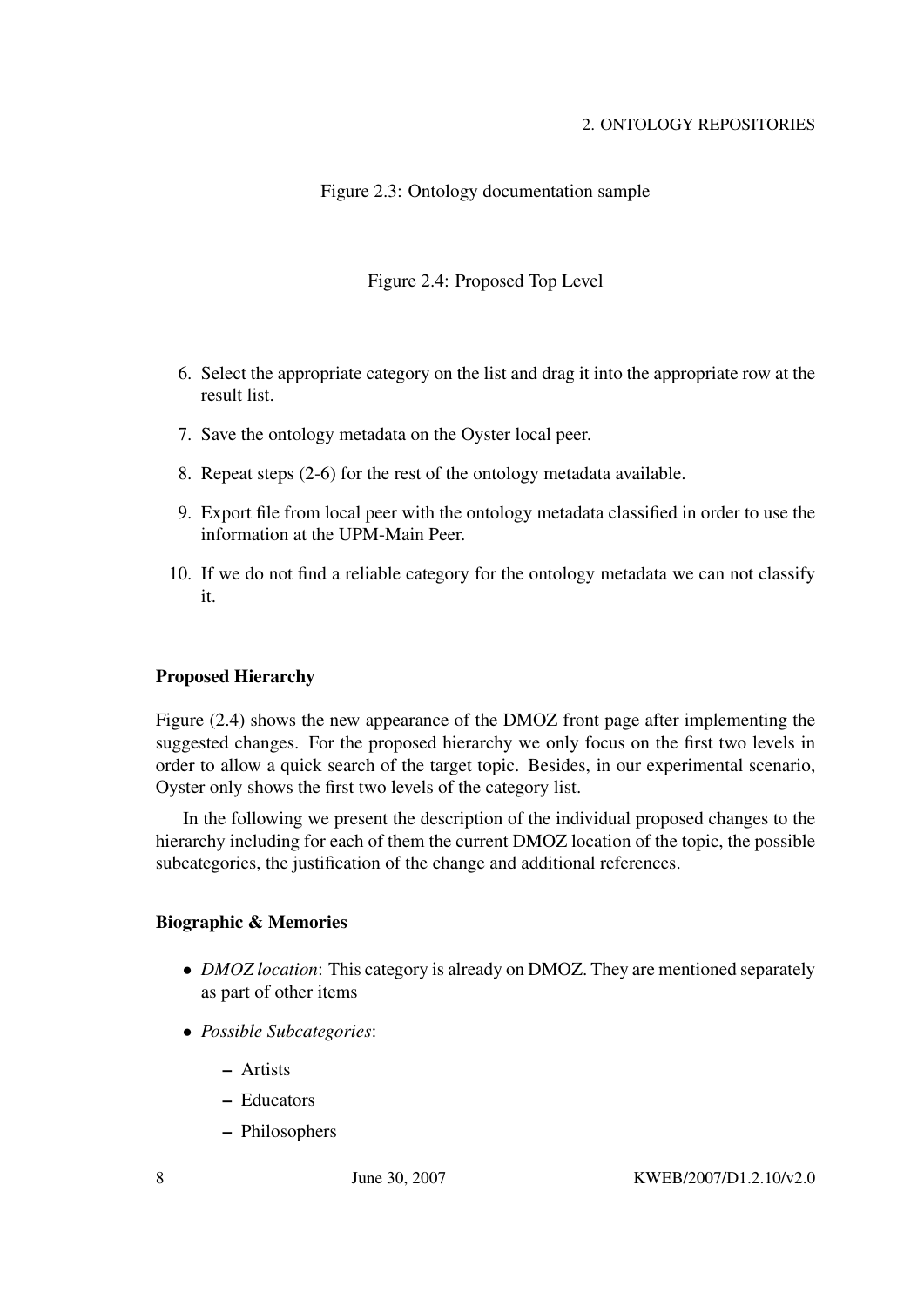– Writers

- *Justification*: Under this category we can classify all domains related to Writers and Literature. The analysis of the sample set of ontologies showed an important percentage of ontologies referring to these domains.
- *Reference*:
	- http://www.amazon.com/
	- http://www.burkinaphonebook.com/en/
	- http://www.burkinaphonebook.com/en/classification/

#### Business & Investing

- *DMOZ location*: The business category is already on DMOZ but the world category is a subcategory of business.
- *Possible Subcategories*:
	- All Investing items
	- Management
	- Tax Planning
	- Personal Investment
- *Justification*: Generally, when thinking about business people think of investing. Many of the ontologies analyzed included terms related to business and investing, therefore these ontologies would be better classified under this category.
- *Reference*:
	- http://www.dmoz.com/
	- http://www.dmoz.com/Business/Investing/

#### **Community**

- *DMOZ location*: It is already at the fourth category of Society and is part of Religion and spiritually and is inside of Sport and Health category.
- *Possible Subcategories*:
	- All community items
	- Places of Worship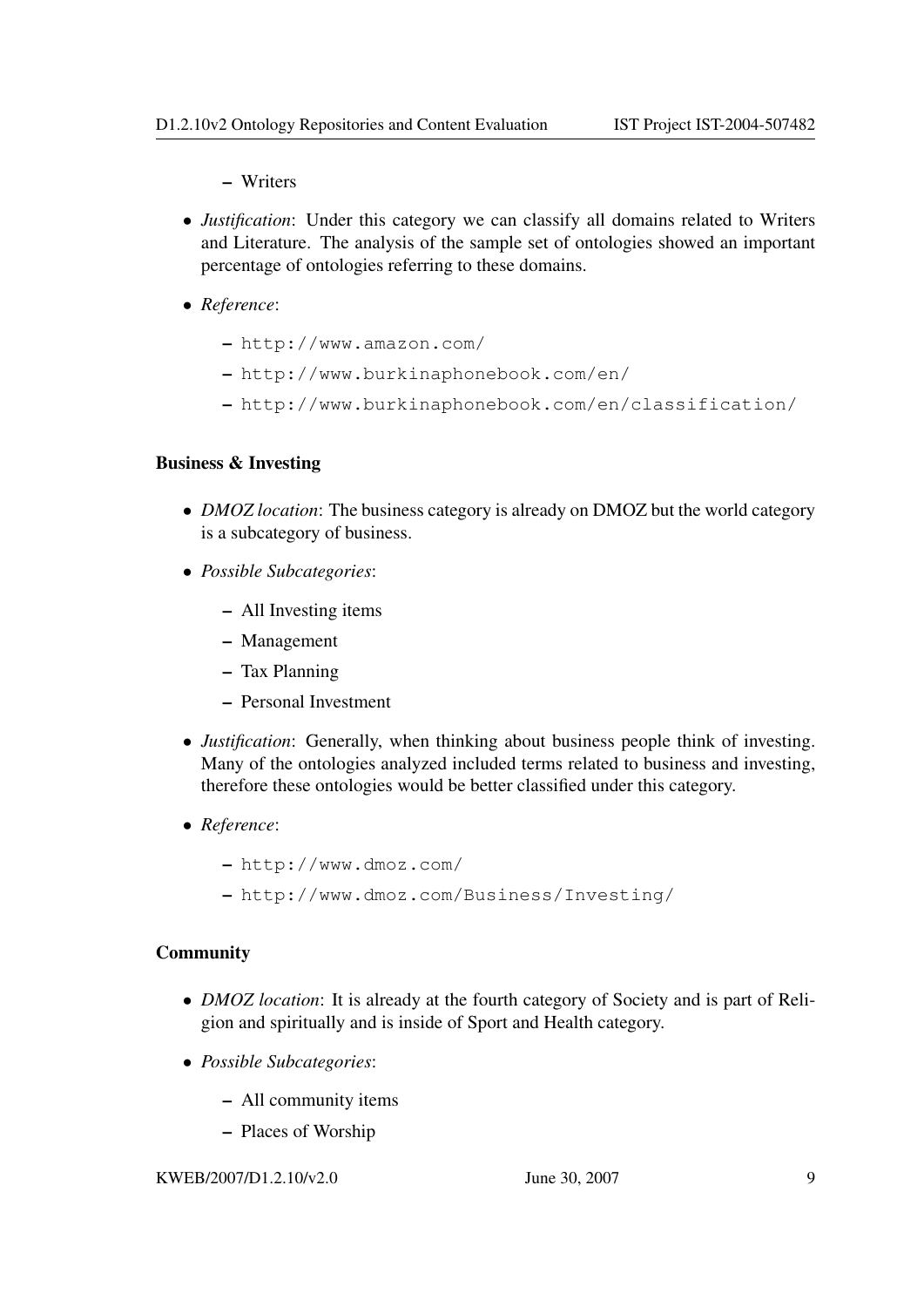- Libraries
- City Government
- Autonomous Community
- *Justification*: We suggest to move to the second level of Society.
- *Reference*:
	- http://www.burkinaphonebook.com/en/
	- http://www.burkinaphonebook.com/en/classification/

#### Health, Mind & Body

- *DMOZ location*: Currently the Health category already exists, the classification mind and body are not present inside of this category but other possible subcategories.
- *Possible Subcategories*:
	- Mental treatment
	- Medical Center
	- Hospital
	- Body Health
	- Body treatment
- *Justification*: All items related to health should be grouped together to help users in the classification of ontologies related to this topic.
- *Reference*:
	- http://dir.yahoo.com/Health/
	- http://www.dmoz.com/Health/

#### Money & Finance

- *DMOZ location*: Is part of third and fourth level of Regional and second level in Business and Society.
- *Possible Subcategories*:
	- Banks
	- Accountants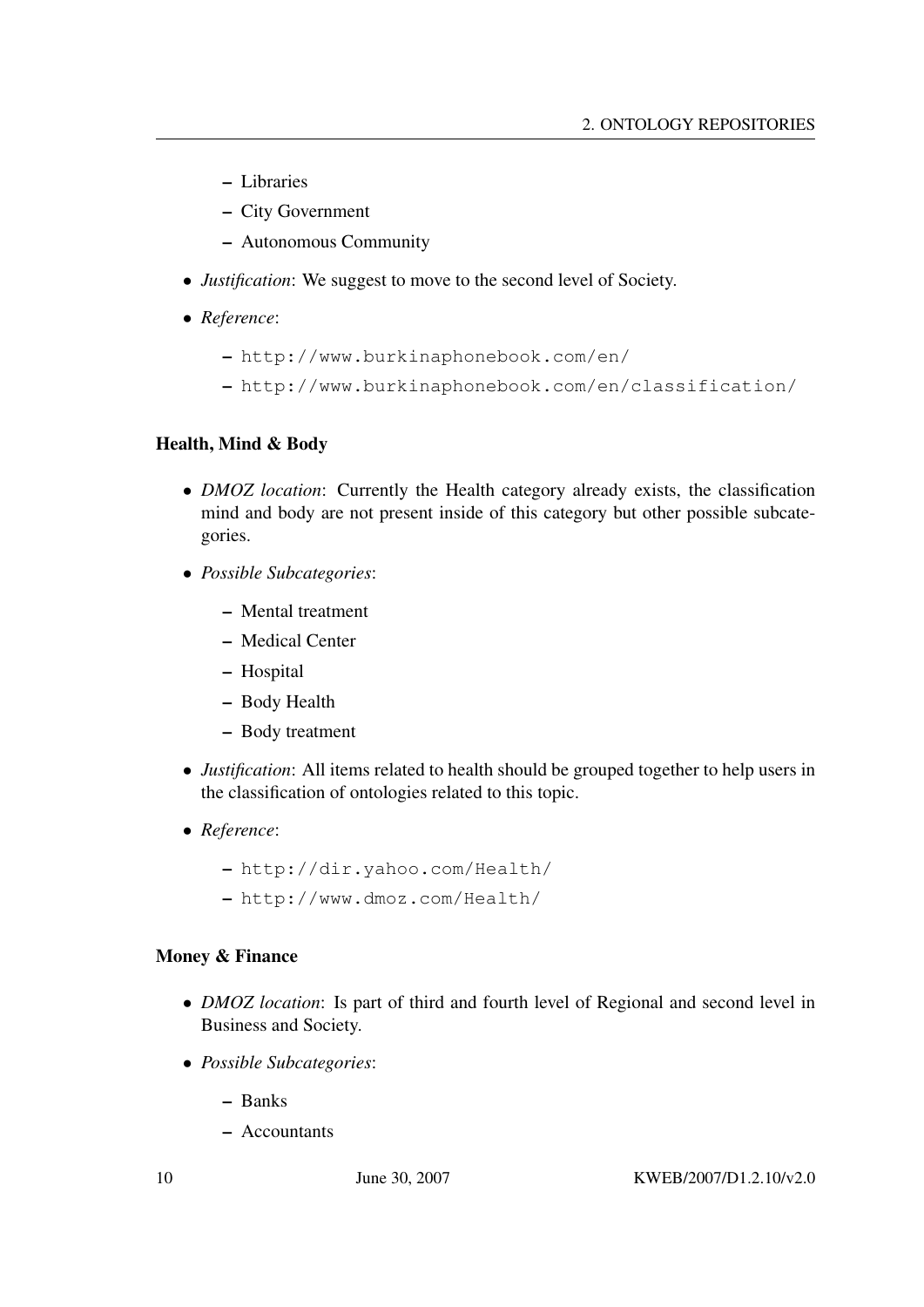- Insurance
- Credits
- Taxes
- Debits
- *Justification*: This topic helps users to classify ontologies about finance and money operations domain. We found many ontologies including terms about money and finance.
- *Reference*:
	- http://www.dmoz.com/
	- http://www.amazondirectory.net/

#### Professional & Technical

- *DMOZ location*: This category is not present in DMOZ. It is only mentioned on Shopping as fourth level and does not has any subcategory associated.
- *Possible Subcategories*:
	- Acupuncture
	- Architecture
	- Computer Technician
	- Dentistry
	- Designer
	- Electricity
	- Engineering
	- Finance
	- Law
	- Medicine
	- Pharmacy
	- Police Officer
	- Modelling
	- Mechanics
	- Nurse
- *Justification*: We found many ontologies describing job occupations, so it was easier when classifying those ontologies if the occupations where all grouped together.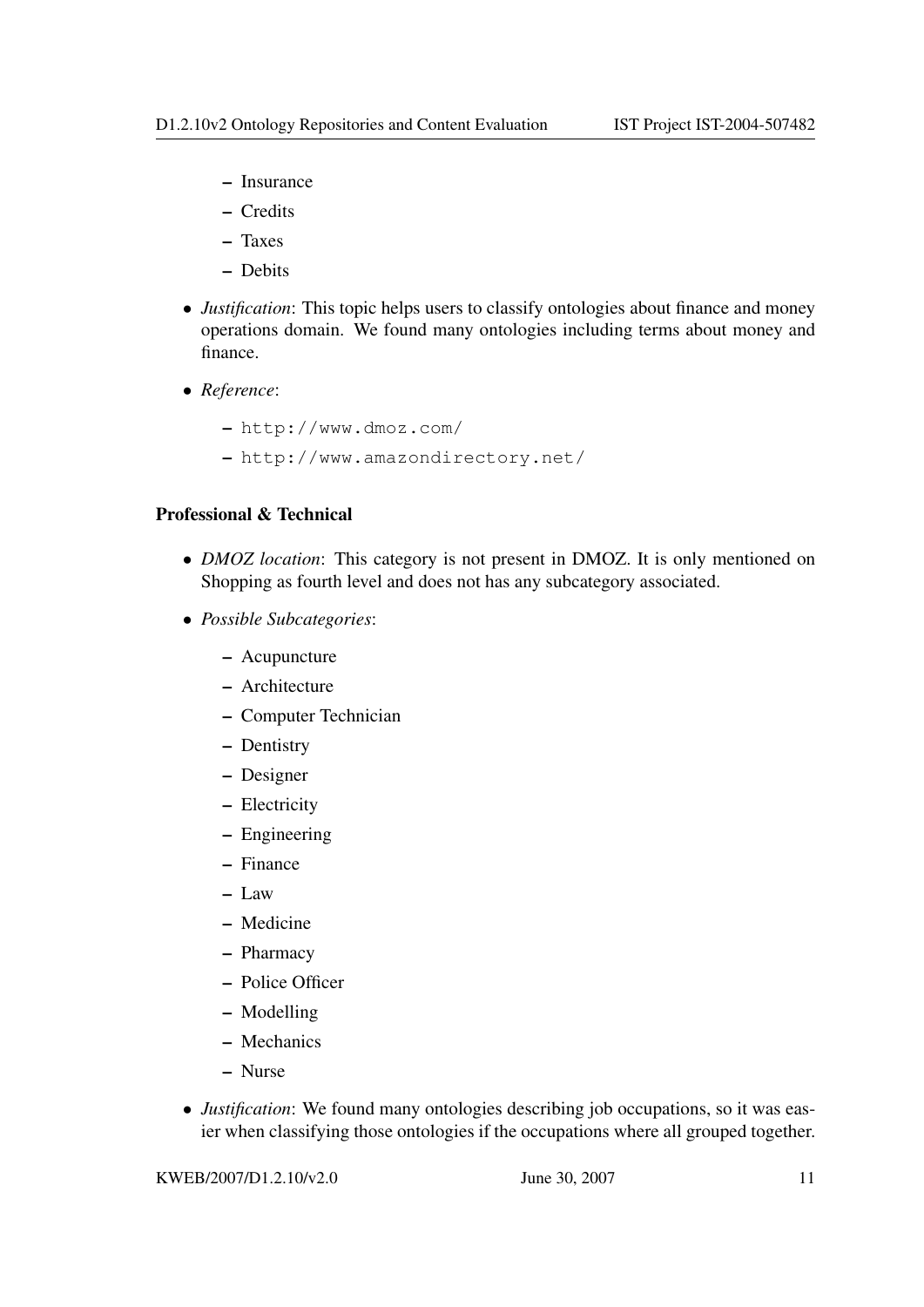- *Reference*:
	- http://www.op.nysed.gov/proflist.htm
	- http://www.dmoz.com/

#### Religion & Spirituality

- *DMOZ location*: This category is already on the second level of Society and the third level of Science but could be at the first level due to its relevance, so we only move it up.
- *Possible Subcategories*:
	- Christianity
	- Judaism
	- New Age
	- Pagan
	- Taoism
	- Islam
	- Confucianism
- *Justification*: Moving up this category in the hierarchy will help users classifying ontologies about different beliefs.
- *Reference*:
	- http://www.dmoz.com/
	- http://dir.yahoo.com/Society and Culture/Religion and Spirituality/Faiths and Practices/

#### Travel & Transportation

- *DMOZ location*: This category is already at the second level of Recreation; Transportation is on the third level. For travel activity you need a mean of transportation we suggest to modify Travel by Travel & Transportation.
- *Possible Subcategories*:
	- Travel Agents
	- Taxis
	- Hotels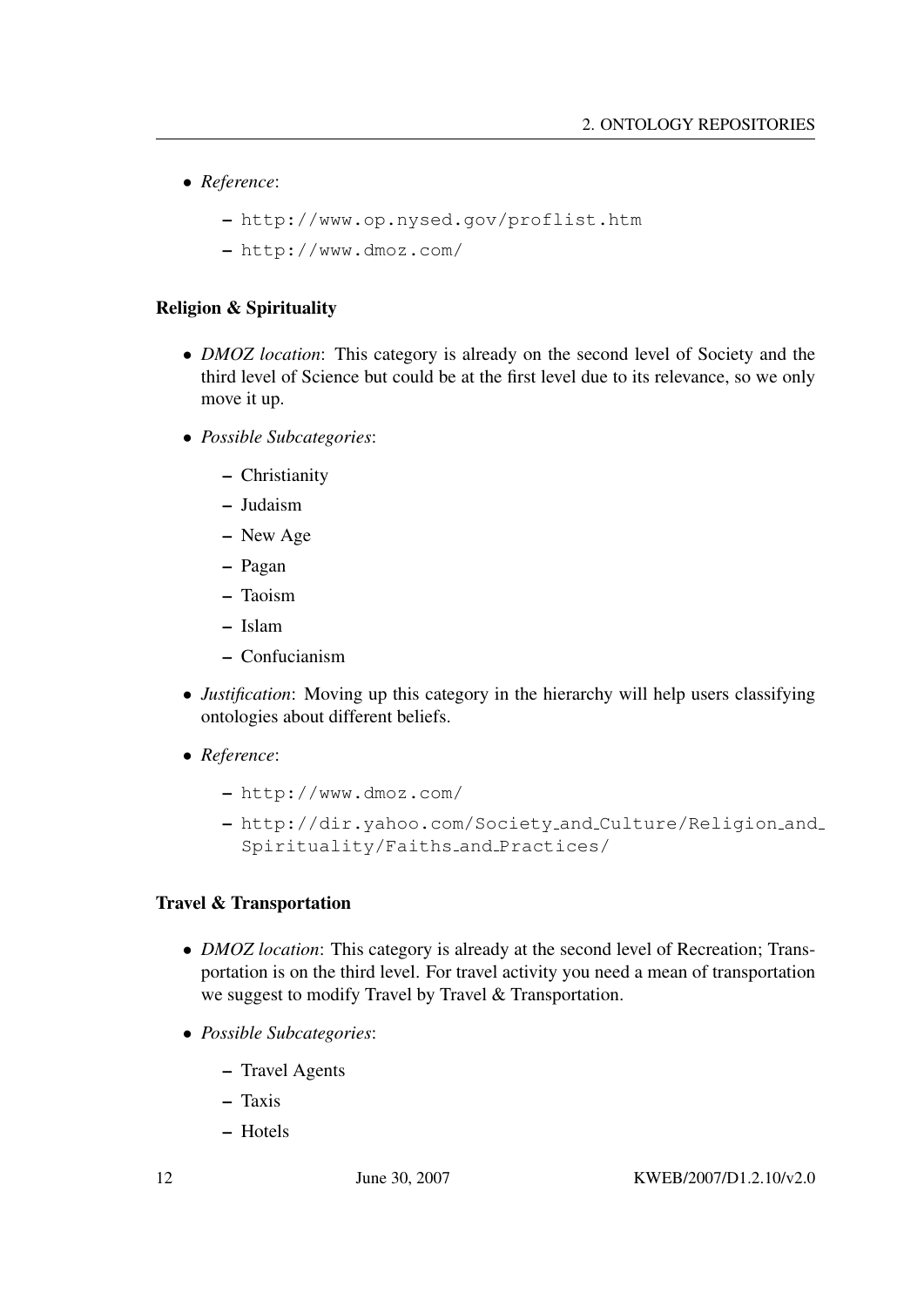- Resort
- Tourism
- Buses
- Airport
- Sea port
- All categories already in travel.
- *Justification*: Travel is present in many different places of the hierarchy, so the idea is to group all the different subcategories in only one place to avoid confusion. Besides we included transportation topic in this category because when you travel you need a mean of transportation (which is also usually modelled in the ontologies).
- *Reference*:
	- http://www.dmoz.com/Recreation/Travel/Transportation/
	- http://www.dmoz.com/Recreation/Travel/
	- http://www.burkinaphonebook.com/en/Travel-and-Tourism/

# 2.3 Integration and Knowledge exchange between Oyster and ONTHOLOGY

In [HPP05], we introduced the two complementary applications Oyster and ONTHOL-OGY which implements the proposed OMV in order to support users in accessing and reusing ontologies in decentralized and centralized scenarios. The Oyster P2P system for sharing ontology metadata in an early stage of ontology engineering. Well-accepted or recommended ontologies within Oyster are shipped to the up-and-running metadata portal ONTHOLOGY (anthology of ontologies). We argue that both applications are covering a variety of different tasks. For users who want to store metadata individually similar to managing his personal favorite song list, a repository is required to which a user has full access and can perform any operation (e.g. create, edit or delete metadata) without any consequences to other users. For example, users from academia or industry might use a personal repository for a task dependant investigation or ontology engineers, might use it during their ontology development process to capture information about different ontology versions. We argue that a decentralised system is the technique of choice, since it allows the maximum of individuality while it still ensures exchange with other users. Centralised systems allow reflecting long-term community processes in which some ontologies become well accepted for a domain or community and others become less important. Such well accepted ontologies and in particular their metadata need to be stored in a central metadata portal which can be accessed easily by a large number of users. The benefit of connecting both systems lies mainly in the simple use of existing ontology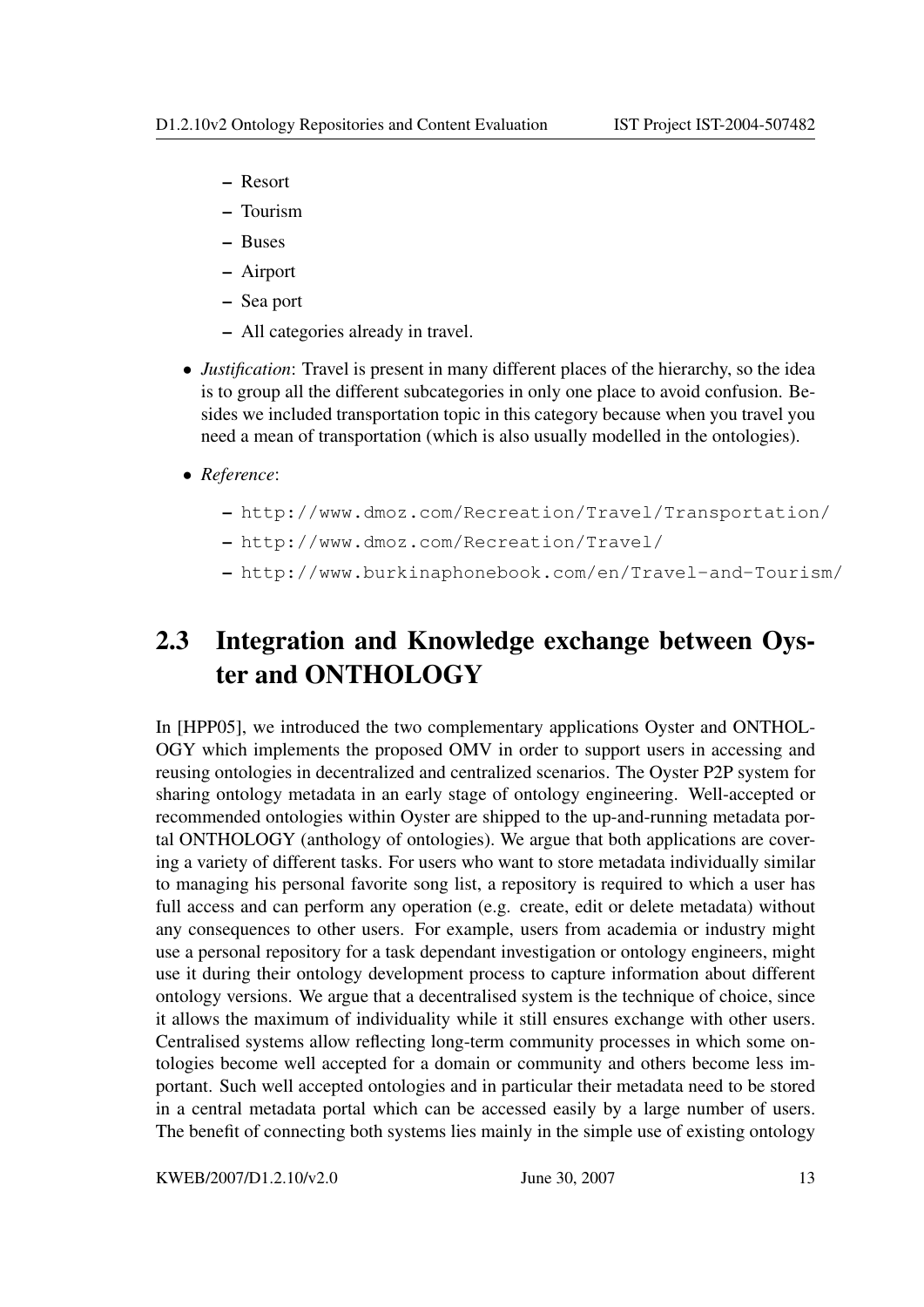metadata information within Oyster. So, while users are applying or even developing their own ontologies they can manage their own metadata along with other existing metadata in one application (in Oyster). If some metadata entries from Oyster have reached a certain confidence, an import into ONTHOLOGY can be performed easily. In combination, both systems ensure efficient and effective ontology metadata management for various use cases. The ontologies that will be imported from Oyster to ONTHOLOGY are selected based on recommendations and quality evaluation mechanisms (defined in chapter 3 of this deliverable). As exchange mechanism we rely on the Open Archive initiative<sup>7</sup> which has been successfully applied for a large number of digital libraries among the world. The developed OMV is used as exchange language.

In the next section we present the evaluation results and future plans of Oyster P2P system. According to our information, there are currently no plans to extend ONTHOL-OGY, which is why our evaluation focuses on Oyster.

# 2.4 Oyster

As it was presented in the previous version of this deliverable, Oyster is a java-based Peer-to-Peer application that exploits semantic web techniques in order to provide an innovative and useful solution for exchanging and reusing ontologies. In order to achieve this purpose, Oyster provides facilities for managing, searching and sharing ontology metadata in a P2P network, thereby implementing the OMV proposal for the standard set of ontology metadata (for further information we refer the reader to http://oyster. ontoware.org/)

# 2.4.1 Evaluation

### Beta evaluation

Initially, Oyster system was tested by UPM with the collaboration of UKarl (approx 10 peers). As a result, we received the following feedback:

- Include the namespace of the ontology as a possible criteria for searching ontologies,
- Include a short usage guide of how to use templates.
- Use user friendly names in the user interface for the property names of the metadata,
- Include hints for the meaning of each property in the user interface,

<sup>7</sup>http://www.openarchives.org/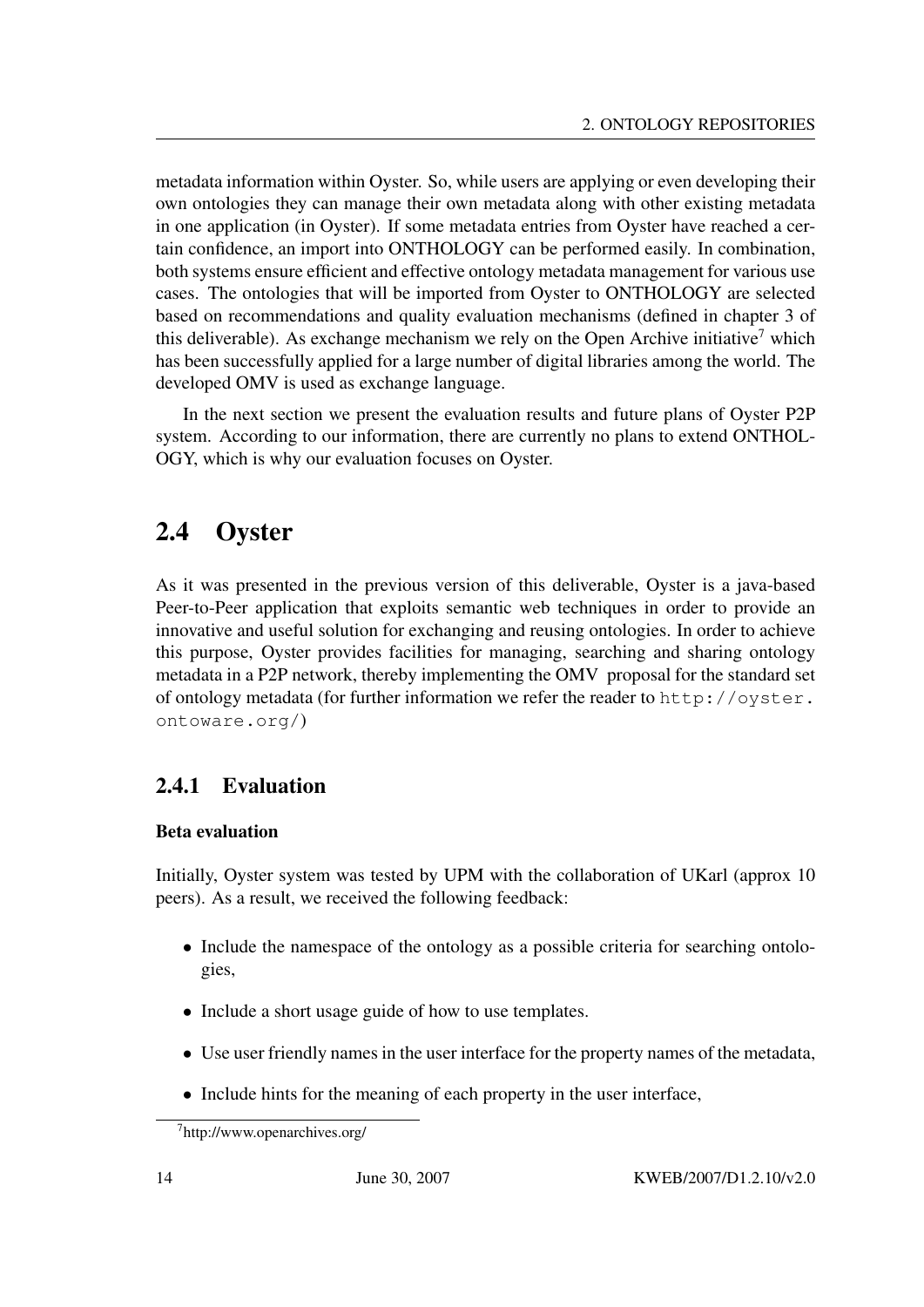- Include a link to a more detailed description of the meaning of the properties (e.g. OMV properties) in the help menu,
- Minor fixes in the interface.
- Include a Macintosh version of Oyster (on progress)

#### Production evaluation

The previous comments were addressed and a new version of Oyster was released and evaluated. In the rest of this section we present the process of evaluation for Oyster system regarding usage statistics.

In order to compile usage information, Oyster requests the user permission when it is installed for sending usage statistics (i.e. logs) to a central server. This information was collected during a period time of 6 months, in randomly chosen days of the months. We logged user behavior and actions in a time window of 15 minutes. During this time period the peers issued 333 queries overall and received 29076 distinct results in terms of RDF statements, which corresponds to about 3000 ontology metadata entries.

A total of 250 ontology metadata entries were shared, among 42 peers, with an average of 6 ontologies per peer. However, the distribution had a high variance: While only three peers shared 85% of the total content, a lot of peers provided only one or two entries or were free-riding.

The analysis of the type of query the users sent revealed that around 50% of the queries were using at least one of the two ontologies used in Oyster (i.e. OMV and the topic hierarchy). OMV properties (e.g. name, type) were used in more that the 27% of the queries and in over 23% of the queries the users asked for topics of the DMOZ topic hierarchy. Based on that analysis we could determine that the preferred properties for searching ontologies by the users are the domain, the name and the ontology language. The other 50% of the queries were general searches (i.e. get all the available ontologies).

Due to the limited size of the network and the lack of domain information on most of the ontology metadata entries, the evaluation of the expertise based peer selection couldn't be shown. However, in simulation experiments with larger peer networks with thousands of peers, it has been shown improvements in order of one magnitude in terms of recall of resources and relevant peers[HSvH04]. For evaluation of other Swapster based system we refer the reader to  $[HBE^+04]$ .

The latest release of Oyster has been downloaded 184 times (140 windows + 44 linux) from ontology engineering platform OntoWare<sup>8</sup>. It is in the list of top downloaded projects of Ontoware (824 downloads, including all versions and releases).

<sup>8</sup>http://ontoware.org/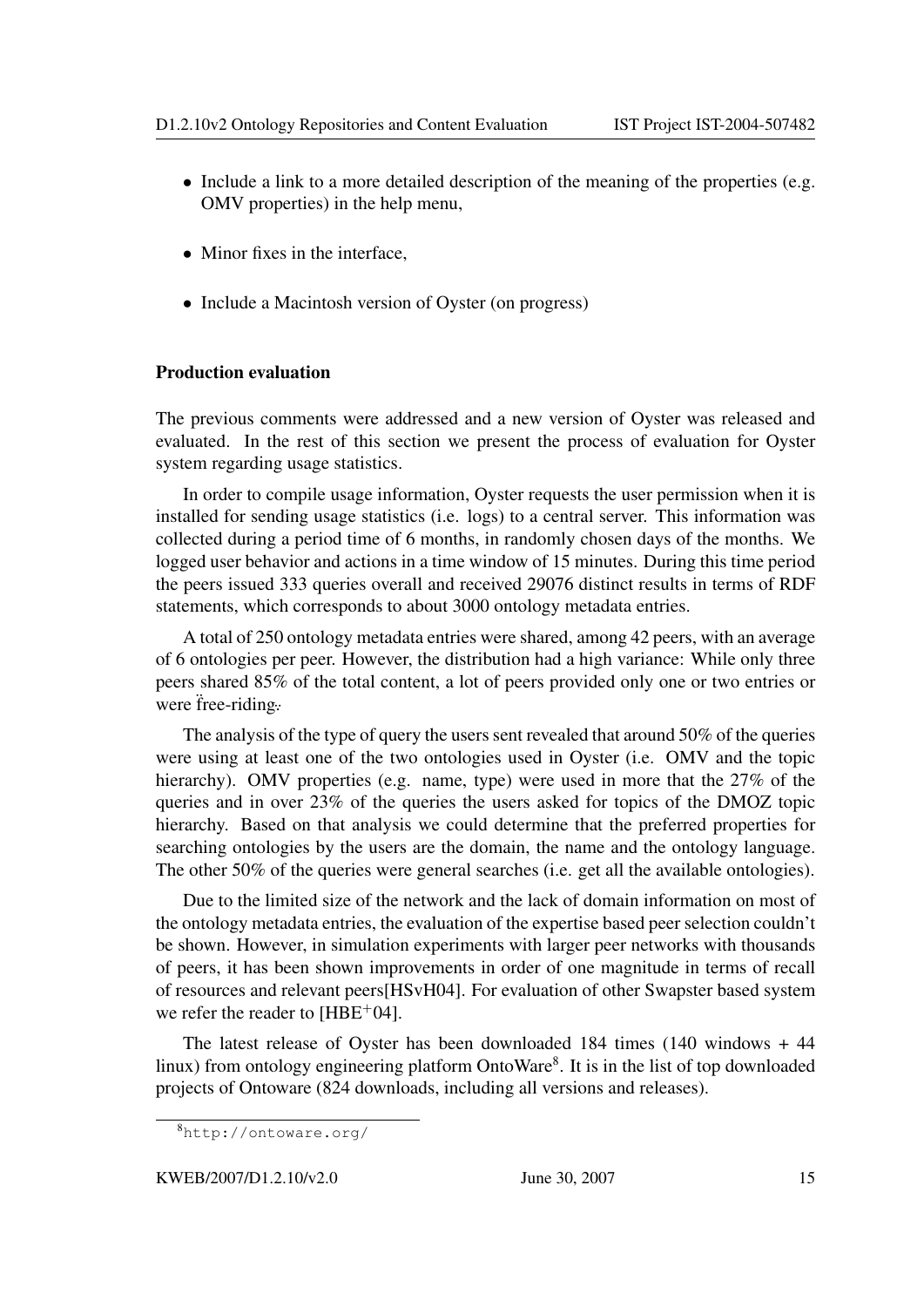#### Sustainability of Oyster

Oyster has been successfully accepted and used within the semantic web community. It has been demonstrated by the number of downloads and feedback received that users consider Oyster an interesting semantic web application. Additionally, Oyster was elected one of the five best semantic web applications in the Semantic Web Challenge 2005 organized in conjunction with the forth International Semantic Web Conference.

As part of the sustainability plans for Oyster, it is being reused within the NeOn EU Project<sup>9</sup> as one of the components of the NeOn basic infrastructure. Consequently, Oyster had to face many new challenges which led to the development of Oyster $2^{10}$ . The new version of Oyster includes several changes in the architecture (e.g. it uses an OWL infrastructure instead of RDF infrastructure). In addition of having a GUI to interact with Oyster, Oyster2 includes a well defined API that makes it easy to integrate it and use it within other applications. Currently we are working on the definition of a Web Service to allow an easy loosely coupled integration of Oyster2 with other applications.

We expect to have a large dissemination of Oyster(2) as it will be delivered as one of the components of the NeOn toolkit. Finally our future plans include providing support for additional functionalities/tasks (e.g. support for change propagation between ontologies and related metadata, support of networked ontologies, support of trust information, etc.)

<sup>9</sup>http://www.neon-project.org/

<sup>10</sup>http://ontoware.org/projects/oyster2/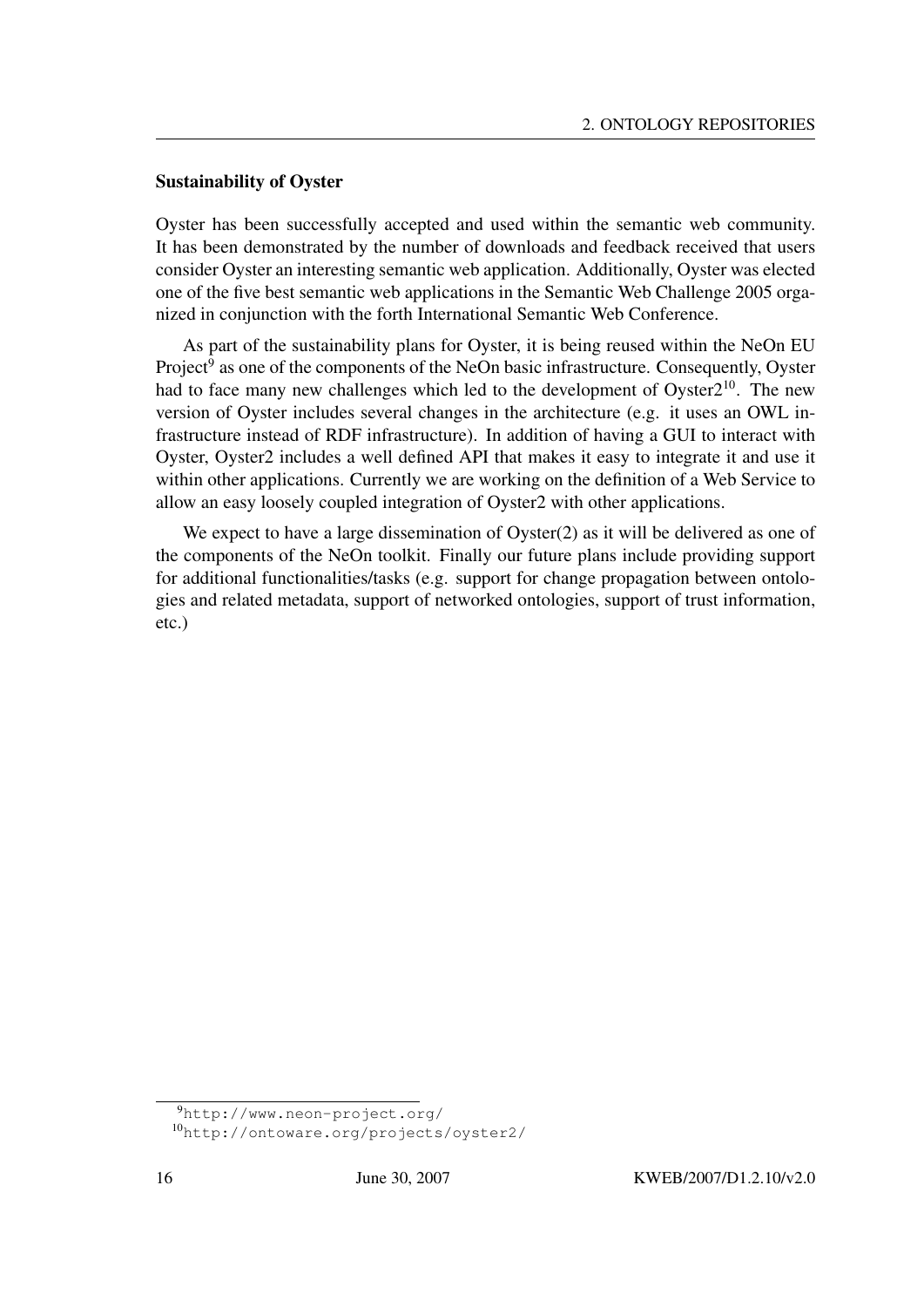# Chapter 3

# Ontology evaluation

### 3.1 Current metrics and measures

In this deliverable we will concentrate on some foundational aspects that form the base for automatically acquirable measures. Therefore we will not define a number of metrics and measures, but rather take a step back and discuss conditions that measures have to adhere to in order to be regarded as semantically aware ontology metrics. This also helps to understand clearly what it means for a metric to remain on a a structural level.

Thus the scope of this work compares best to other metric frameworks, like the QOOD (quality oriented ontology description) framework [GCCL06b] and the  $O<sup>2</sup>$  and  $oQuad$ models [GCCL06a]. The authors created semiotic models for ontology evaluation and validation, and thus describe how measures should be built in order to actually assess quality. They also describe the relation between the ontology description, the ontology graph, and the conceptualization that is expressed within the graph, and they define measures for the structural, functional, and usability dimension. In [GCCL05] they introduce further measures that can be applied within that framework. We will take one of the measures introduced in [GCCL05] as an example in Chapter 3.4, and show some shortcomings of the actual descriptions of such a measure (not of the framework as a whole!). We think that the work described here fits well into the QOOD framework by making the assumptions underlying such measures explicit.

A framework for metrics in the wider area of ontology engineering is provided by OntoMetric [LTGP04]. The authors name and sort a long list of metrics into several different areas, like tools, languages, methodologies, costs, and content. They define the relations between the different metrics, their attributes, and the quality attributes they capture. Within the OntoMetric framework, the work presented in this deliverable is based solely in the area of content metrics. It extends the discussions around content metrics, and elaborates properties of such metrics in more detail. Whereas OntoMetric regards all kind of metrics, we gear the results described here towards automatically measurable metrics.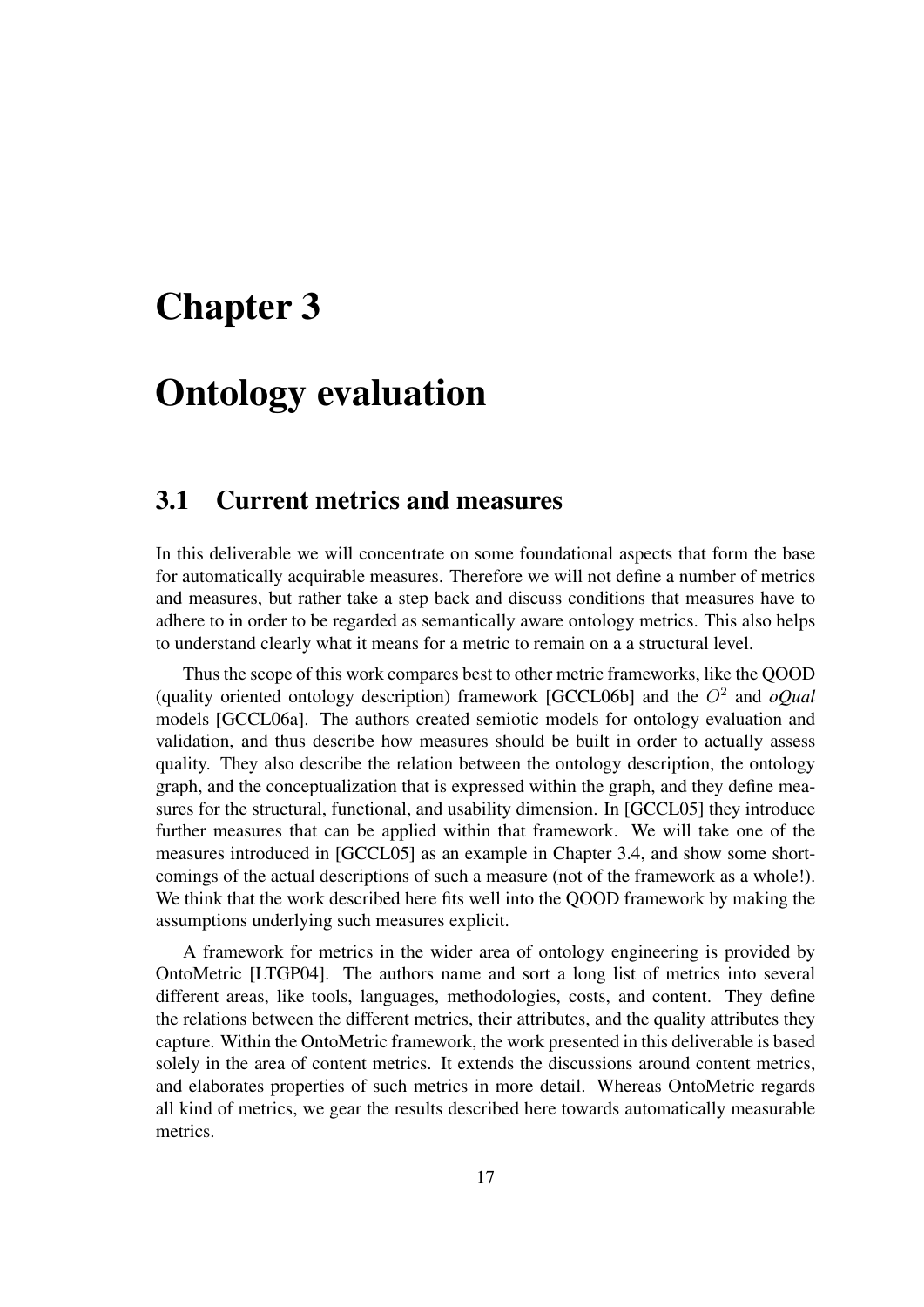OntoOA is a tool that implements a number of metrics  $[TAM<sup>+</sup>05]$ , and thus it allows for the automatic measurement of ontologies. They define metrics like richness, population, or cohesion. Whereas all these metrics are interesting, they fail to define if they are structurally or semantically defined – which is a common lapse. Most of the metrics in OntoQA actually can be applied both before and after normalization (as described in the following chapter). We suppose that comparing these two measures will yield further interesting results.

Often metrics are defined solely using structure. An example is given by [AB06], where the authors describe metrics for ranking ontologies, like the class match or the density measure. Interestingly even the so called semantic similarity measure is not a semantic measure in the sense described here, since they apply all these measures on the graph that describes the ontology, not on the ontological model.

OntoClean [GW02], currently the most well-known ontology evaluation approach, is a philosophically inspired approach for the evaluation of formal properties of a taxonomy. Some tools offer support for the manual tagging with OntoClean properties (OntoEdit [SAS03] and WebODE [ACFLGP01]), a recent work deals with the automation of OntoClean [VVS05]. From a practical perspective OntoClean provides means to derive measurable mismatches of a taxonomy with respect to an ideal structure which takes into account the semantics of the "is-a" relationship. Such mismatches have a structural nature, e.g. one is able to derive that a certain concept should not be the subconcept of another concept. OntoClean provides an explanation of why mismatches occur which subsequently might help to improve the taxonomical structure. For many people the philosophical notions of OntoClean are the subject of long discussions, however, strictly speaking, this is not part of the evaluation but of the ontology engineering because deciding the proper nature of a class forces the ontology to commit itself to a more specified meaning, which in turn allows for a more objective evaluation technique.

Measures applied to ontologies from the Semantic Web are usually still in a very simple state [Wan06] (unsurprising due to the overall bad quality of ontologies in the wild, and the high costs on resources for providing reasoning on a big number of ontologies). We think that the most prevalent hurdle towards applying more semantic measures on ontologies on the web is an actual lack of some foundational work towards defining such measures, and a subsequent lack of implementation. The work presented here is a step towards such an implementation, that will allow to measure the web in several new dimensions.

# 3.2 Ontological metrics

As shown in the previous chapter, current metrics often measure structural properties of the ontology. In the case of OWL DL, this often means that they measure the structure of the RDF graph that describes the ontology with well-known graph measures. Another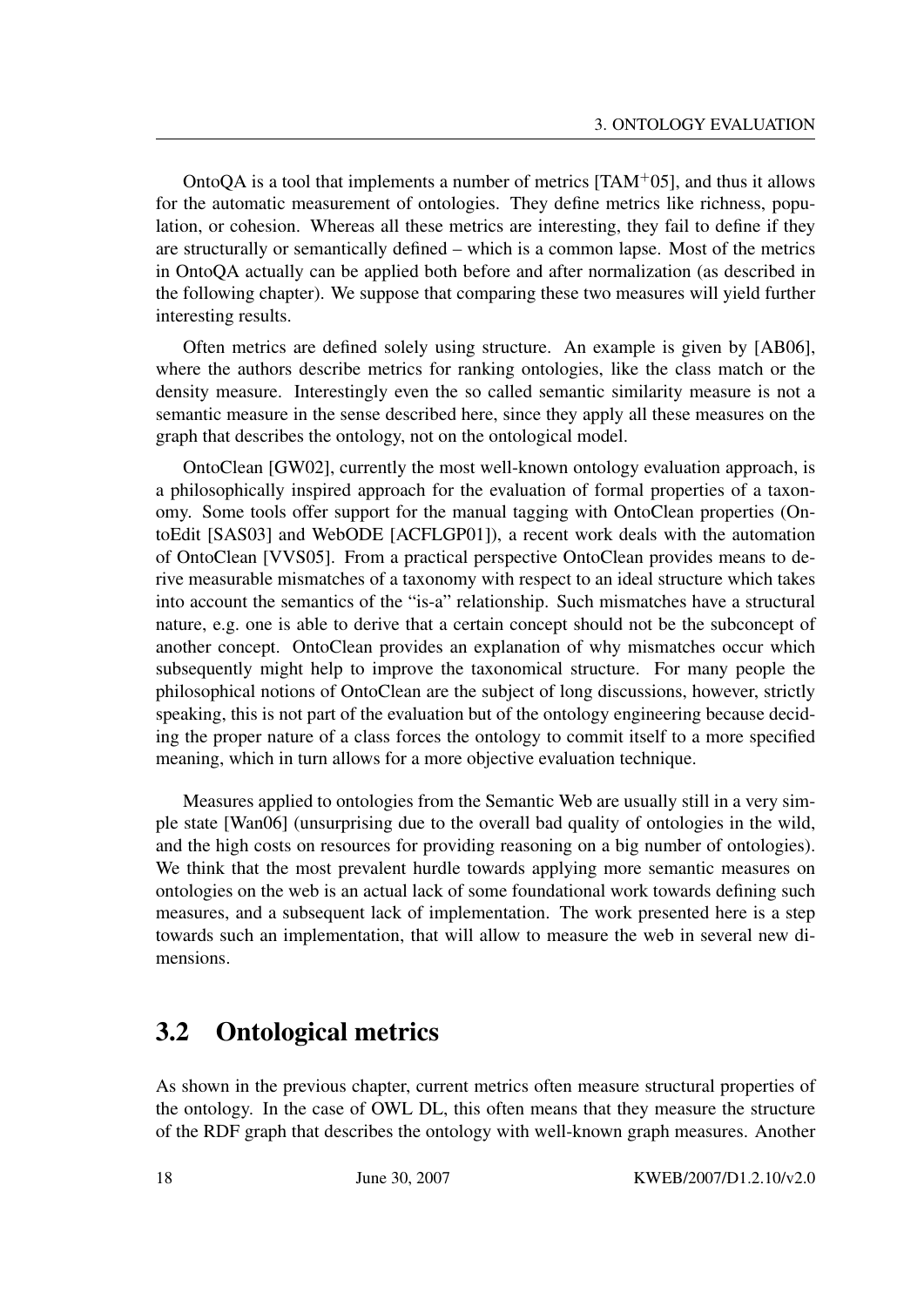approach is to measure the explicitly stated facts and axioms. Within this deliverable, we regard both approaches as structural. Structural metrics are often useful, and this work does not suggest to replace them. It rather offers a way to extend the possibilities available to the ontology engineer with truly ontological metrics.

We define ontological, or semantic, metrics to be those which do not measure the structure of the ontology, but rather the models that are described by that structure. In a naïve way, we could state that we base our metrics not on the explicit statements, but on every statement that is entailed by the ontology.

But measuring the entailments is much harder than measuring the structure, and we definitively need a reasoner to do that. We also need to make a difference between a statement X that is entailed by an ontology O to be true  $(O \models X)$ , a statement that is not entailed by an ontology ( $O \not\models X$ ), and a statement that is entailed not to be true  $(O \models \neg X)$ . To properly regard this difference leads us to so called stable metrics that can deal with the open world assumption of OWL DL. We will return to them in Chapter 3.5.

Note that measuring the entailments is more an intuitive description of how to describe ontological metrics than the actual approach. In many cases – for example for a measure that simply counts the number of statements in an ontology – measuring all entailed statements instead of measuring all explicit statements often leads to an infinite number of statements. Just to give one example, the ontology  $\exists R.\top \sqsubseteq C$  also entails the statements  $\exists R.\exists R.\top \sqsubseteq C, \exists R.\exists R.\top \sqsubseteq C,$  and so on, an endless chain of existentials. But only terminating measures are of practical interest, and thus we need approaches that allow us to capture ontological metrics in a terminating way.

In order to gain the advantage of the simple and cheap measurement of structural features, we can transform the structure of the ontology. These transformation need to preserve the semantics of the ontology, that is, they need to describe the same models. But they also need to make certain semantic features of the ontology explicit in their structure – thus we can take structural measures of the transformed ontology and interpret them as ontological measures of the original ontology. We call this kind of transformations normalization. The following chapter describes five steps of normalization.

We assume that these tools will help with the definition of ontological metrics, since they will help a metric designer in being explicitly aware in her choices when creating the metric. Furthermore they offer the ontology designer ready to use methods to easier capture what she means to express with the designed metric. We will show this on an exemplary metric in Chapter 3.4.

# 3.3 Normalization of an ontology

This Chapter describes several steps of normalization. Their goal is to explicate some features of the semantics of an ontology within its structure, so that the structural metrics actually capture the semantics they are supposed to capture.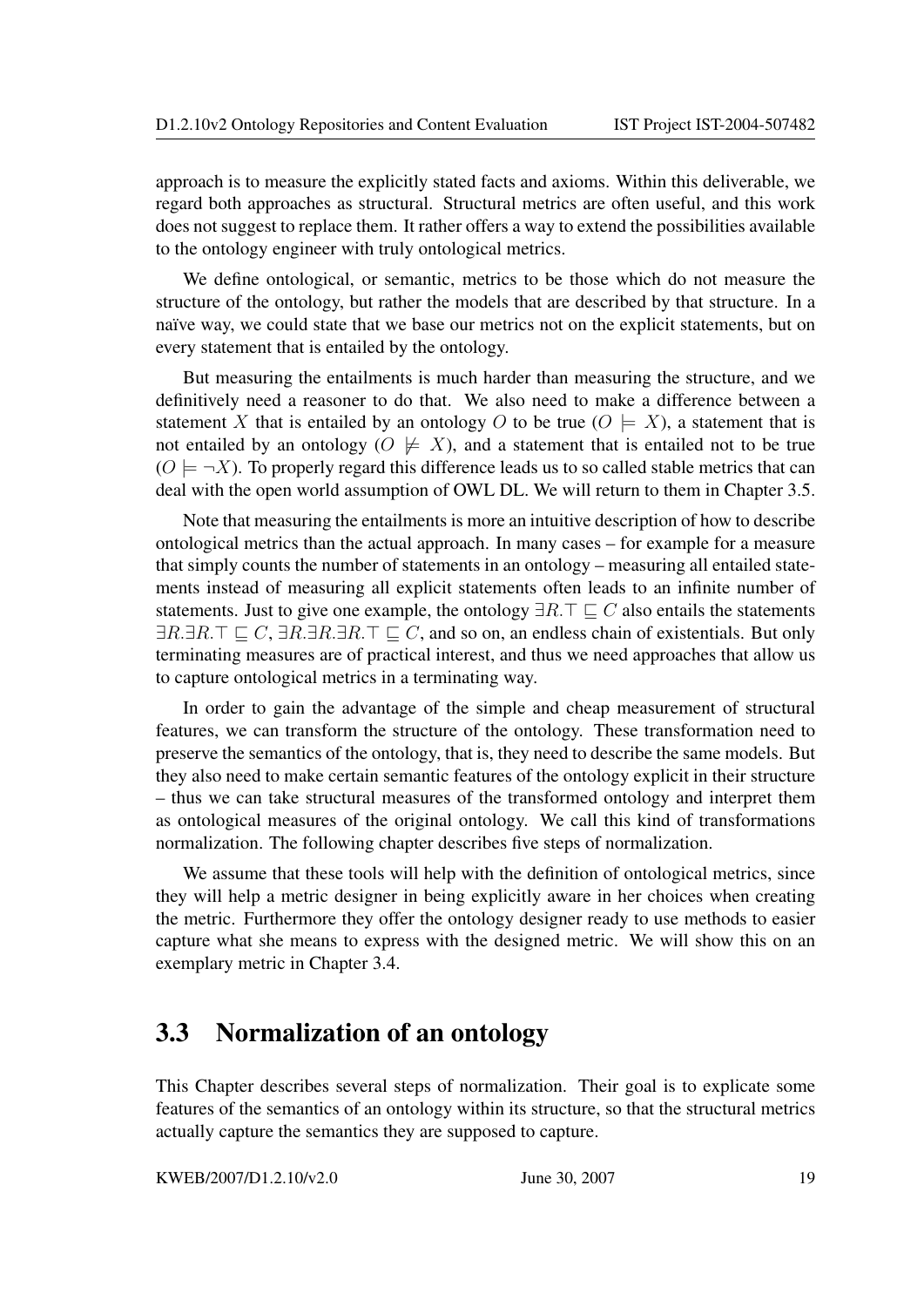The following normalization steps are defined here:

- 1. name all relevant classes, so no anonymous complex class descriptions are left
- 2. name anonymous individuals
- 3. materialize the subsumption hierarchy and normalize names
- 4. instantiate the deepest possible class or property
- 5. normalize property instances

Notice that if we speak of names, we mean, in the context of OWL DL, the URI of the class, property, or individual, not the human readable label.

### 3.3.1 First normalization

In the first normalization our aim is to get rid of anonymous complex class descriptions. After the first normalization, the TBox will contain two kind of axioms: class definitions of the form  $A \equiv C$ , where A is a class name and C a class description (or class name), and subsumption axioms of the form  $A \sqsubseteq B$ , where both A and B are class names. The ABox will consist of property instantiations of the form  $R(i, j)$ , and of facts of the form  $A(i)$ , with A being a class name.

The first normalization can be done as follows:

- 1. in all axioms of the form  $C \sqsubset D$  where C (or D) is a complex class description, add a new axiom  $A \equiv C (B \equiv D)$  with A (B) being a new class name. Replace the axiom  $C \sqsubseteq D$  with  $A \sqsubseteq D$  ( $C \sqsubseteq B$ , or even  $A \sqsubseteq B$ )
- 2. in all axioms of the form  $C \equiv D$  where both C and D are complex class descriptions, replace that axiom with the two axioms  $A \equiv C$  and  $A \equiv D$ , with A being a new class name
- 3. in all axioms of the form  $C \equiv A$  where C is a complex class descriptions and A an atomic class name, replace that axiom with  $A \equiv C$
- 4. in all axioms of the form  $C(i)$  where C is a complex class description, replace that axiom with the axioms  $A(i)$  and  $A \equiv C$  with A being a new class name

None of these structural changes change the possible models, that means, that they are semantically equivalent. They do introduce new class names to the ontology, which may not be desirable in all cases (for example for presentation purposes, for counting the classes, and so on).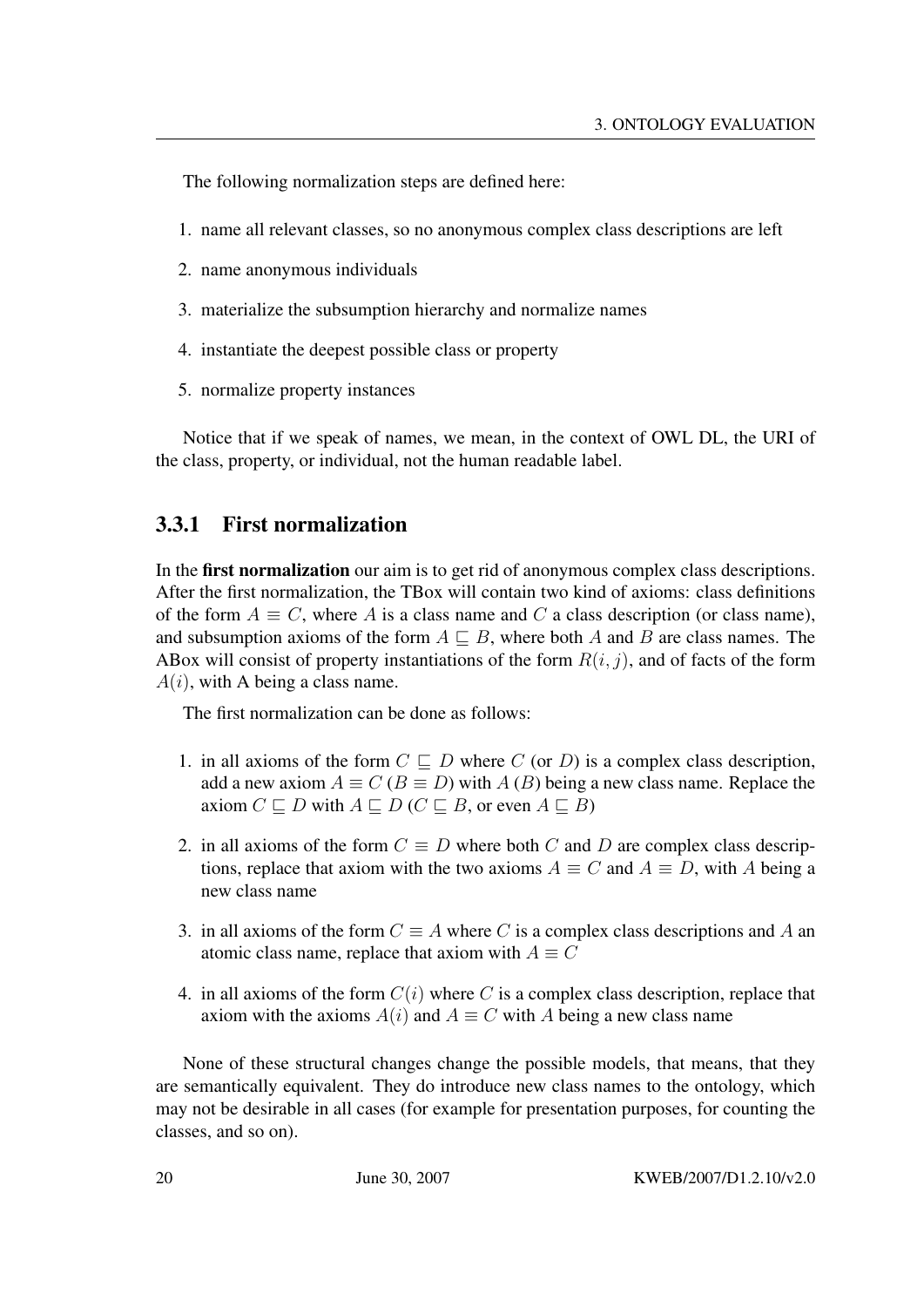Note that it is possible to introduce named classes that are unsatisfiable. This does not mean that the ontology becomes unsatisfiable, but solely these newly introduced classes. Instead of introducing new names for unsatisfiable classes though, we could simply use the name ⊥.

An example of a simple ontology (with just a single axiom stating that the classes Woman and Man are disjoint):

 $Woman \sqcap Man \sqsubset \bot.$ 

When normalized, we introduce a new class  $A$  to express the complex class description  $Woman \sqcap Man$  and replace this in the existing axiom, thus yielding the following normalized ontology:

 $A \sqsubset \perp$ .  $A \equiv Woman \sqcap Man.$ 

Since A is obviously an unsatisfiable class, we can also replace it with  $\perp$  instead of introducing the new name  $A$ . In this case, the axiom can be removed (as it would turn to  $\perp \square \perp$ , which is quite obviously redundant - syntactically, it will be removed in the third normalization anyway), and instead we yield the following ontology:

 $\perp \equiv Woman \sqcap Man.$ 

#### 3.3.2 Second normalization

The second normalization gets rid of anonymous individuals. This means that every blank node that is of the (asserted or inferred) type individual needs to be replaced with an URI reference. Especially in FOAF [BM05] files this occurs regularly since, for some time, it was regarded as good practice *not* to define URIs for persons. Integration of data was not done via the URI, but with inverse functional properties. This practice is problematic, since the semantics of blank nodes in RDF are rather often not fully understood, and should thus be avoided. The second normalization as defined here captures the semantics most users seem to want to express anyway, as exemplified by the discussions around FOAF on their mailing list.

It is possible that these newly introduced individual names give a further name to already existing (or other newly introduced) individuals. But since OWL DL does not adhere to a unique name assumptions, this is no problem. Furthermore, the next step of normalization will take care to resolve such synonyms.

### 3.3.3 Third normalization

The third normalization will materialize the subsumption hierarchy and normalize the names. The first step requires a reasoner.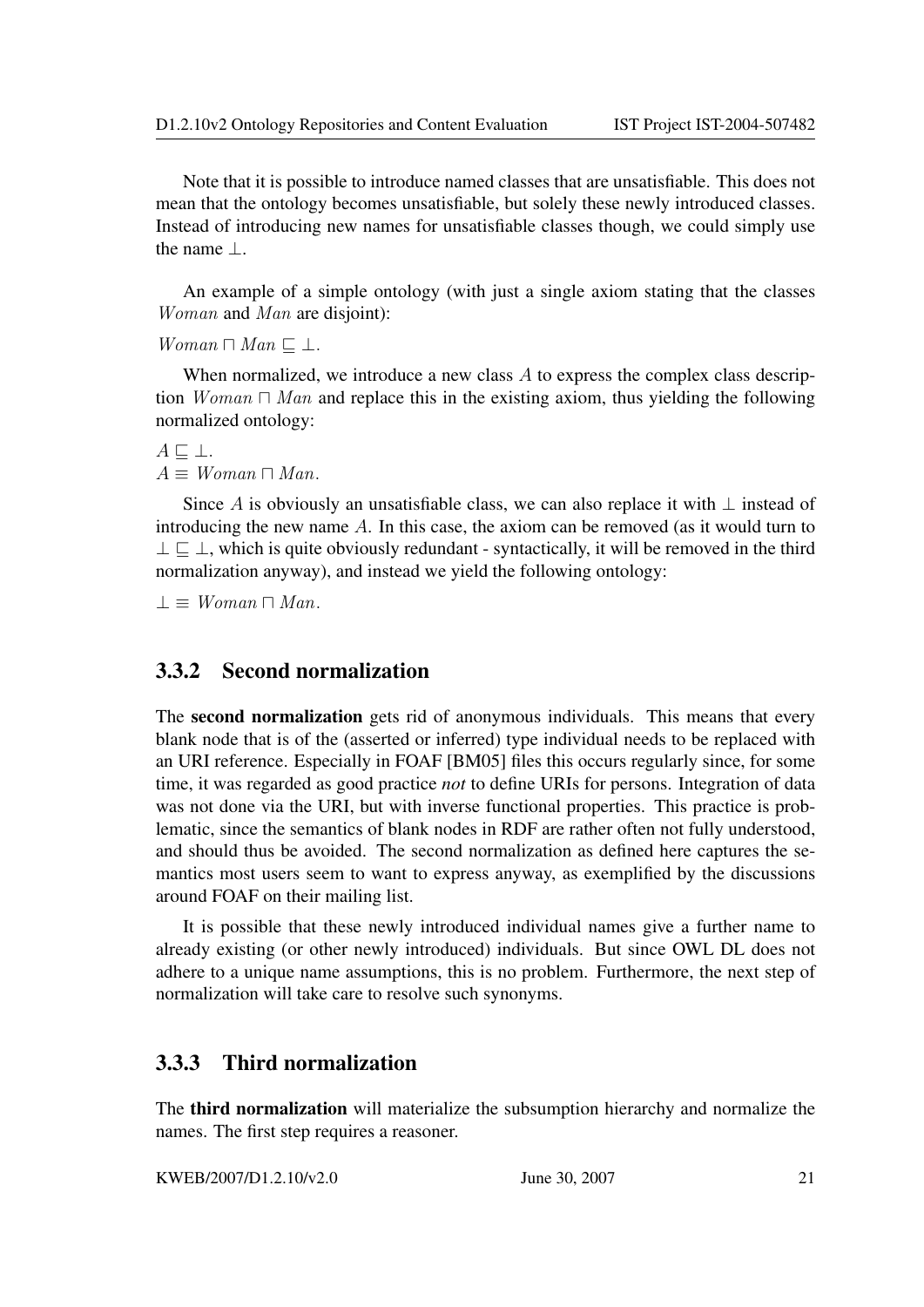- 1. for all pairs of simple class names  $(A, B)$  in the ontology, add the axiom  $A \sqsubset B$ if the ontology entails that axiom (that is, materialize all subsumptions between simple named classes).
- 2. detect all cycles in the subsumption structure. For each set of classes  $M_i = \{A_1 \dots A_n\}$ that participate in a cycle, remove all subsumption axioms from the ontology where both classes are members of this set. For each such set  $M_i$  introduce a new class name  $B_i$ . In subsumption axioms where only one class is a member of this set, replace the class with  $B_i$  in the axioms. Add the axioms  $B_i \equiv A_1 \dots B_i \equiv A_n$  to the ontology. If  $B_i$  is unsatisfiable, take  $\perp$  instead of  $B_i$ . If  $B_i$  is equal to  $\top$ , take  $\top$ .
- 3. regarding solely the subontology  $H_3$  that consists of all subsumption axioms of an ontology O, remove all redundant ones (that is, remove all subsumption axioms that are redundant due to the transitivity of the subsumption relation alone).

The subsumption structure now forms a directed acyclic graph that represents the complete subsumption hierarchy of the original ontology. We define a set of normal classes of an ontology as follows: every class that participates in an subsumption axiom after the third normalization of an ontology is a normal class of that ontology.

Since we got rid of facts with complex class descriptions in the first normalization, we do not need a reasoner in order to take care of fact normalization. We still have to replace every class name that is not normal with its normal equivalent within the facts.

Note that instead of creating a new class name for each detected cycle, often it will make more sense to choose a name from the set of classes involved in that cycle, based on some criteria (like the class name belonging to a certain namespace, the popularity of the class name on the web, etc.). For many ontology metrics, this does not make any difference, so we disregard it for now, but we expect the normalizations to have beneficial effects in other scenarios as well, in which case some steps of the normalization need to be revisited in more detail. We will further discuss this in Chapter 4.

Since in OWL DL it is not possible to make complex property descriptions besides inverse properties, property subsumption, and transitivity, (extensions towards enabling more complex property descriptions are suggested in the OWL 1.1 proposal [Gra06]) no heavy reasoning is involved for property normalization in most cases. In case a property has more than one name, we choose one (or introduce a new name and state the equality). All normal property names have to be stated explicitly to be equivalent to all other property names they are equal to (that is, we materialize the equality relations between the normal property names and the non-normal ones). All occurrences of non-normal property names (besides within the axiom stating equality with the normal property name, and besides within annotation property instances) are replaced with the normal property name.

The same holds true for individuals. In case an individual has more than one name, we decide on or introduce a normal one and state explicitly equality to the normal name,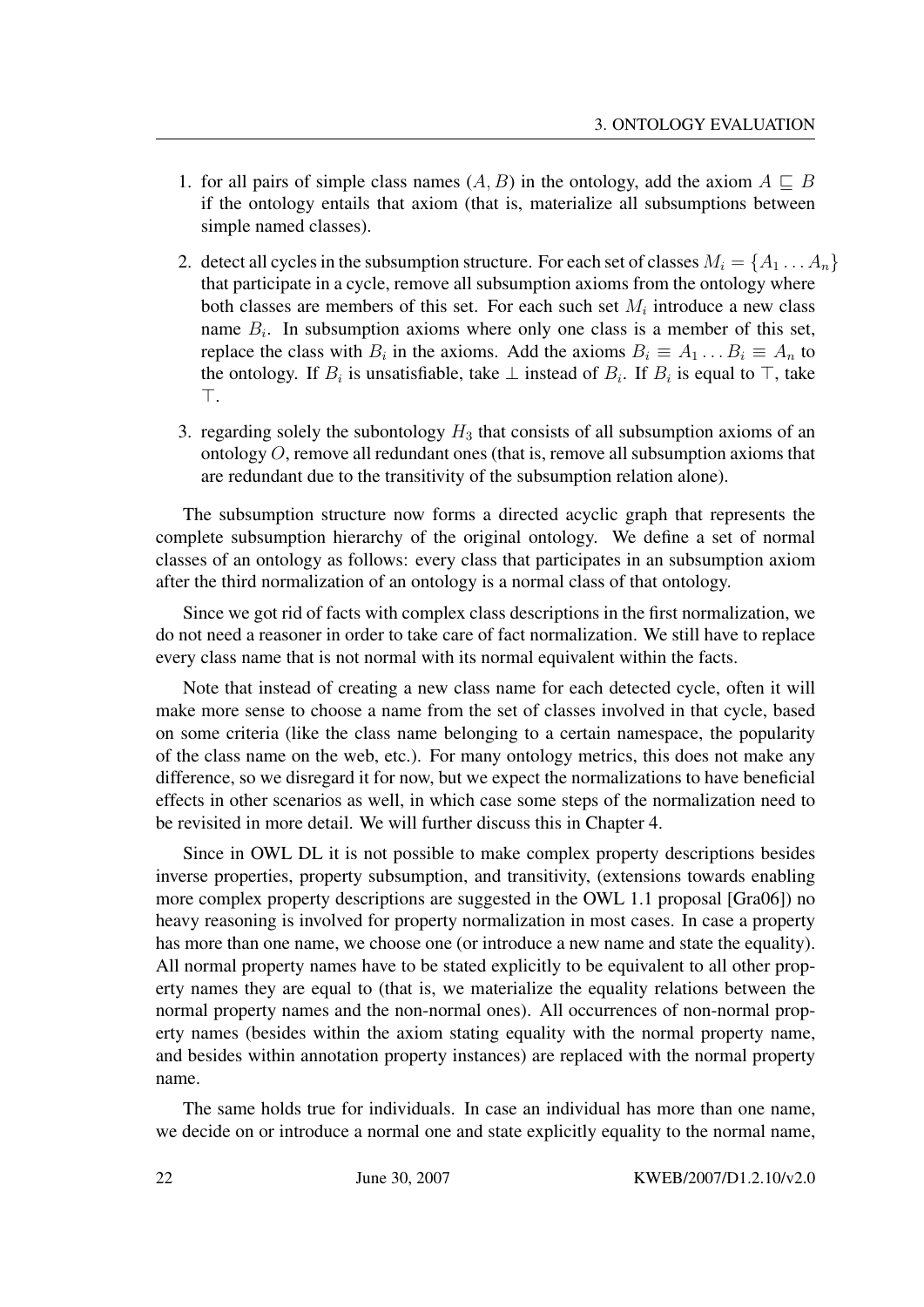and then replace all occurrences of the non-normal individual names with the normal one (besides within the axiom stating equality with the normal individual name, and besides within annotation property instances).

We disregard annotation property instances since they may be used to state annotations about the URI, and not about the actual concept, property, or individual. There could be annotations that describe when a certain URI was introduced, who created it, its deprecation state, or that point to a discussion related to the introduction of the URI. Some annotations on the other hand may be useful for the normal name as well – especially labels, or sometimes comments. Since annotations do not have impact on the DL semantics of the ontology anyway, they may be dropped for the purpose of measuring semantic metrics. Nevertheless, if the normalization is done for some other purpose, and it is planned to further use the normalized version of the ontology in some scenario, than the possible replacement of names within annotation property instances depends both on the scenario and the instantiated annotation property (for example, it may be useful to normalize the label when the ontology will be displayed on the user interface, but it may be bad to normalize versioning information that is captured within annotations).

#### 3.3.4 Fourth normalization

The fourth normalization aims towards moving the instantiations to the deepest possible level, as this conveys the most information explicitly (and deriving instantiations of higher levels is very cheap because of the asserted explicitness of the hierarchy due to third normalization). This does not mean that every instance will belong to only one class, multiple instantiations will still be necessary in general.

Here is a possible (though not efficient) algorithm to perform the fourth normalization of an ontology O.

- 1. for each normal class C and each normal individual i in O, add  $C(i)$  to O if it is entailed by the ontology.
- 2. for each normal object property instance  $R(i, j)$  and each object property S so that  $S \subseteq R$  is an explicit axiom in O, add  $S(i, j)$  if it is entailed by the ontology. Check this also for the property instances added this way (this step will terminate since the subsumption hierarchy is finite).
- 3. for each normal data property instance  $T(i, d)$  and each data property U, proceed as in the previous step.
- 4. create a subontology  $H_4$  out of O including only the facts (that is, the ABox), and the explicitly stated subsumption hierarchy of the classes and properties (after third normalization)
- 5. remove all facts from O that are redundant in  $H_4$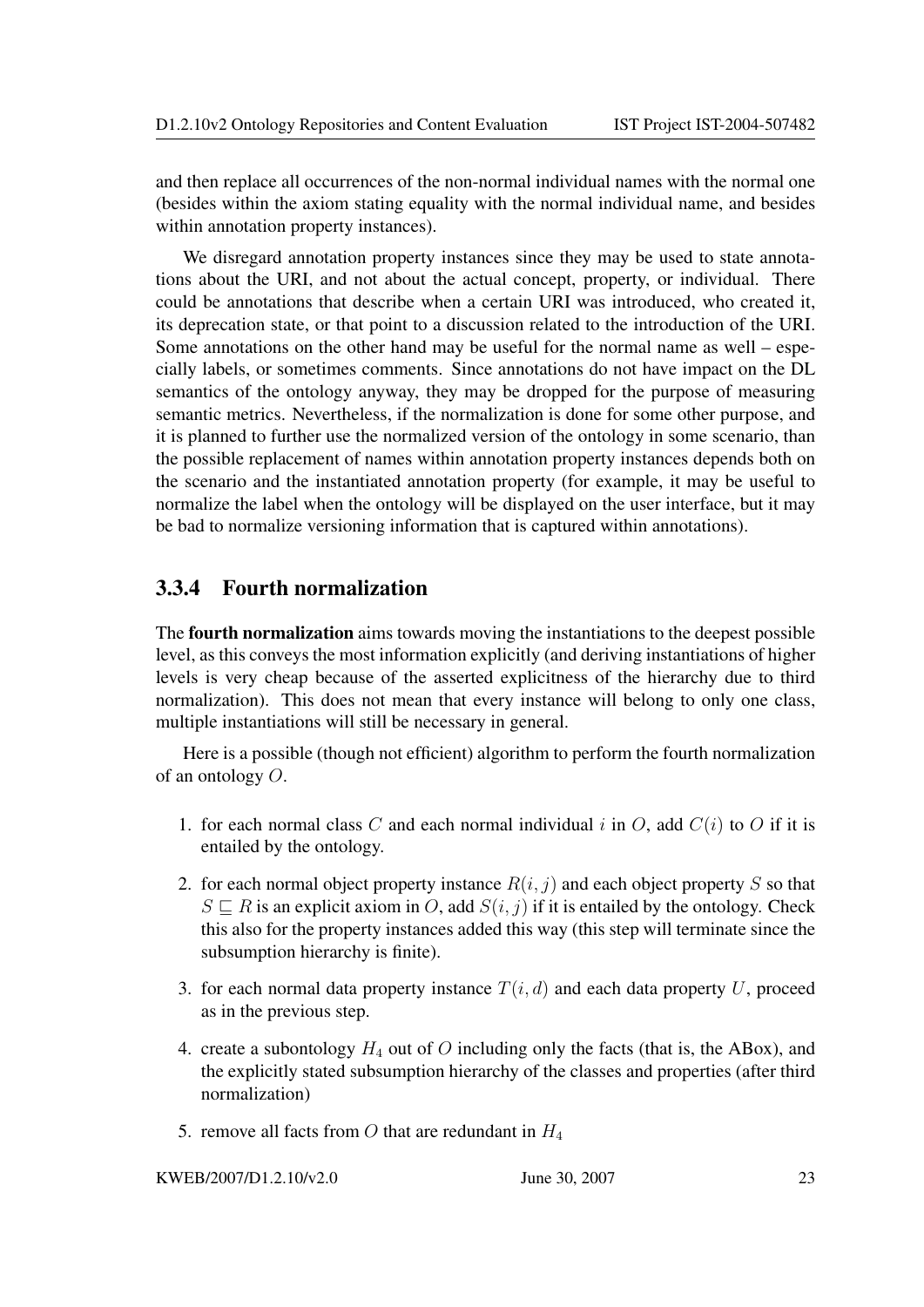We do not want to remove all redundant facts from the ontology at this step, since there may be some facts that are redundant due to an interplay of different other axioms in the TBox. For example, in the following ontology:

Person(Adam). likes(Adam, Eve).  $\exists$ *likes*. $\top \sqsubset Person$ 

the first statement is actually redundant, but would not be removed by the above algorithm (the third statement states that the domain of *likes* is *Person*). This is because we only remove axioms that are redundant within the subontology  $H_4$ , and the axiom stating the domain of *Person* would not be part of it. This is due to the fact that after first normalization, the ontology would look like this:

Person(Adam). likes(Adam, Eve).  $A \sqsubset Person$  $A \equiv \exists likes.\top$ 

So  $H_4$  would not include the last axiom, and thus the first axiom would not be redundant within  $H_4$ .

### 3.3.5 Fifth normalization

The fifth normalization finally normalizes the properties: we materialize property instances of symmetric and inverse properties, and we clean the transitivity relationship. This can be done similar to the creation of the subsumption hierarchy in the third normalization: after materializing all property instances, we remove all that are redundant in the subontology  $H_5$ , which contains only the property instances of all transitive properties, and the axioms stating the transitivity of these properties.

It is important to mention that normalization does not lead to a canonic normalized version. This means that there may be many different ontologies that result from the normalization of an ontology. This is mostly due to naming issues: in several places, names are introduced or chosen arbitrarily. Also the number of added classes can be different due to the given choices (e.g. did we choose an existing class name to be the normal class name or did we introduce new ones?). Besides these naming issues, and especially with regards to structure and semantics, the resulting ontologies are equivalent, and thus the results of the applied metrics will be consistent.

Often normalizations do not result in canonical, unique results (think about conjunctive normal forms). The normalization as described here can be extended in order to result in canonic normalized forms, but the benefit of such an extension is not clear. Considering that common serializations, like the RDF/XML serialization of OWL ontologies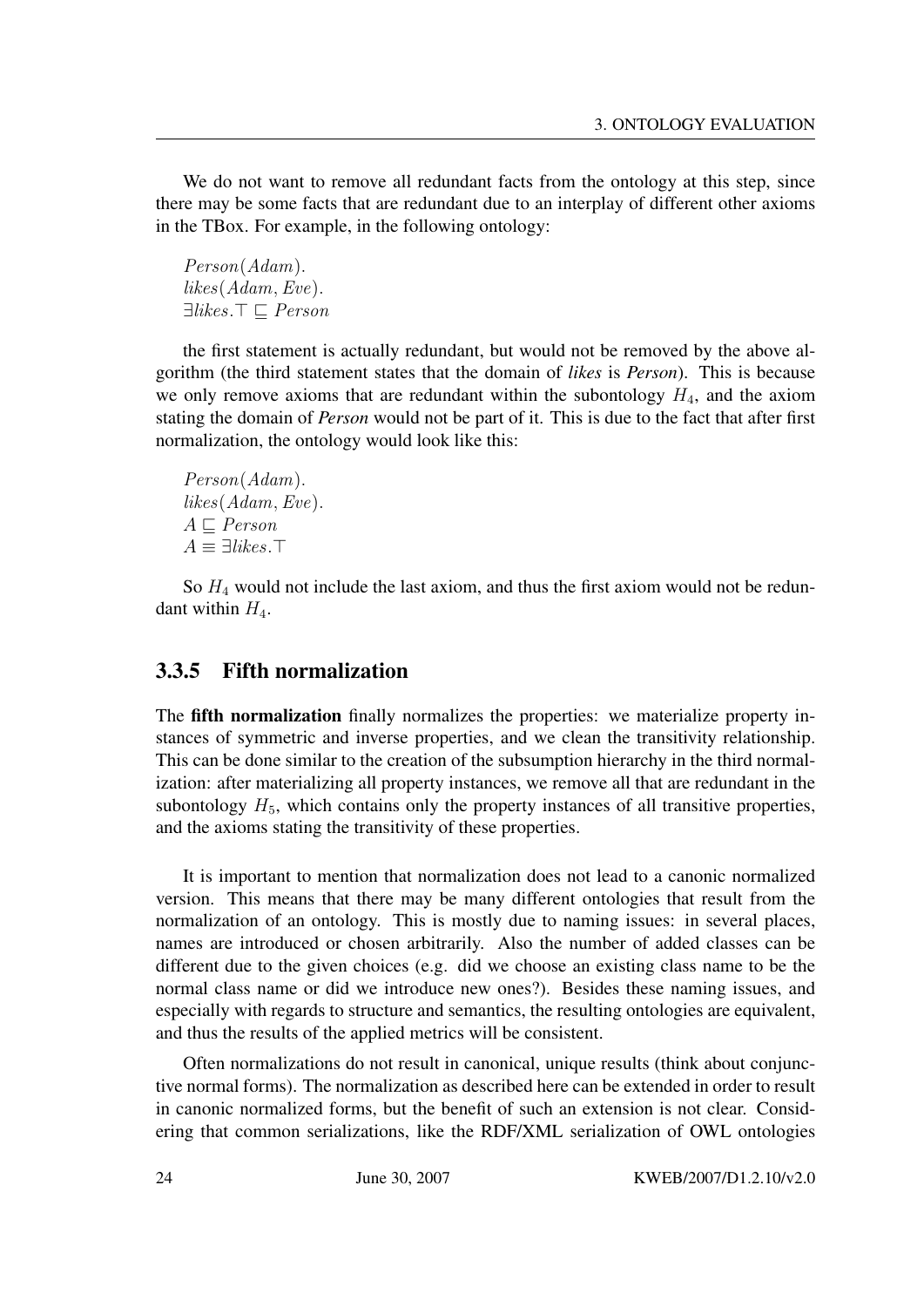[SWM04], lack a canonic translation anyway, and thus ontologies cannot be compared on a character by character base, for example as some version control systems like CVS or SVN would require.

Also, normalization is not an applicable solution for every metric. For example, if we want to know the number of atomic classes in an ontology, first normalizing it and then calculating the number actually will return the wrong result in the general case. The goal of normalization is to actually provide the metric designer some tools in order to simplify the description of his metric. In the following chapter we describe an example of how to apply the normalization for the description of a metric.

## 3.4 Examples of normalization

The metric we will regard in this example is the *depth of the ontology*. What we want to measure is intuitively described as the length of the subsumption hierarchy, or else the number of levels the class hierarchy has. In [GCCL05], this is the measure (M3), called *Maximal depth*, and the definition is given as follows:

$$
m = N_{j \in P}
$$

$$
\forall i \exists j (N_{j \in P} \ge N_{i \in P})
$$

where  $N_{i\in P}$  is the set of all nodes in the path j from the set of all paths through the digraph  $g$  that represents the ontology, that is, the definition is the length of the longest succession of explicitly stated subsumption relations.

Let us regard the following ontology:

$$
C \equiv \geq 1R.\top
$$
  

$$
D \equiv \geq 2R.\top
$$
  

$$
E \equiv \geq 3R.\top
$$

By the definition of (M3), the depth of the ontology is 1 (since there are no explicitly stated subsumption axioms, every path has one node). But after normalization the ontology gets transformed to this:

 $C \equiv > 1R$ .  $D \equiv 2R$ .  $E \equiv \geq 3R$ . T  $D \sqsubset C$  $E \sqsubset D$ 

Now the very same metric, applied to the normalized ontology, actually captures the intuition of the depth of the ontology and returns 3.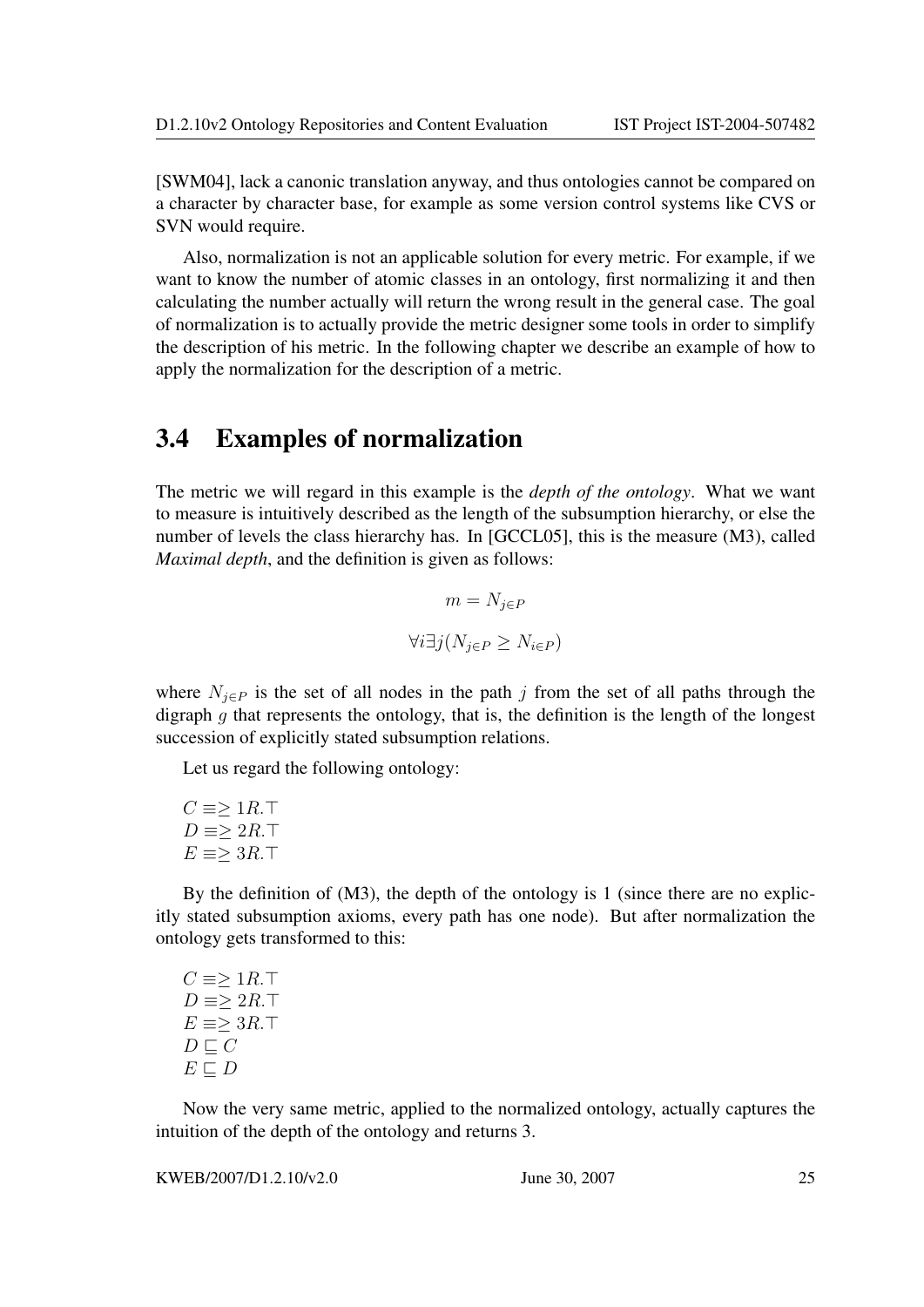As discussed earlier, this example also shows us that some metrics will not work with normalization. In [GCCL05], metric (M30) is the *axiom/class ratio*. On the original ontology it is 1, but raises to 5/3 in the normalized version. In case the original ontology is being distributed and shared, (M30) – if stated as metadata of the ontology, for example in some kind of ontology repository  $[HSH<sup>+</sup>05]$  – should be 1, and not calculated on the normalized version.

Let us regard another example. In the following ontology

 $D \sqsubset C$  $E \sqsubset D$  $D \sqsubset E$  $F \sqsubset E$ 

(M3) will be  $\infty$  due to the subsumption cycle between D and E. The cycle can be resolved by rewriting the axioms in the following way:

 $D \sqsubset C$  $D \equiv E$  $F \sqsubset E$ 

But due to the definition, (M3) would yield 2 here – there are two explicit subsumption paths,  $C, D$  and  $E, F$ , both having two nodes, and thus the longest path is 2. The structural measure again does not bring the expected result. After normalization, though, the ontology will look like this:

$$
A \sqsubseteq C
$$
  

$$
A \equiv D
$$
  

$$
A \equiv E
$$
  

$$
F \sqsubseteq A
$$

We have introduced a new class name A that replaces the members of the cycle,  $D, E$ . Now the depth of the ontology is 3, as we would have expected from the start, since the cycle is treated appropriately.

Existing structural metrics, as discussed in Chapter 3.1, often fail to capture what they are meant for. Normalization is a tool that is easy to apply and that can easily repair a number of such metrics. Even seemingly simple metrics, as demonstrated here with the ontology depth, are defined in a way that makes too many assumption with regards to the structure of the measured ontologies.

As we can see in this chapter, simple structural measures on the ontology do yield values, and often these values may be highly interesting. If we know that (M3) resolves to  $\infty$ , then this tells us that we have a cycle in the subsumption hierarchy. Also a high number of classes and complex axioms, but a low (M3) may indicate an expensive to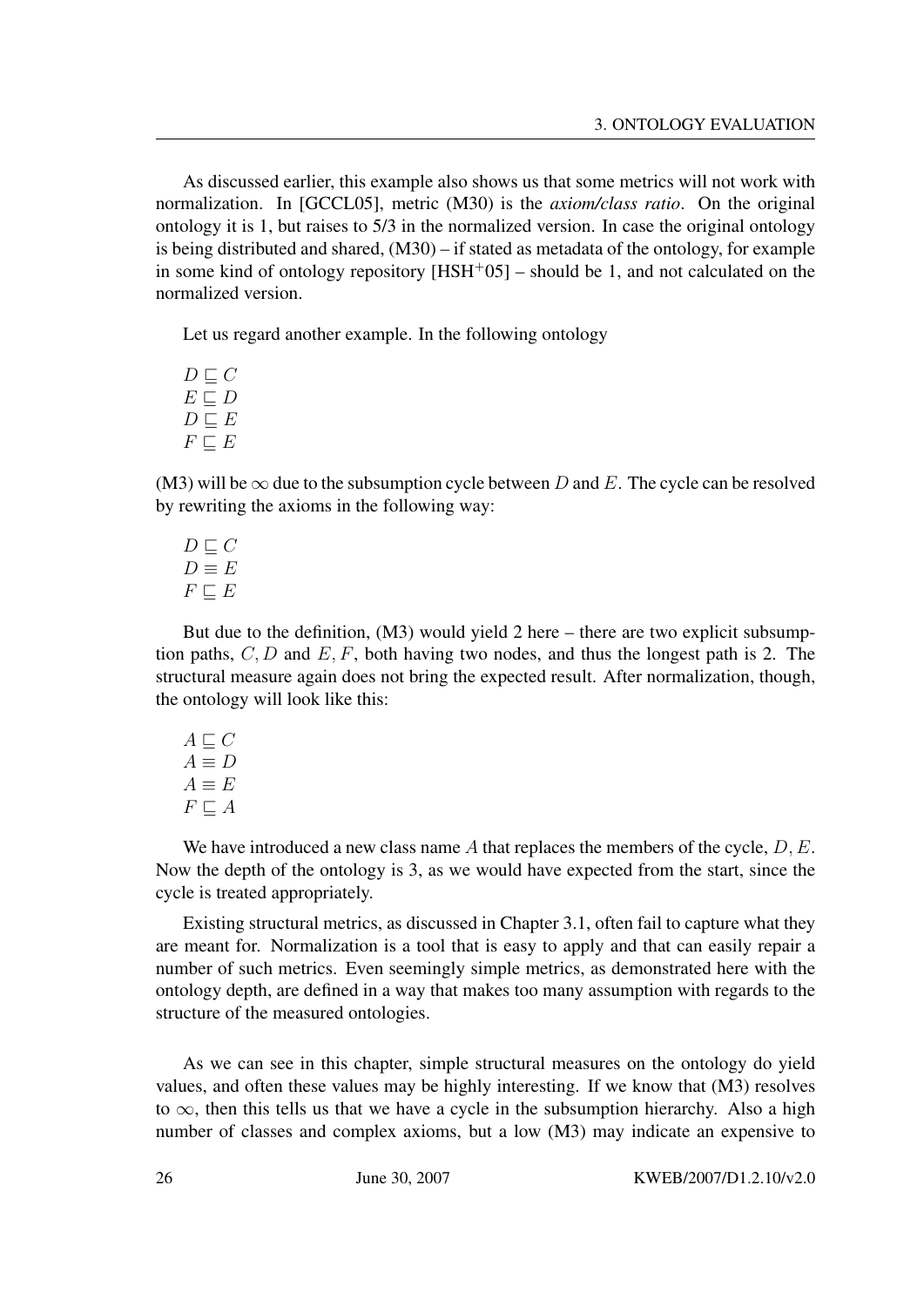reason about ontology, since the major part of the taxonomy seems to be implicitly stated (but such claims need to be evaluated appropriately). But both results do not capture what the measure was meant to express, that is, the depth of the class hierarchy.

But this leads us to the possibility of creating measures by combining structural metrics on the original ontology and on its normalized version, for example to calculate ratios like  $M_3(O)/M_3(N(O))$  (with  $M_3(O)$  returning measure (M3) as described above, and  $N(O)$  being a function that returns the normalized version of the ontology O). This could describe the *explicitness of the subsumption hierarchy*. Further work needs to investigate and evaluate such measures, and to assess their usefulness for evaluating ontologies.

## 3.5 Stability of metrics

Often metrics intend to capture features of the ontology that are independent of the actual representation of the ontology. But as we have seen, structural transformations of the ontology description often lead to differences in the metrics even though the semantics remained untouched. Normalization offers a way to overcome these problems in many cases.

One aspect of metrics, that are not touched upon by normalization, is the issue of how stable the metrics are with regards to the open world assumption of OWL DL ontologies. In order to illustrate this issue let's take a look at a simple example. Imagine an ontology with the following three facts:

 $author(paper, York).$ author (paper , Denny). author (paper , Zdenko).

Now let us ask the simple question: how many authors does the paper have? It seems that the answer should be 3. But now, if you knew that Zdenko is just another name for Denny, and thus state  $Zdenko \approx Denny$ , then you suddenly would change your answer to 2, or even, becoming more careful, giving an answer like "I am not sure, it is either 1 or 2". So finally we can state that  $York \approx Denny$  and thus arrive at the answer that the paper indeed has 2 authors (and even that is possibly wrong if we consider that we could add statements any time in an open world that add further authors to the paper – all we know *as of now* is that the paper has *at least* two authors).

When creating a metric, we have to ask ourselves the following, similar question: how does the metric behave when additions to the ontology happen? Since ontologies are meant to be smushed and integrated constantly and dynamically, can we predict how certain properties of the ontology will behave, that is, if  $M(O_1)$  and  $M(O_2)$  for a metric M and two ontologies  $O_1$  and  $O_2$  are known, what can we state about  $M(O_1 \cup O_2)$ ? Or even, can we give a function  $f_M$  so that  $f_M(M(O_1), M(O_2)) = M(O_1 \cup O_2)$  without having to calculate  $M(O_1 \cup O_2)$  (which may be much more expensive)?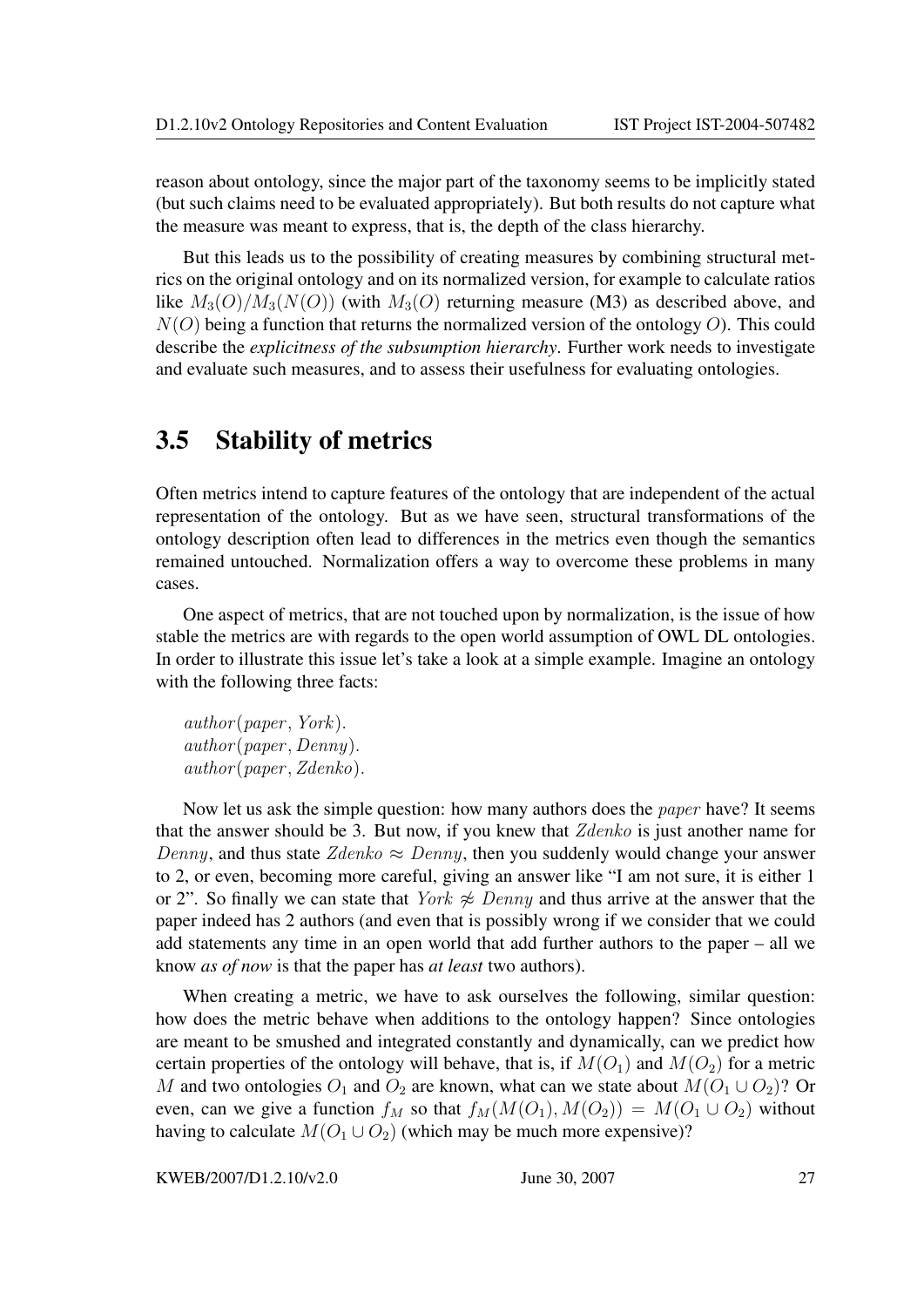In the previous chapter we have discussed the simple example of ontology depth. Let us return to this example again. We define the function  $M_3(O)$  that returns the measure (M3) as described in [GCCL05], and already described above. If we have an ontology  $O_1$ :

 $D \sqsubset C$  $E \sqsubset D$ 

And a second ontology  $O_2$ :

 $C \sqsubseteq D$  $E \sqsubset D$ 

In this case,  $M_3(O_1) = 3, M_3(O_2) = 2$ . We would expect  $M_3(O_1 \cup O_2)$  to be 3, since M(3) is defined as the maximal depth, but since the union of both ontologies actually creates a cycle in the subsumption hierarchy, (M3) is  $\infty$  – or, after normalization, just 2, and thus even smaller than the maximal depth before the union.

We can avoid such behaviour of the metrics by carefully taking the open world assumption into account when defining the metric. But this leads us to three possibilities for defining metrics,

- 1. to base the value on the ontology as it is,
- 2. to measure an upper bound, or
- 3. to measure a lower bound.

We need a more complicated example to fully demonstrate these metrics:

 $C \equiv D \sqcup E$  $D \sqcap E \sqsubset \bot$  $F \sqsubset E$  $G \equiv \neg C$  $H \sqsubset C$  $F(i)$ .  $D(i)$ .  $G(k).$ 

This ontology says that  $D$  and  $E$  form a complete partition of  $C$  (the first two axioms), that F has the subclass E, that the complement of C is not empty (since k is in G which is the complement of  $C$ ), and it states the existence of three individuals, i, j and k, and the classes they belong to.

The normalized version of this ontology looks like this (shortened slightly for readability):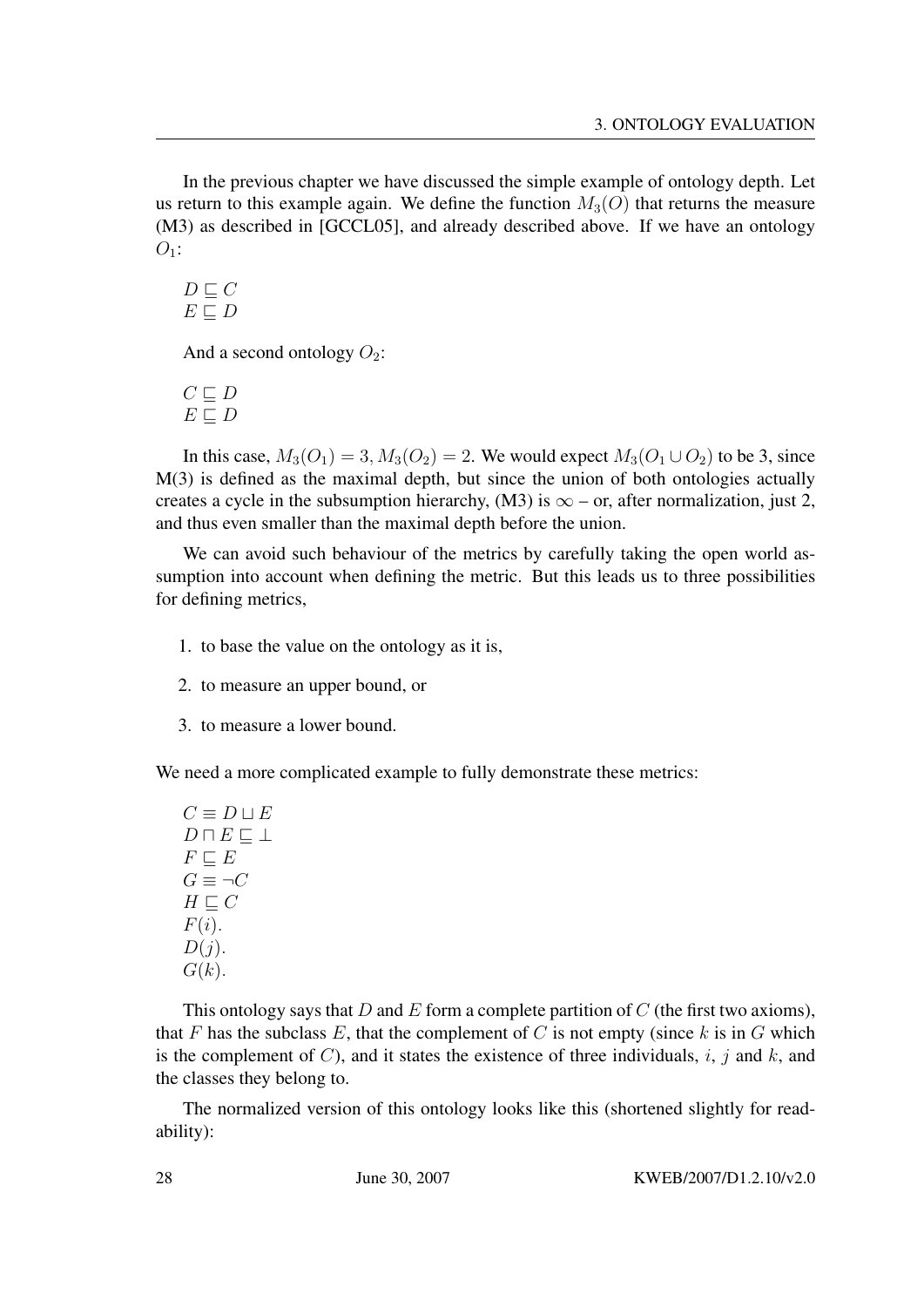$C \equiv D \sqcup E$  $\bot \equiv D \sqcap E$  $D\sqsubset C$  $E\sqsubset C$  $F \sqsubset E$  $G \equiv \neg C$  $H \sqsubset C$  $F(i)$ .  $D(i)$ .  $G(k).$ 

 $(M3)$  of this ontology is 3 (C, E, F). But besides the actual depth, we can also calculate the minimal depth of this ontology, that is, no matter what axioms are added, what is the smallest number of levels the ontology will have (under the condition that the ontology remains satisfiable)?

In the given example, if we add the axiom  $F \equiv E$ , (M3) will decrease to 2. But on the other hand, no matter what axiom we further add, there is no way to let C collapse with D and E, therefore C is a proper superset of both (that is, it contains more individuals than D or E alone). And because C cannot become  $\top$  (due to k being outside of C), the minimum depth of the ontology is 2.

The maximum depth of an ontology is usually  $\infty$  (since we can always add axioms about an arbitrarily long class hierarchy). Only in the case of an ontology with a closed domain, that is, if we have an axiom like  $\top \equiv \{a, b, c\}$ , then the maximum depth is set (to  $|T| - 1$ , since there may be a class C with one element, a class D with two elements that subsumes C, and then  $\top$  with three elements, but since  $\top$  is not counted, the longest path would be  $(C, D)$ , and every further class in this path would become equivalent to an already existing class or be empty). But we expect such axioms to usually appear only in theoretical musings and hardly be of any practical relevance.

Therefore we need to define a maximum depth in a slightly different way in order to be of practical value. In the following, we will discuss two possible definitions.

Instead of allowing for arbitrary axioms that may be added, we only allow to add axioms of the form  $A \sqsubset B$  with A and B being normal class names of the normalized ontology. In the above example, we may add the axiom  $H \nightharpoonup F$  to the ontology in order to increase (M3) from 3 to 4. No longer subsumption path is possible, since all the other named classes would become unsatisfiable when added to an existing path. So this metric will provide with a maximum depth of the ontology, assuming no new class names are added.

Another possibility to constrain the axioms to be added, is to allow only for axioms that do not relate to the existing ontology, that is, the intersection of the signatures of the two ontologies is empty. The signature of an ontology is the set of all names used in the ontology (besides the names from the OWL, RDF, RDFS, and XSD namespaces). In this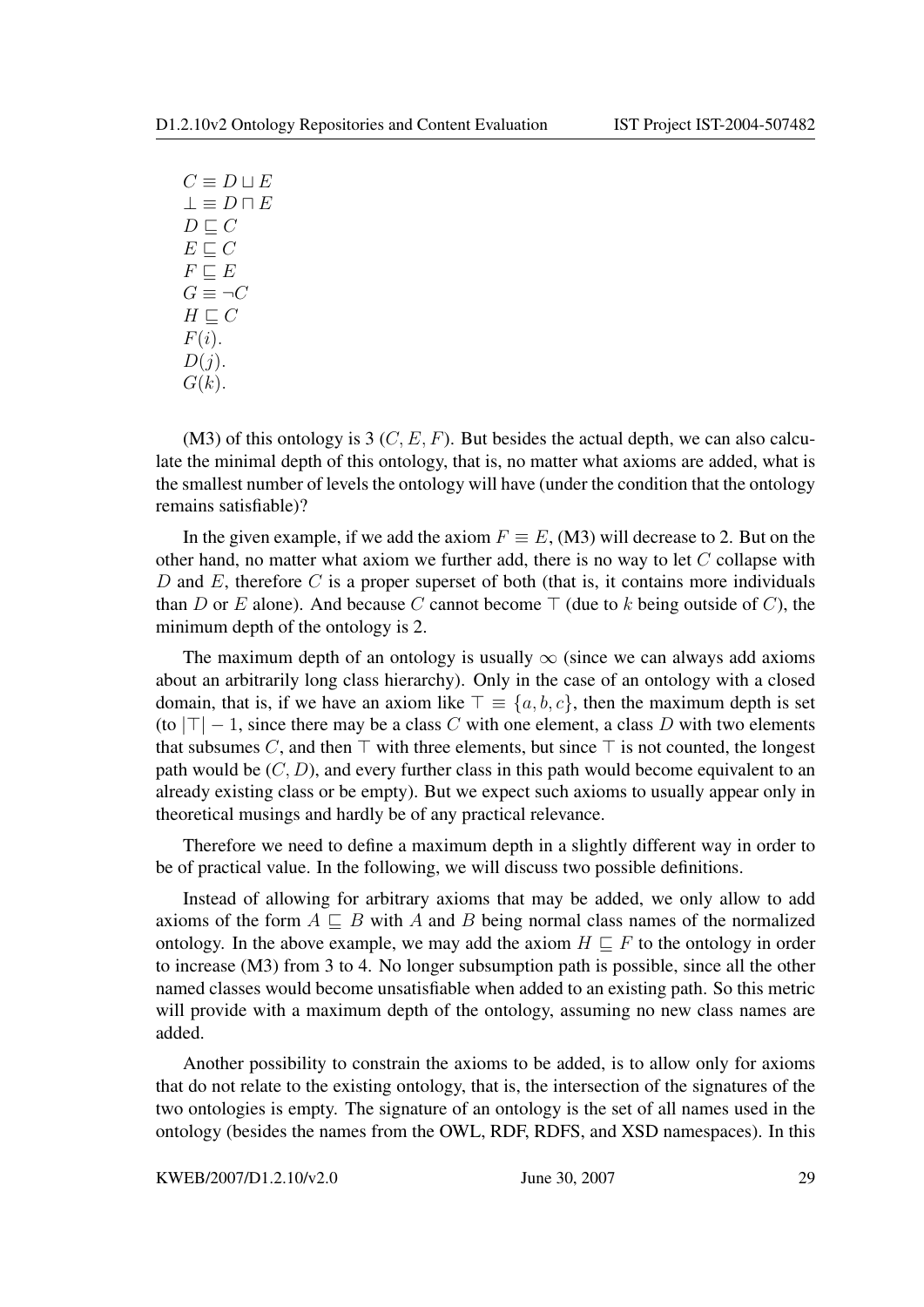case, (M3) of the merged ontology is the maximal (M3) of the single ontologies, since no interaction between the axioms happen that may increase or reduce (M3). We can thus define  $f_{M_3}(M_3(O_1), M_3(O_2)) = \max(M_3(O_1), M_3(O_2))$ , which is much cheaper to calculate than  $M_3(O_1 \cup O_2)$ .

Stable metrics are metrics that take the open world assumption into account. Stable metrics will help us to evaluate ontologies for the wide wild web. Since we expect ontologies to be merged on the web dynamically, stable metrics allow us to state conditions that the ontology will fulfil in any situation. The depth of an ontology may be a too simple example to demonstrate the advantages of stable metrics, but imagine a dynamic, ontology-based graphical user interface. Having certain guarantees with regards to the future development of the properties of the ontology may help the designer of the user interface tremendously, even if it is such a seemingly trivial statement like "the depth of the ontology is never less than 3".

There is no simple recipe to follow in order to turn a metric into a stable metric, but the question outlined at the beginning of this chapter, and then discussed throughout the rest – how does the ontology behave when axioms are added? – can be used as a guideline in achieving a stable metric.

We expect that the ready availability of metrics that take the open world assumption into account will lead to more robust ontologies. Since ontology engineers will have these numbers available at engineering and maintenance time, they will learn easier how to achieve their actual goals. For example, ontology engineers that want to create a class hierarchy that will not collapse to less levels can always check if the minimum depth as described above corresponds to the asserted depth. This would be useful when regarding a class hierarchy with a certain number of levels, which are known not to collapse (e.g. a biological taxonomy). The ontology engineer now could check if the well known number of levels indeed corresponds to the calculated minimum depth. Tools could guide the ontology engineer towards achieving such goals. Ontology engineers get more aware of such problems, and at the same time get tools to measure, and thus potentially control them.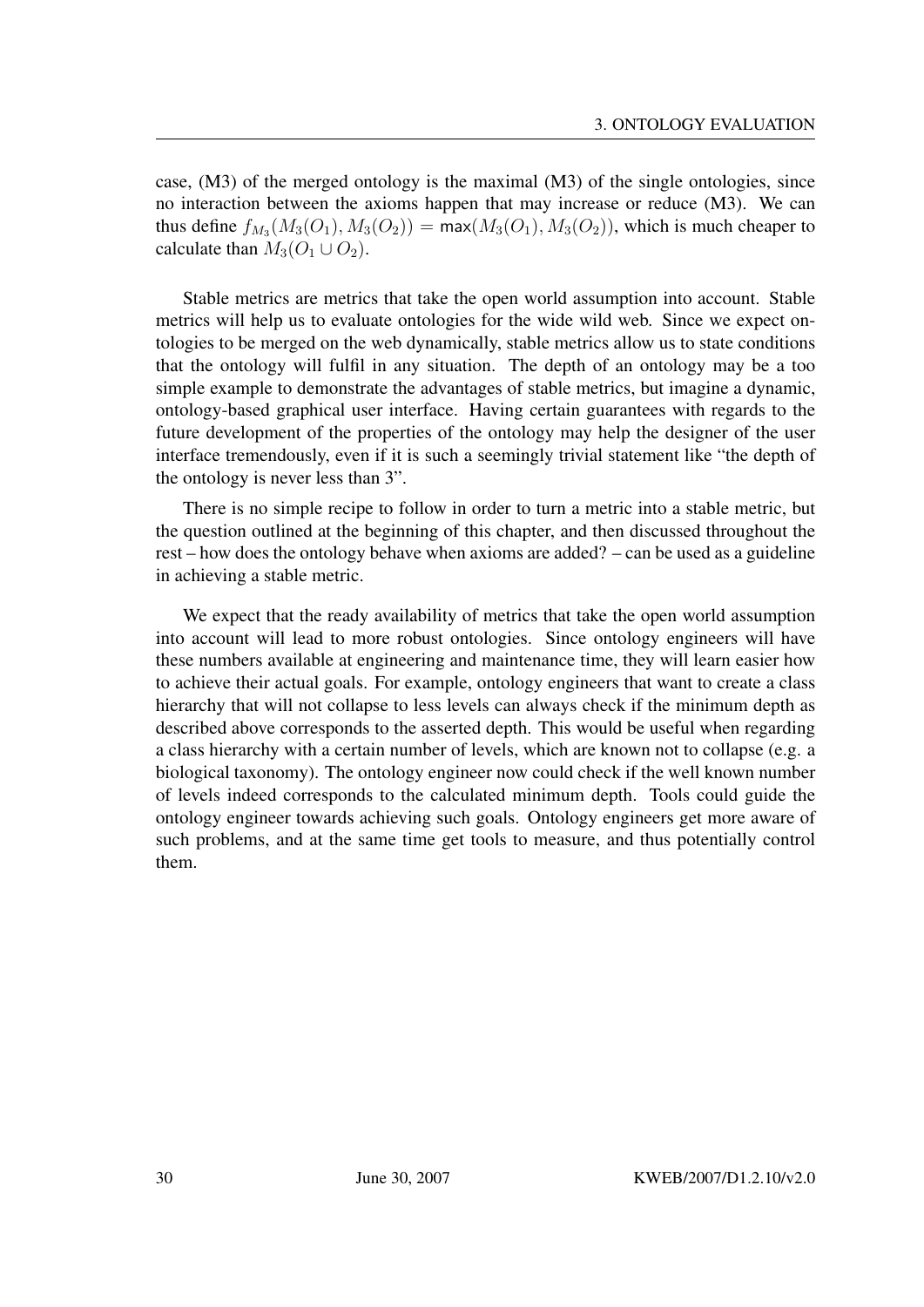# Chapter 4

# Conclusion and Future Work

Reusing existing ontologies is a key issue for sharing knowledge on the Semantic Web. Our contribution aims at facilitating reuse of ontologies which are previously unknown for ontology developers by providing an Ontology Metadata Vocabulary (OMV ) and two prototypical applications for decentralized (Oyster) and centralized (Onthology) sharing of ontology metadata based on OMV .

Important aspects like quality measures which are applied to identify *good ontologies* are of great importance for an efficient integration and usage of Oyster and Onthology.

We proposed a hiearchy for the classification of ontology domains that was the result of the analysis performed on experiments for classifying ontologies using Oyster P2P system. Also, we included usage statistics of Oyster to show the usability of the system as well as the benefits of using OMV for searching ontologies. Furthermore, we discussed the sustainability of our work as the result of reusing OMV and the applications proposed (e.g. oyster) in the context of other EU projects (e.g. NeOn).

We have discussed the properties of ontology metrics. Sometimes simple structural metrics are sufficient for the task at hand, and many structural metrics exist today. Our goal in this work was to raise the awareness for the difference between structural and ontological metrics, and to provide principle means for the simple definition of metrics that take the semantics of the ontology appropriately into account.

Ontology normalization was introduced as a preprocessing step in order to align structural measures with intended semantic measures. Further properties, like the stability of a metric towards ontology extension and merges, and the non-dichotomous nature of ontologies were discussed, and an approach towards encapsulating these problems was suggested by introducing stable metrics.

In addition to offering the theoretical tool of normalization, we have implemented it prototypically as an extension to the KAON2 OWL Tools<sup>1</sup>. The implementation allows to access both from the command line as well as from a Java API.

<sup>1</sup>Source Code is available at http://owltools.ontoware.org/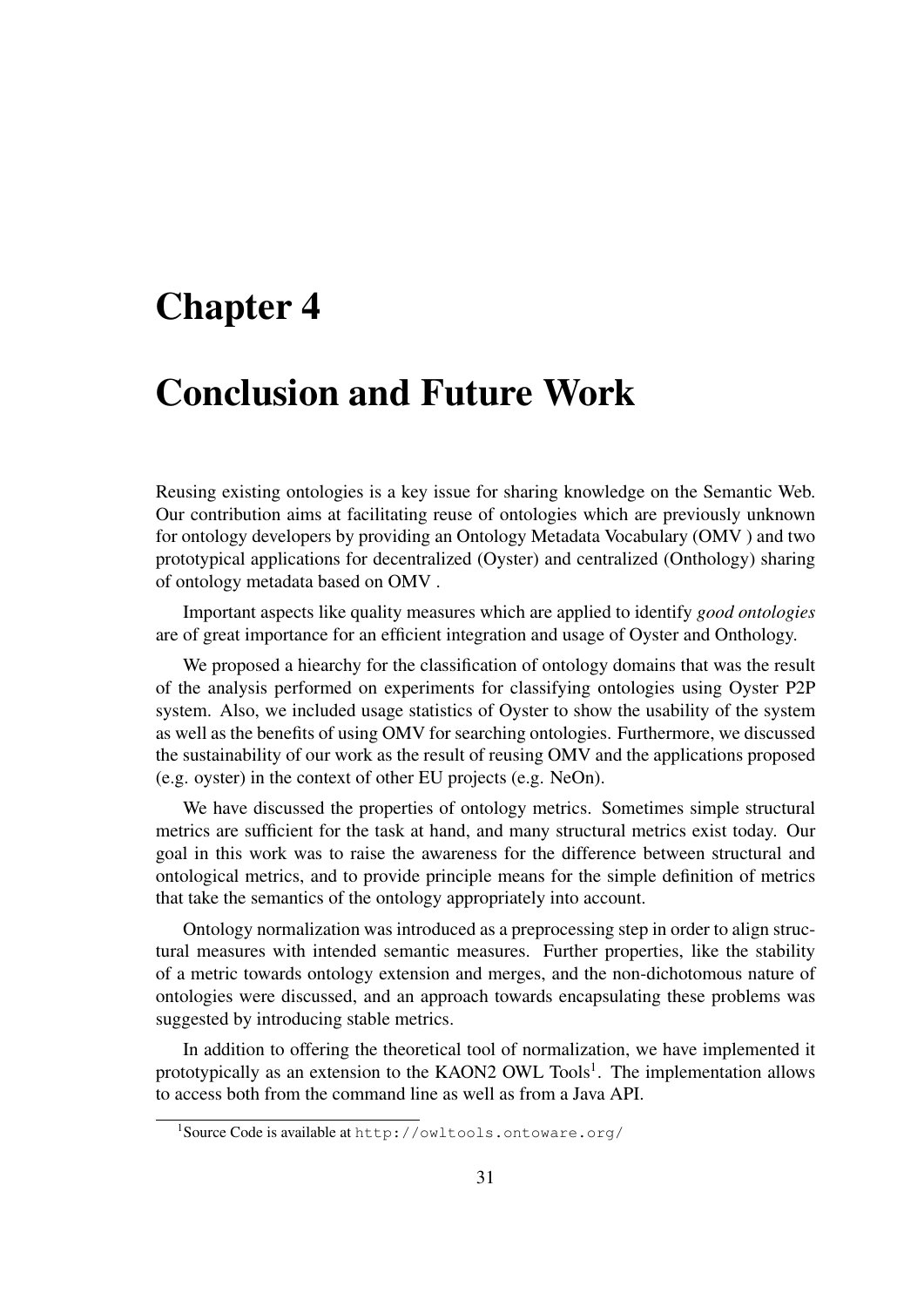Next steps include the standardization of OMV on a wider scope, followed by a close cooperation with tool providers for ontology engineering environments and applications providers for e.g. OMV support in the envisioned NeOn toolkit platform for networked ontology engineering lyfecycle. The agreement and application of a standard on a global level will greatly facilitate the reuse of ontologies for all participating parties.

Regarding the content evaluation, the work presented here opens the path to future extensions which go well beyond the duration and borders of the project Knowledge Web. We plan to continue our research in many directions.

First, we plan to carry out experiments with real-life ontologies to show the usefulness of normalisation and stable metrics.

Making normalization available to further tools and metric suites will allow us to evaluate if there are further benefits to normalized ontologies. We assume such benefits with regards to query answering performance, usability, and ontology maintenance. Some properties of normalization suggest advantages in these and other areas, but we expect some parts of the normalization process to be adapted based on differing requirements by these other use cases.

Based on the foundational work provided in this deliverable, we plan to adapt, extend, and implement several metrics already known in literature. We hope that a thorough evaluation of these metrics will allow to correlate quality attributes to these metrics, and thus to finally lead to viable sets of metrics and measures for the whole ontology life cycle. We don't think that there is one single such set, but the ideas presented here make several design decision when creating metrics more explicit and point to common problems and pitfalls when creating metrics and measures in this field. This will help in deciding which metrics to choose for a given scenario.

We expect that future work will continue on this basis in order to create a bigger tool set for everybody dealing with ontologies to allow them to evaluate ontologies during every step of the ontology life cycle. This will lead to an overall higher quality of ontologies, and thus to a stronger foundation on which the Semantic Web is being built.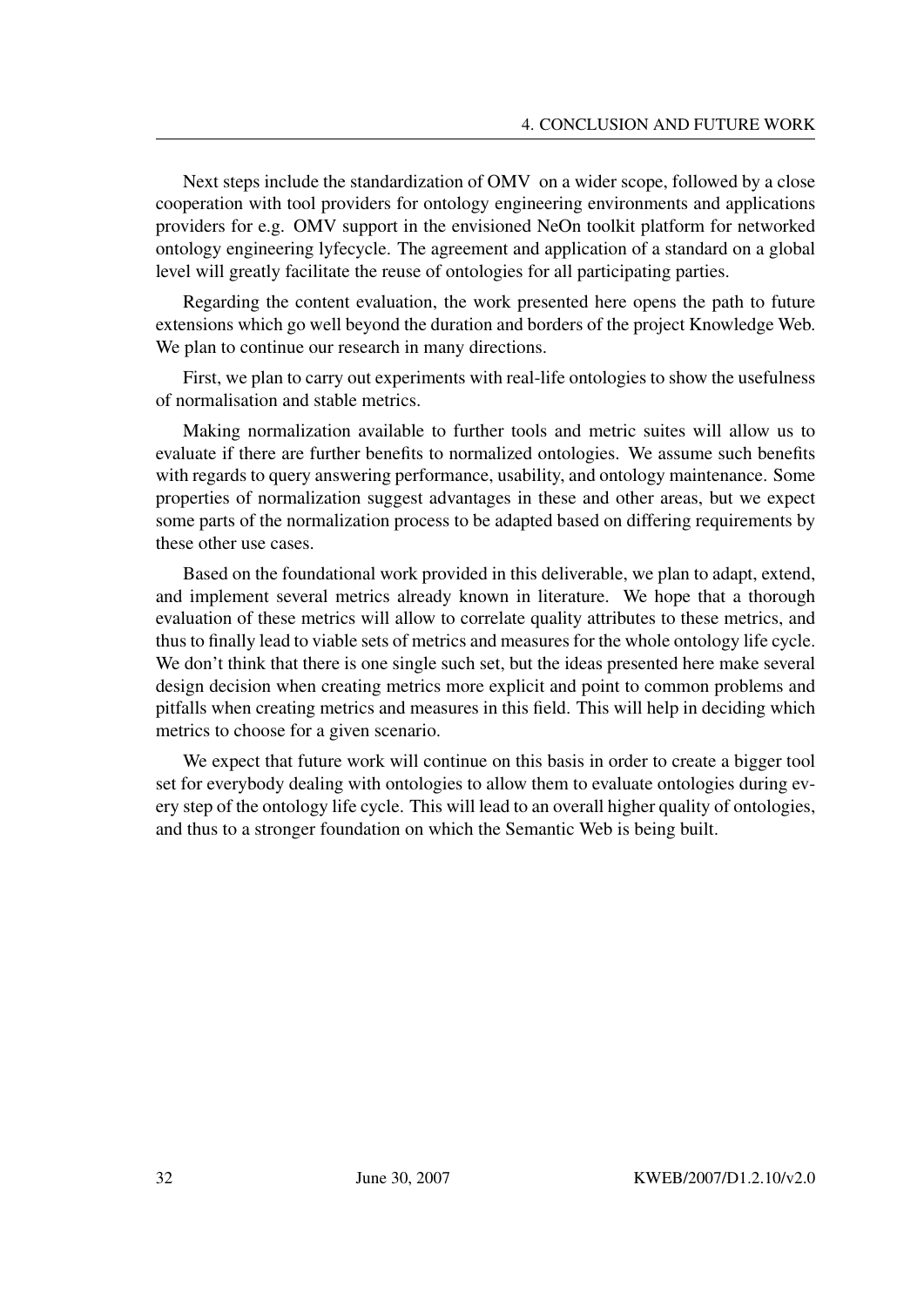# Bibliography

- [AB06] H. Alani and C. Brewster. Metrics for ranking ontologies. In Vrandectic et al. [VdCSFGS06].
- [ACFLGP01] J. C. Arpírez, O. Corcho, M. Fernández-López, and A. Gómez-Pérez. WebODE: a scalable workbench for ontological engineering. In *Proceedings of the First International Conference on Knowledge Capture (K-CAP) Oct. 21-23, 2001, Victoria, B.C., Canada*, 2001.
- [BM05] Dan Brickley and Libby Miller. The friend of a friend (FOAF) vocabulary specification, July 2005. Namespace Document 27 July 2005 ('Pages about Things' Edition).
- [DeM82] Tom DeMarco. *Controlling Software Projects: Management, Measurement & Estimation*. Yourdon Press, New York, 1982.
- [GCCL05] A. Gangemi, C. Catenacci, M. Ciaramita, and J. Lehmann. Ontology evaluation and validation: an integrated formal model for the quality diagnostic task. Technical report, Laboratory of Applied Ontologies – CNR, Rome, Italy, 2005. available at http://www.loa-cnr.it/Publications.html.
- [GCCL06a] Aldo Gangemi, Carola Catenaccia, Massimiliano Ciaramita, and Jos Lehmann. Modelling ontology evaluation and validation. In Y. Sure and J. Domingue, editors, *Proceedings of the 3rd European Semantic Web Conference (ESWC2006)*, number 4011 in LNCS, Budva, Montenegro, June 2006. Springer-Verlag.
- [GCCL06b] Aldo Gangemi, Carola Catenaccia, Massimiliano Ciaramita, and Jos Lehmann. Qood grid: A metaontology-based framework for ontology evaluation and selection. In Vrandečić et al. [VdCSFGS06].
- [Gra06] Bernardo Cuenca Grau(ed.). OWL 1.1 web ontology language, November 2006. Available at http://owl1\_1.cs.manchester.ac.uk/.
- [GW02] N. Guarino and C. Welty. Evaluating ontological decisions with Onto-Clean. *Communications of the ACM*, 45(2):61–65, February 2002.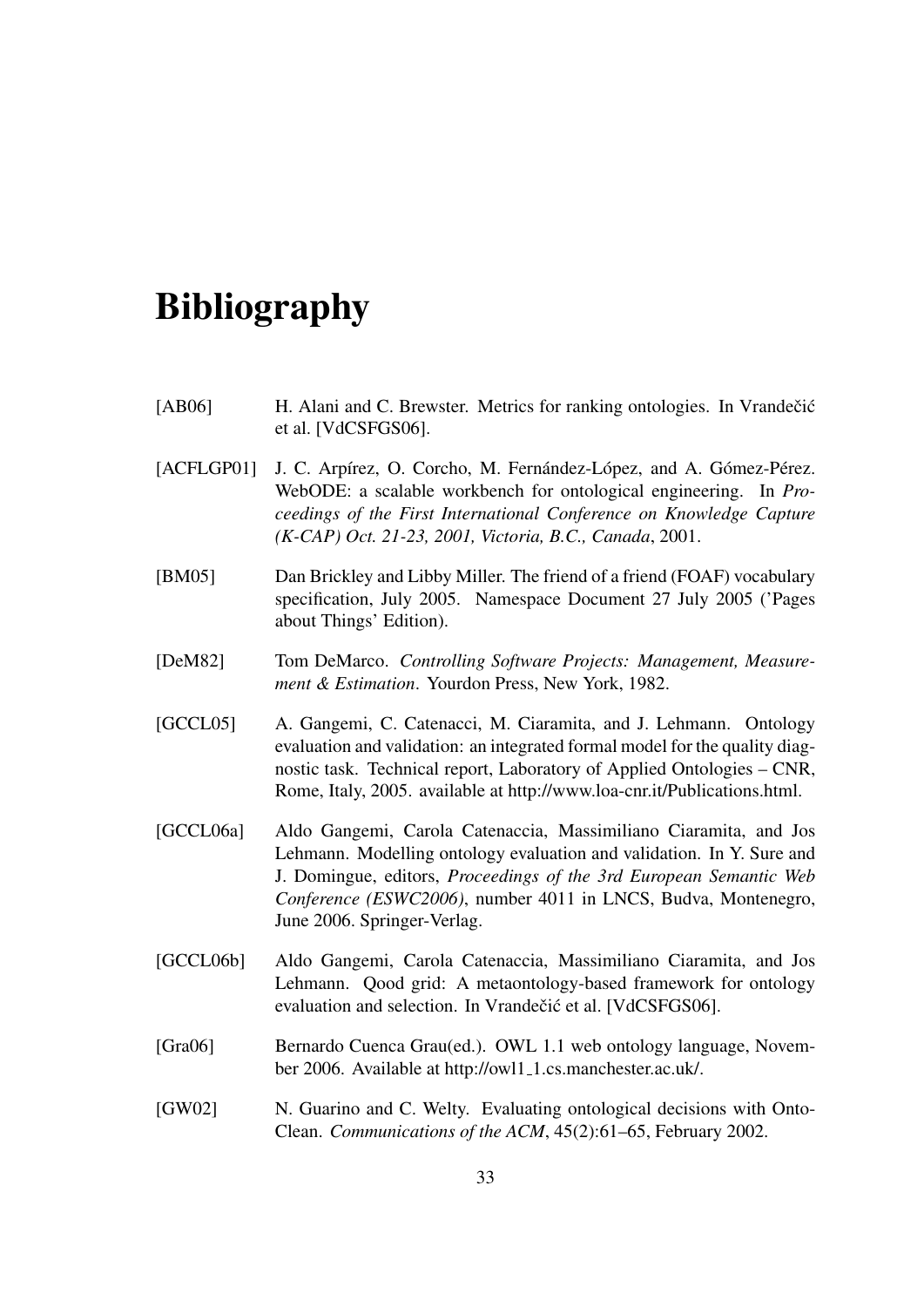- [HBE<sup>+</sup>04] P. Haase, J. Broekstra, M. Ehrig, M. Menken, P. Mika, M. Plechawski, P. Pyszlak, B. Schnizler, R. Siebes, S. Staab, and C. Tempich. Bibster - a semantics-based bibliographic peer-to-peer system. In *Proceedings of the Third International Semantic Web Conference, Hiroshima, Japan, 2004*, NOV 2004.
- [HPP05] J. Hartmann, R. Palma, and E. Paslaru. Ontology repositories. Knowledge Web Deliverable D1.2.10, UKARL/UPM/FUB, 2005.
- [HRW<sup>+</sup>06] Peter Haase, Sebastian Rudolph, Yimin Wang, Saartje Brockmans, Raul Palma, Jéróme Euzenat, and Mathieu d'Aquin. D1.1.1 networked ontology model. Technical Report D1.1.1, Universität Karlsruhe, NOV 2006.
- [HSH<sup>+</sup>05] Jens Hartmann, York Sure, Peter Haase, Raul Palma, and Mari del Carmen Suarez-Figueroa. OMV – ontology metadata vocabulary. In Chris Welty and Aldo Gangemi, editors, *ISWC 2005 - In Ontology Patterns for the Semantic Web*, Galway, Ireland, November 2005.
- [HSvH04] P. Haase, R. Siebes, and F. van Harmelen. Peer selection in peer-to-peer networks with semantic topologies. In *Proceedings of the First International IFIP Conference on Semantics of a Networked World: ICSNW 2004, Paris, France, June 17-19, 2004.*, pages 108–125, 2004.
- [LTGP04] A. Lozano-Tello and A. Gómez-Pérez. OntoMetric: A method to choose the appropriate ontology. *Journal of Database Management, Special Issue on Ontological analysis, Evaluation, and Engineering of Business Systems Analysis Methods*, 15(2), April-June 2004.
- [SAS03] Y. Sure, J. Angele, and S. Staab. OntoEdit: Multifaceted inferencing for ontology engineering. *Journal on Data Semantics*, 1(1):128–152, NOV 2003. LNCS 2800.
- [SWM04] M. K. Smith, C. Welty, and D. McGuinness. OWL Web Ontology Language Guide, 2004. W3C Recommendation 10 February 2004.
- [TAM<sup>+</sup>05] S. Tartir, I. B. Arpinar, M. Moore, A. P. Sheth, and B. Aleman-Meza. OntoQA: Metric-based ontology quality analysis. In *Proceedings of IEEE Workshop on Knowledge Acquisition from Distributed, Autonomous, Semantically Heterogeneous Data and Knowledge Sources*, 2005.
- [VdCSFGS06] D. Vrandečić, M. del Carmen Surez-Figueroa, A. Gangemi, and Y. Sure, editors. *Proceedings of the 4th International Workshop on Evaluation of Ontologies for the Web (EON2006) at the 15th International World Wide Web Conference (WWW 2006)*, Edinburgh, Scotland, May 2006.